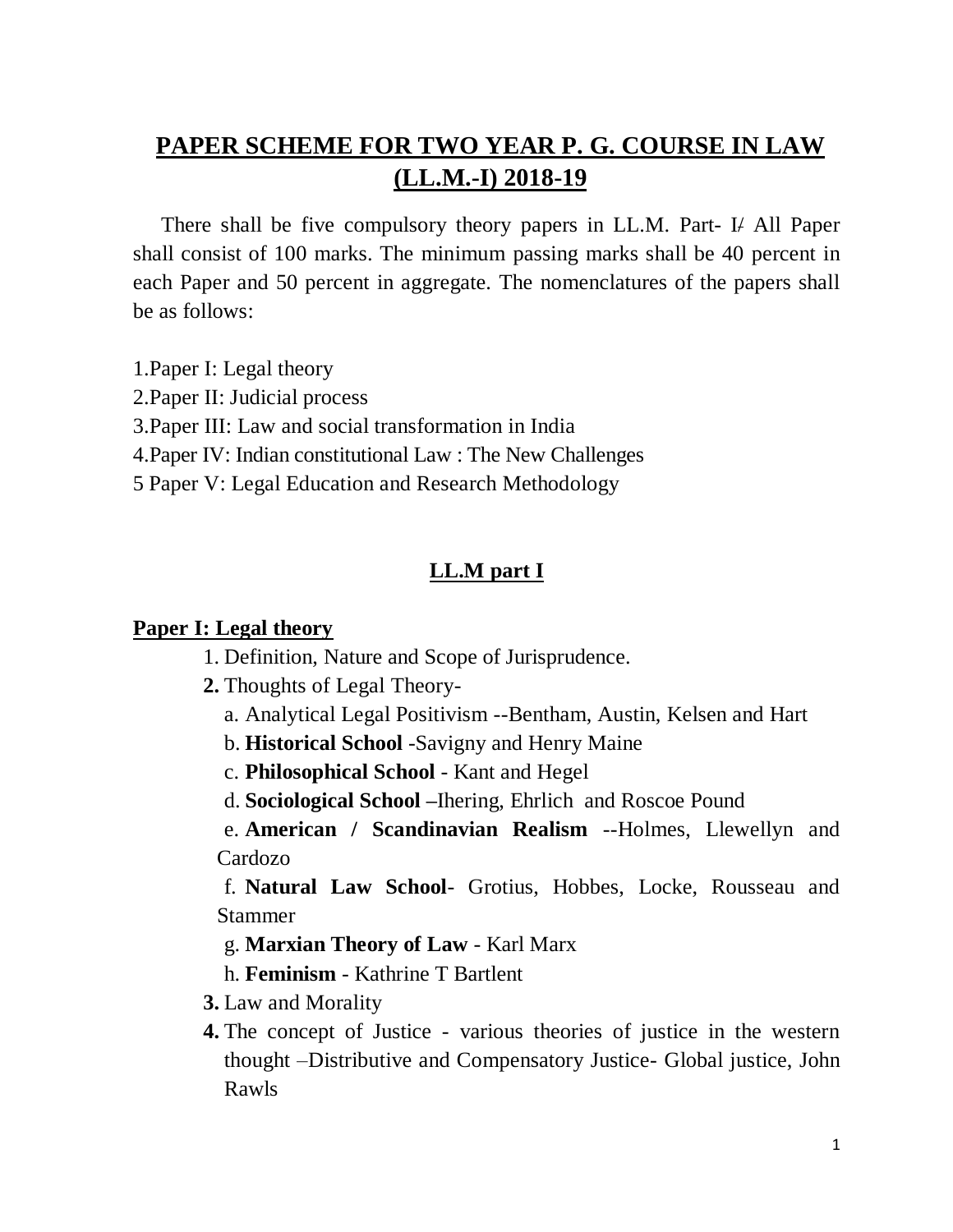- **5.** Sources of Law Custom Legislation –Judicial PrecedentDharma foundation of just legal ordering in Indian thought
- **6.** Dharma foundation of just legal ordering in Indian thought

# **Select Bibliography**

- 1. W. Friedmann Legal Theory
- 2. Ross : On Law and Justice
- 3. Hart: Law liberty and mortality
- 4. Devlin : The enforcement of Mortality
- 5. Stone : Legal System and lawyers reasoning's
- 6. Hall: Living law of democratic society
- 7. Patterson; Jurisprudence
- 8. Julius Stone: The province and functions of Law, Part II, Chas 1-816(2000),Universal New Delhi

\*\*\*\*\*

# **Paper II: Judicial process**

- 1. Nature of Judicial Process as an instrument of social ordering -Judicial process and the tools and techniques of judicial creativity and doctrine of precedent – Notion and power of judicial review
- 2. Judicial Process and Constitutional adjudication making and creativity in constitutional adjudication - judicial activism--Judicial accountability and judicial law making
- 3. Judicial Process in India.
- 4. The independence of judiciary and the political nature of judicial process
- 5. Judicial activism and creativity of the Supreme Court
- 6. Judicial process in pursuit of constitutional goals and values
- 7. new dimensions of judicial activism and structural challenges
- 8. Institutional accountability of Court and judicial activism scope and limits.

# **Select Bibliography**

Cardozo: The nature of judicial process (1995), Universal Publ., New Delhi Henry J Abraham: The judicial process (1998) oxford

J Stone: Precedent and the law: Dynamics of common Law growth (1985),

**Butterworth** 

W Friedmann: Legal Theory (1960), Stevens London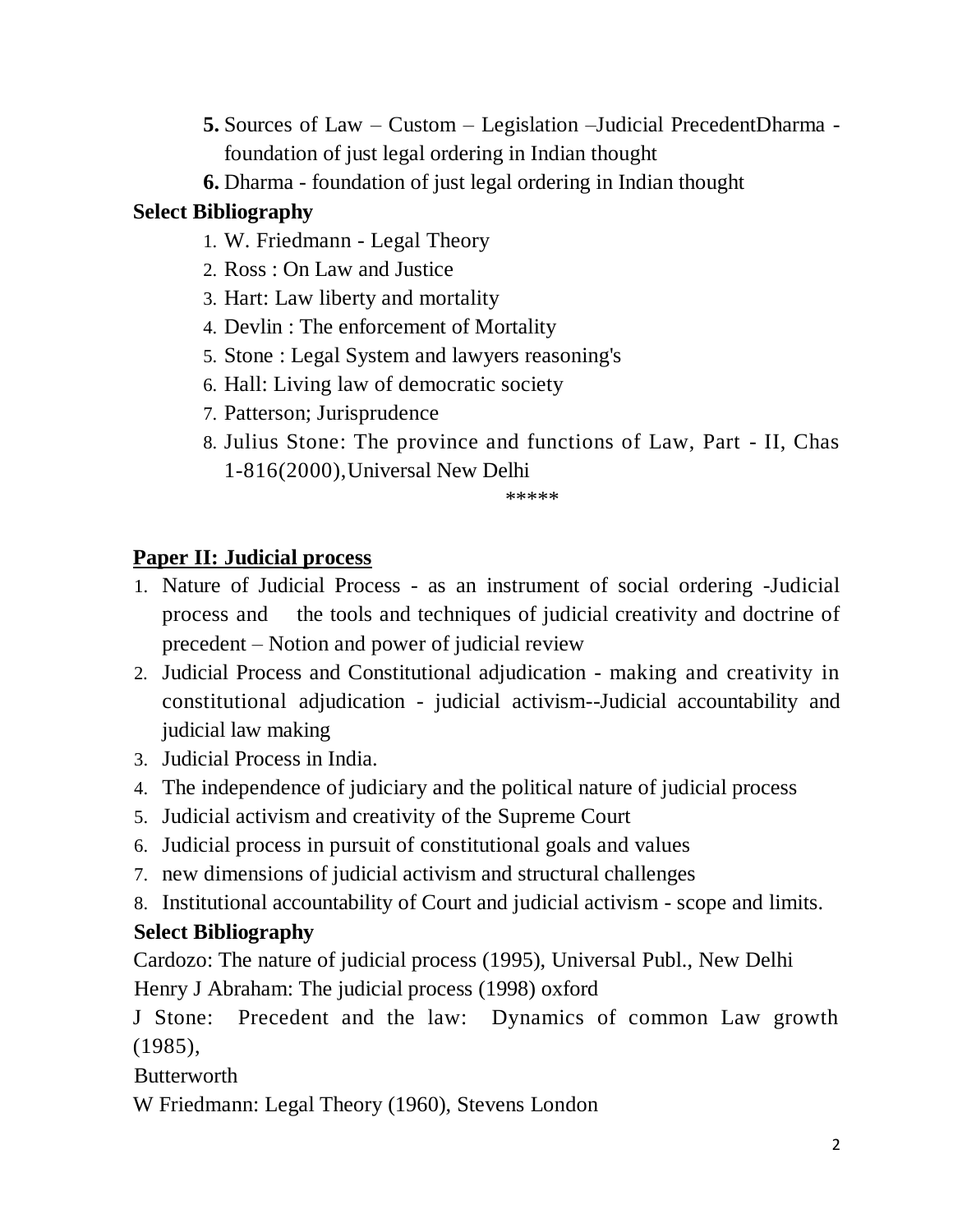Bodenhecuner: Jurisprudence - The Philosophy and Method of the Law (1997)

Universal Publ., Delhi.

J Stone: Legal systems and Lawyer's reasonings (1999) Universal, Delhi

U Baxi: The Indian Supreme Court and politics (1980), Eastern, Luckhnow

Rajeev Dhavan: The Supreme Court of India-A Socio Legal Critique of its **Juristic** 

Techniques (1977), Tripathi Publication, Bombay

John Rawls: A Theory of Justice (2000) Universal, Delhi

\*\*\*\*\*

# **Paper III: Law and social transformation in India**

# 1. (A). **Concept of Social Change and Social Transformation**

- i. Relation between law and public opinion.
- ii. Law as an instrument of social change.
- iii. Law tradition and culture, impact of common law on India tradition  $\&$ Culture.
- iv. Sociological School and its, applicability in India.
- v. Principles of Social legislation.

# **(B). Religion and the law**

- i. Religion its meaning and relationship with law
- ii. Evaluation of religion as an integrative and divisive factor
- iii. Concept of secularism in Indian perspective
- iv. Religious minorities and the law

# **2. (A). Language and the Law**

- i. Multi linguistic culture and its impact on policy in governance
- ii. Role of Language in society
- iii. Formation of linguistic states critical evaluation
- iv. Constitutional guarantee to linguistic minorities
- v. Language policy and the constitution : official language

## **(B). Community and the Law**

- i. Caste as a socio cultural reality and role of caste as a divisive and Integrative factor.
- ii. Non discrimination on the ground of caste.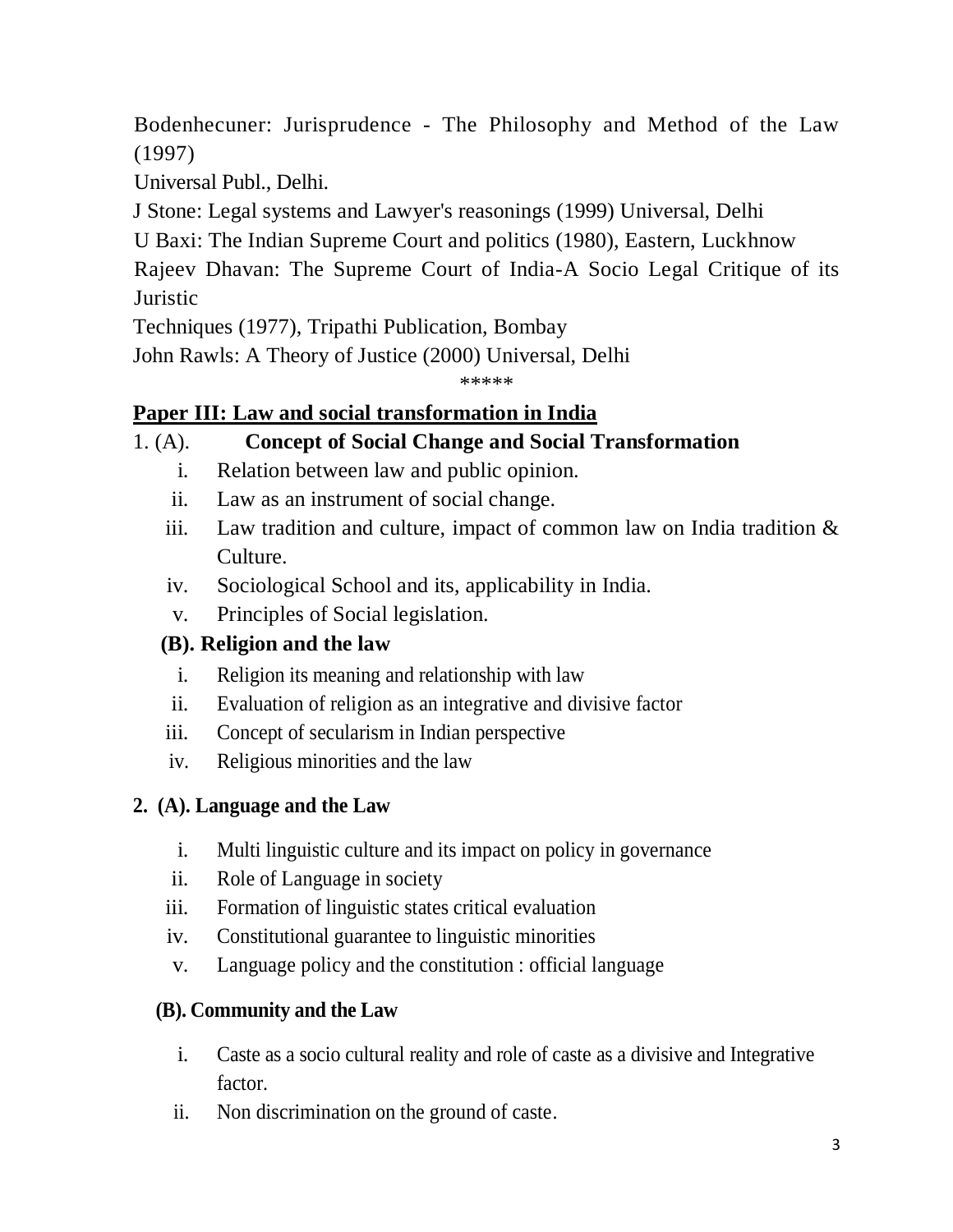- iii. Acceptance of caste as a factor to undo past injustices an objective analysis.
- iv. Protective discrimination, scheduled castes, tribes and backward classes.
- v. Reservation policy, statutory commissions and problems of national integration.

## **3. (A). Regionalism and the Law**

- i. Role of Regionalism as a divisive and integrative factor
- ii. Concept of India as one unit
- iii. Right of Movement residence and business, impermissibility of state or regional barriers
- iv. Equality in matters of employment : the slogan "Sons of the soil" and its practice
- v. Admission to educational institutions : Preference to residents of a state

## **(B) Women and the Law:**

- i. Position and role of women in Indian society
- ii. Crimes against women
- iii. Gender injustice and its various forms, causes and remedies
- iv. Women's commission
- v. Empowerment of women : Constitutional and other legal provisions

## **4. (A). Children and the Law**

- i. Child Labour
- ii. Sexual exploitation
- iii. Adoption, Maintenance and related problems.
- iv. Children and education a constitutional mandate

## **(B) Modernization and the Law**

- i. Modernisation as a value: constitutional perspectives
- ii. Modernisation of social institutions through law
- iii. Reform of Family law
- iv. Agrarian reform industrialization of agriculture
- v. Criminal Law : Plea bargaining , compounding and payment of compensation to victims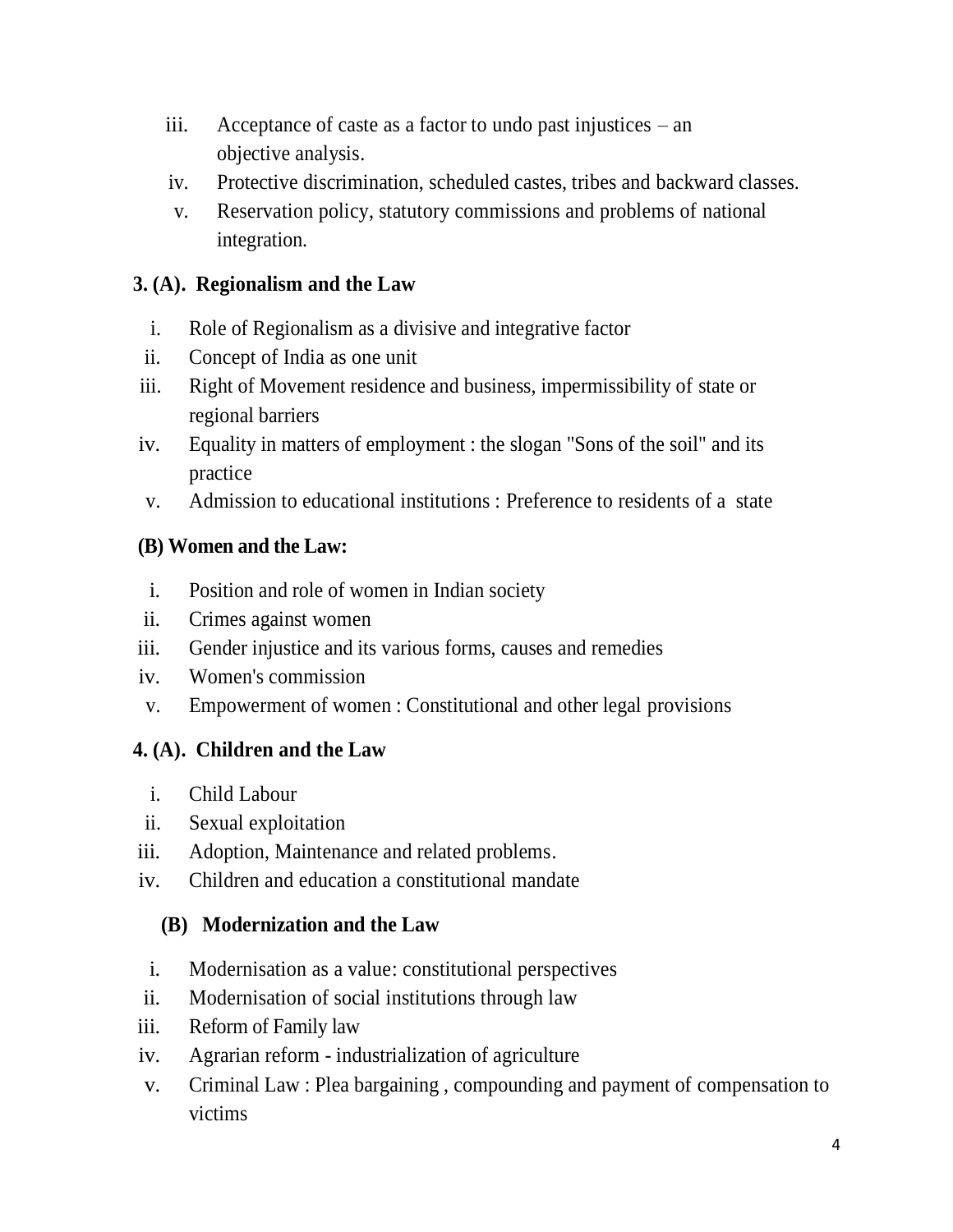- vi. Civil Law (ADR) confrontation v. consensus, mediation and conciliation , Lok adalat
- vii. The jurisprudence of sarvodaya Gandhiji, Vinoba Bhave
- viii. Socialist thought on law and justice, an enquiry through constitutional debates on the right to property.
	- ix. Marxist Legal Theory

## **Select Bibliography**

- Marc Calanter (ed): Law and society in modern India (1997) oxford
- Robert Lingat: The classical Law of India (1998) oxford
- U Baxi: The crisis of the Indian Legal System (1982)
- Vikas New Delhi U Baxi (ed): Law and poverty critical essay (1988), Tripathi Bombay
- Manushi : A Journal about women and society
- Duncan Derret : The state, relition and law in India (1999) oxford university press new Delhi
- H M Seervai : Constitutional law in India (1999) Tripathi DD Basu : Shorter constitution of India (1996), Prentice Hall of India (P) Ltd., New Delhi.
- Sunil Deshta and Kiran Deshta : Law and Menace of child Labour (2000) anmol publication Delhi
- Savitri Gurasekirare : Children Law and Justice (1997) Sage Indian Law Institute : Law and Social Change : Indo - American reflection (1988) Tripathi Mumbai
- J B Kriplani : Gandhi His Life and Thought 1970, Ministry of Information and Broadcasting Government of Indian
- M P Jain Outlines of Indian Legal History (1993) Tripathi Bombay Aguas Flavia: Law and Gender Inequality: The politics of women's rights in India (1999) oxford

\*\*\*\*\*

## **Paper IV: Indian constitutional Law : The New Challenges**

## **1. Federalism:**

- i. Creation of New states
- ii. Allocation and share of resources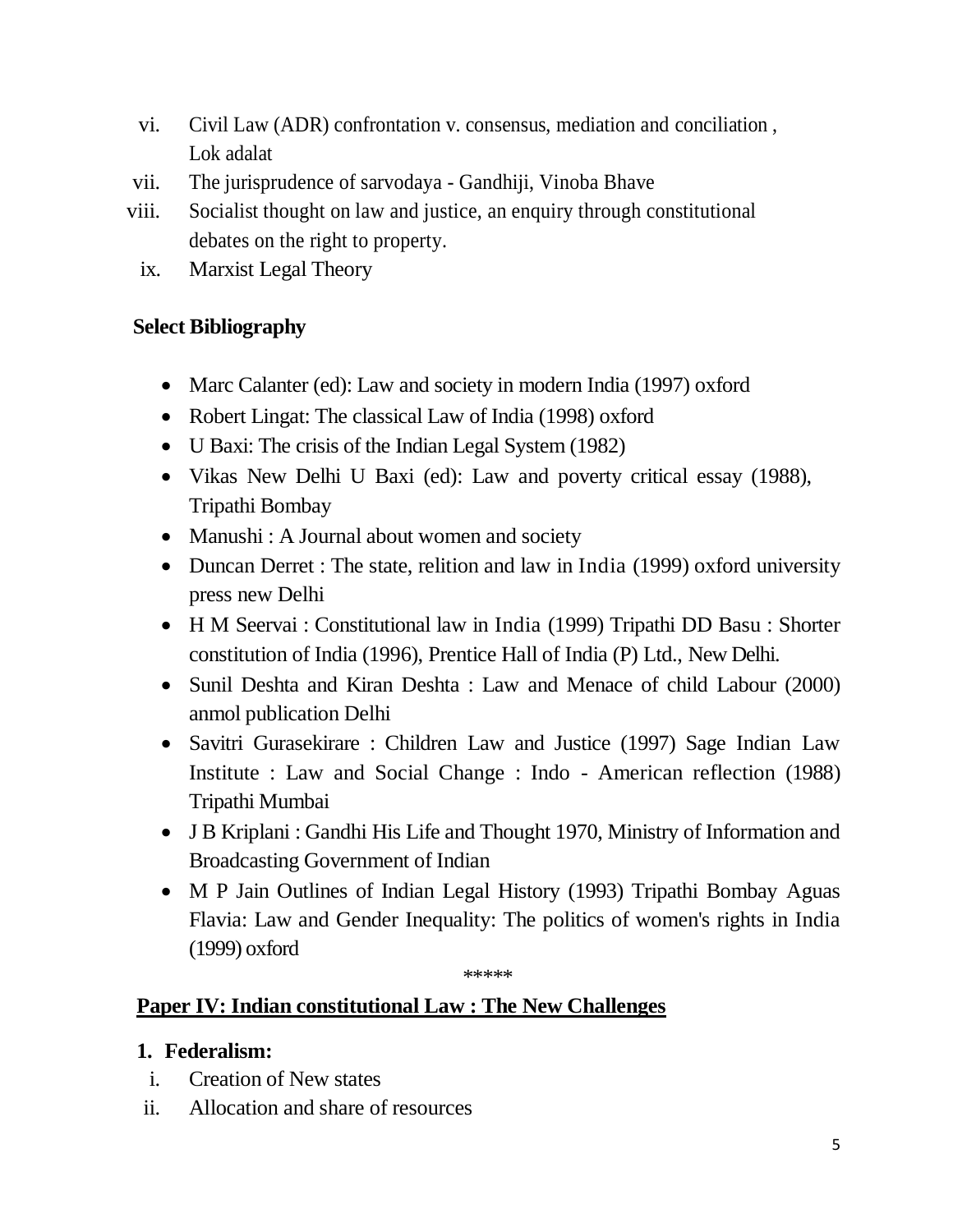- iii. The interstate of disputes on resources
- iv. Rehabilitation of internally displaced persons and center's responsibility
- v. Freedom of trade commerce and intercourse
- vi. Service under Union
- vii. Emergency Provisions
- viii. Federal Comity
- ix. Special status of certain states, Tribal areas, Scheduled areas
- **2.** A. State-Meaning and scope in modern perspective
	- B. Right to equality: Privatization and its impact on affirmative action
	- C. Freedom of press and challenges of new scientific development
	- i. Freedom of speech
	- ii. Right to strike, hartal and bandh
	- iii. Emerging regime of new rights and remedies
		- a. right to education
		- b. right to information
		- c. right to privacy
		- d. right to health
	- IV. Reading directive principles and fundamental duties into fundamental rights
	- V. Compensation jurisprudence
	- VI. Right to life and liberty and criminal jurisprudence
	- VII. Commercialization of education and its impact

## **3 Stresses and strains of Governance**

- i. Right of Minorities
- ii. Secularism and religious fanaticism
- iii. Separation of powers : Stresses and strain
- iv. Judicial activism and judicial restraint
- v. PIL implementation
- vi. Judicial independence
- vii. Appointment, transfer and removal of judges
- viii. Accountability executive and judiciary
- ix. Tribunals : Need necessity and constitutionality

## **4. Democratic process**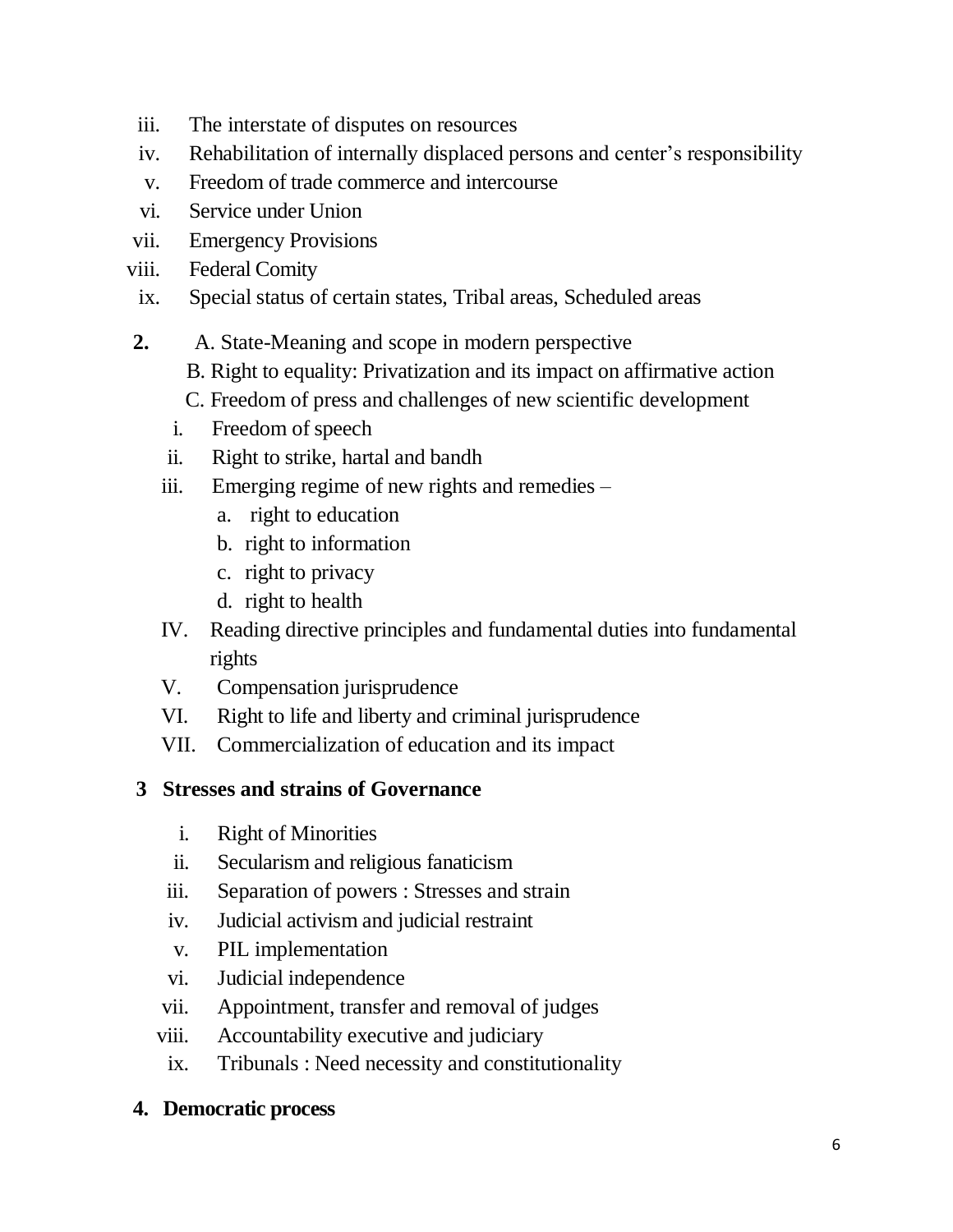- i. Nexus of politics with criminals and the business
- ii. Election : Mechanism and procedure
- iii. Election commission status
- iv. Electoral reforms : Accountability, Transparency, Free and fair, Election and remedies
- v. Coalition Government, Stability, Durability, Corrupt Practice
- vi. Grassroots democracy, Democratic decentralization and local self government

## **Select Bibliography**

No specific bibliography is suggested for this course since the course materials depends upon the latest developments. These developments in the areas specialized in course can be gathered from the recent material such as case law, changes and amendments of laws, critical comments, studies and reports, articles and research papers and lastly contemporary emerging ethos impacting on constitutional values.

## **Paper V: Legal Education and Research Methodology**

- 1. i. **Objectives of Legal Education**
- ii. Lecture method of teaching merits and demerits
- iii. The problem method
- iv. Discussion method and its suitability at postgraduate level teaching
- v. The seminar method of teaching
- vi. Examination system and problems in evaluation external and internal assessment
- vii. Student participation in, law school programmes, organization of seminars, publication of journal and assessment of teachers
- viii. Clinical legal education legal aid, legal literacy, legal survey and law reform

## **2. Research Method**

- i. Socio Legal Research
- ii. Doctrinal and non doctrinal
- iii. Relevance of empirical research
- iv. Induction and deduction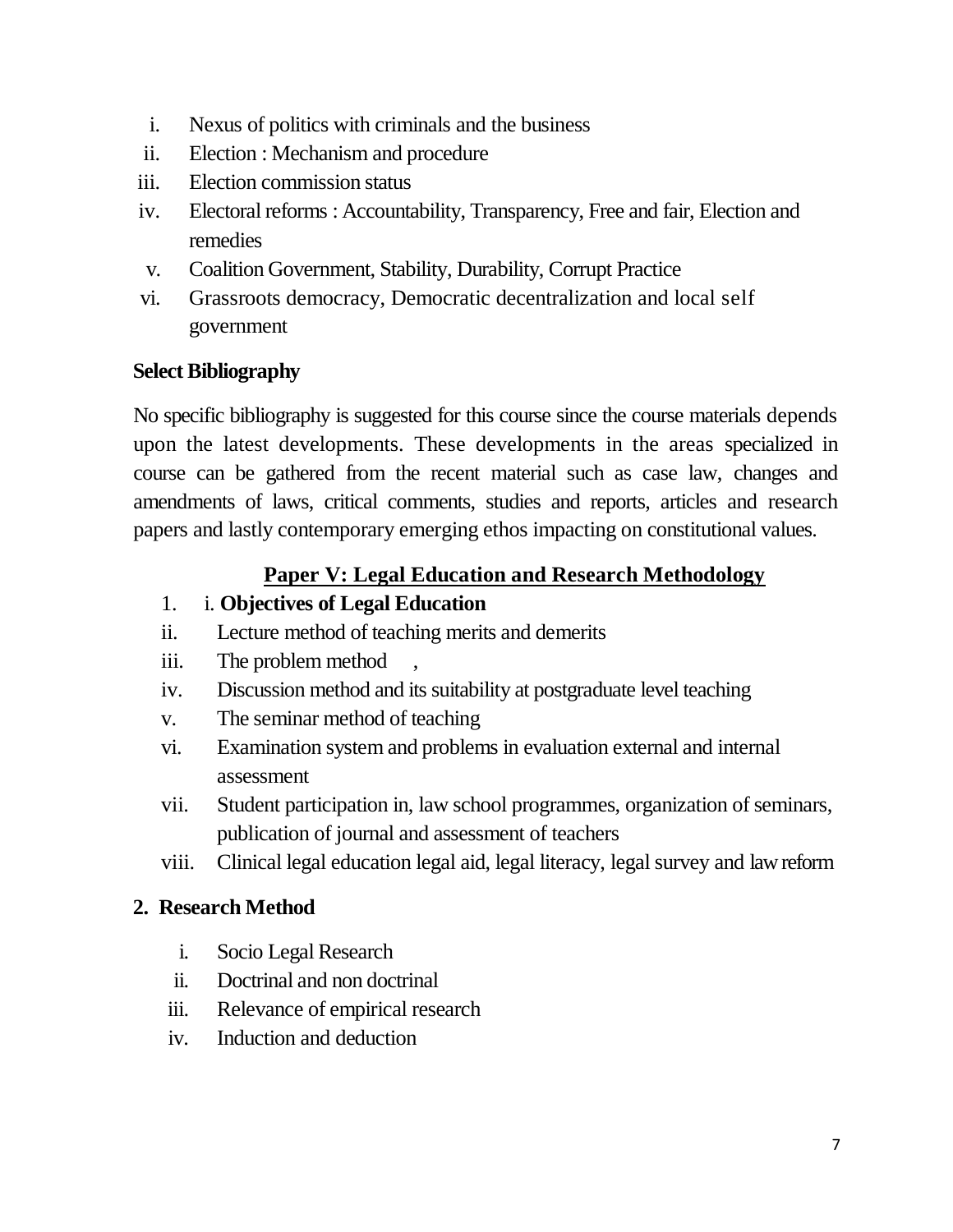- v. Identification of problem of research what is a research problem Survey of available literature and preparation of bibliography Legislative materials including subordinate legislation notification and policy statements.
- 3. i. Decisional materials including foreign decisions, methods of discovering the rule of the case
	- ii. Juristic writings a survey of juristic literature it relevance in selection of problems in India and foreign periodicals
	- iii. Compilation of list of reports or special studies conducted relevant to the problems.
	- iv. Formulation of the research problem
	- v. Devising tools and techniques for collection of data
	- vi. Methods for the collection of statutory and case material and juristic **literature**
	- vii. Use the historical and comparative research material
	- viii. Use of observation studies
	- ix. Use of questionnaires / interview
	- x. Use of case studies
	- xi. Sampling procedures, design of sample, types of sampling to be adopted
	- xii. Use of scaling techniques

## 4. i. **Jurimetrics**

- ii. Computerize research A Study of legal research programmes such as lexis and west law coding.
- iii. Classification and tabulation of data use of cards for data collection rules for tabulation, explanation of tabulated data
- iv. Analysis of data qualitative and quantitative
- v. Report writing

# **Select Bibliography**

High brayal, Negel Duncan and Richard Crimes : Clinical Legal Education : Active learning in, your law school (1998), Blackstone Press Ltd, London S K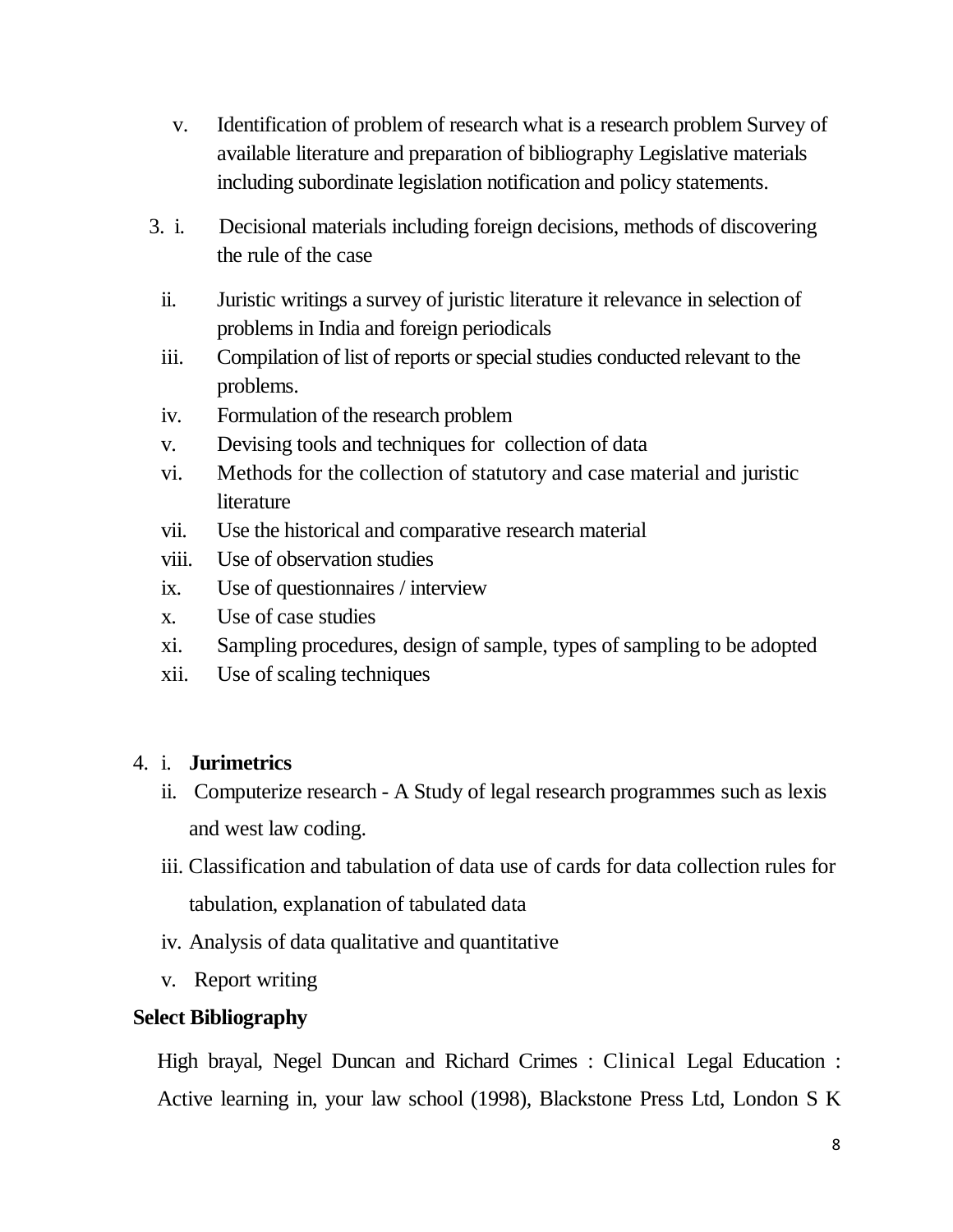Agarwal (ed) : Legal Education in India (1973), Tripalhi Bombay N R Madhava Menon (ed) : A handbook of clinical Legal Education (1998) Eastern Book Company, Lucknow

M O Price H bitmer and Bysicwicz : Effective Legal Research (1978) Pauline V Young : Scientific Social Survey and Research (1962) William J Grade and Paul K Halt Methods in Social Research McGraw-Hill book company London.

H M Hvman interviewing in Social research (1965) Paper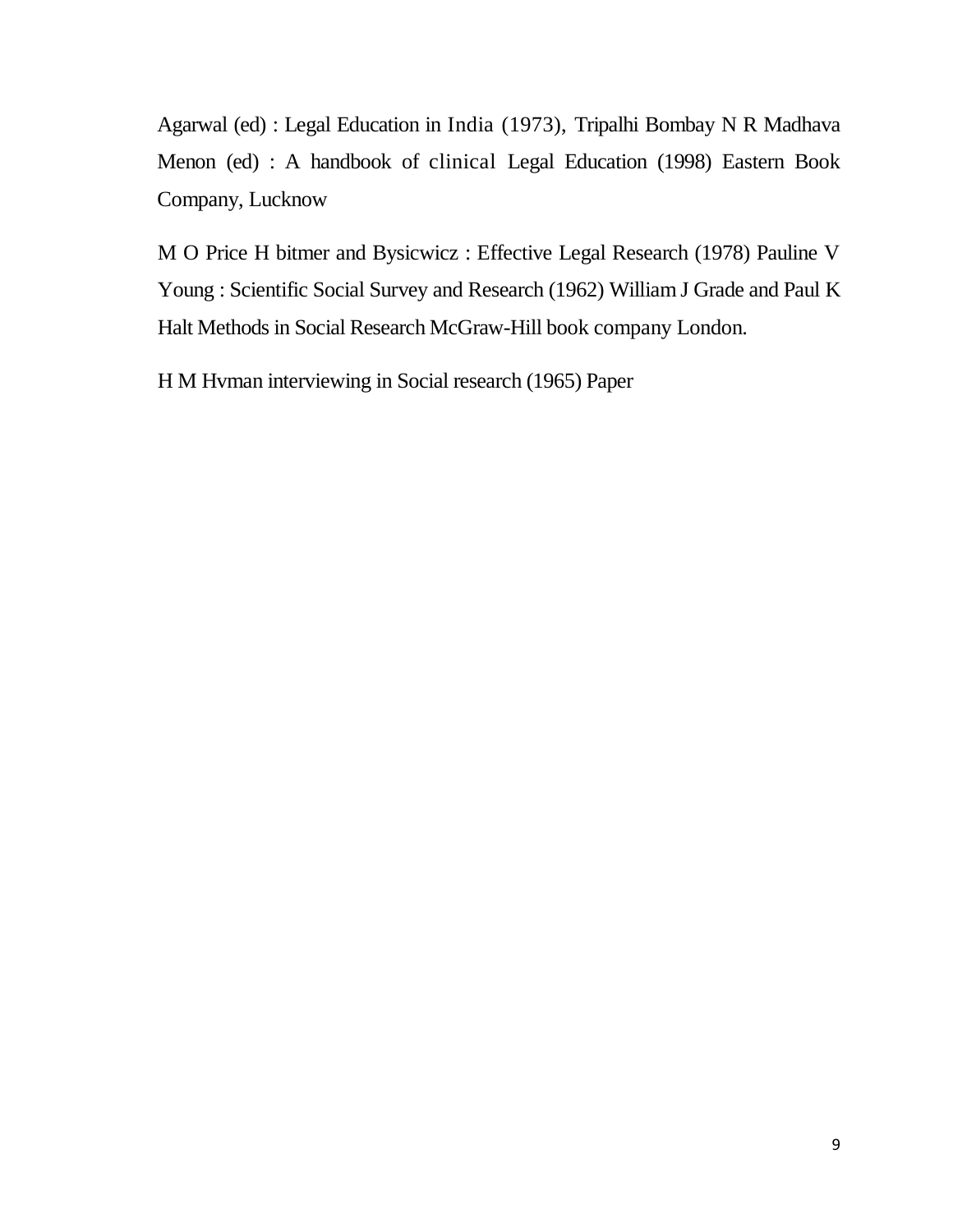# **PAPER SCHEME FOR TWO YEAR P.G. COURSE IN LAW (LL.M.-II) 2019-20**

There are six branch of specialization are being provided in LL.M. Part – II. Each group shall content five papers out of which First four theory papers shall be compulsory and the fifth paper shall be optional in LL.M. Part- II. The students passed in all papers of LL.M. part I with at least 55 percent of marks shall only be allowed to opt to submit a 'Dissertation' under the supervision of a faculty member of his own choice in lieu of paper-V of concerning branch. If the student opts to submit 'Dissertation', the 100 marks allotted for the paper shall be divided into two parts as 70 marks for Dissertation and 30 marks for viva voce based on dissertation work.

**Note:**-

**1.** Those students who opt to submit a dissertation shall have to present proposal in manuscript before the allotment of topic and have to present chapters of the dissertation chronically before the final submission of dissertation.

**2.** The dissertation shall be submitted so as to reach the Registrar at least 30 clear days before the commencement of the LL.M. Part-II examination.

3. A candidate who is declared failed at the LL.M. Part II examination may on his request, be exempted from fresh submission of dissertation at the time of his subsequent appearance at the LL.M. part II examination provided he had secured pass marks in Dissertation submitted by him last time and provided further the examiner of the dissertation or the dean of the Faculty of Law of the University certifies that no important changes have been made in Law to justify a re-submission and the revaluation of the dissertation. The candidate shall, by October  $1<sup>st</sup>$  of the year preceding the examination send his request for exemption from fresh submission of dissertation, duly endorsed, and forwarded by the Head of the Institution concerned. The University will, as early as possible, inform the candidate about his exemption from resubmission of a fresh dissertation. An evaluated dissertation shall not be re-submitted for evaluation until the guide or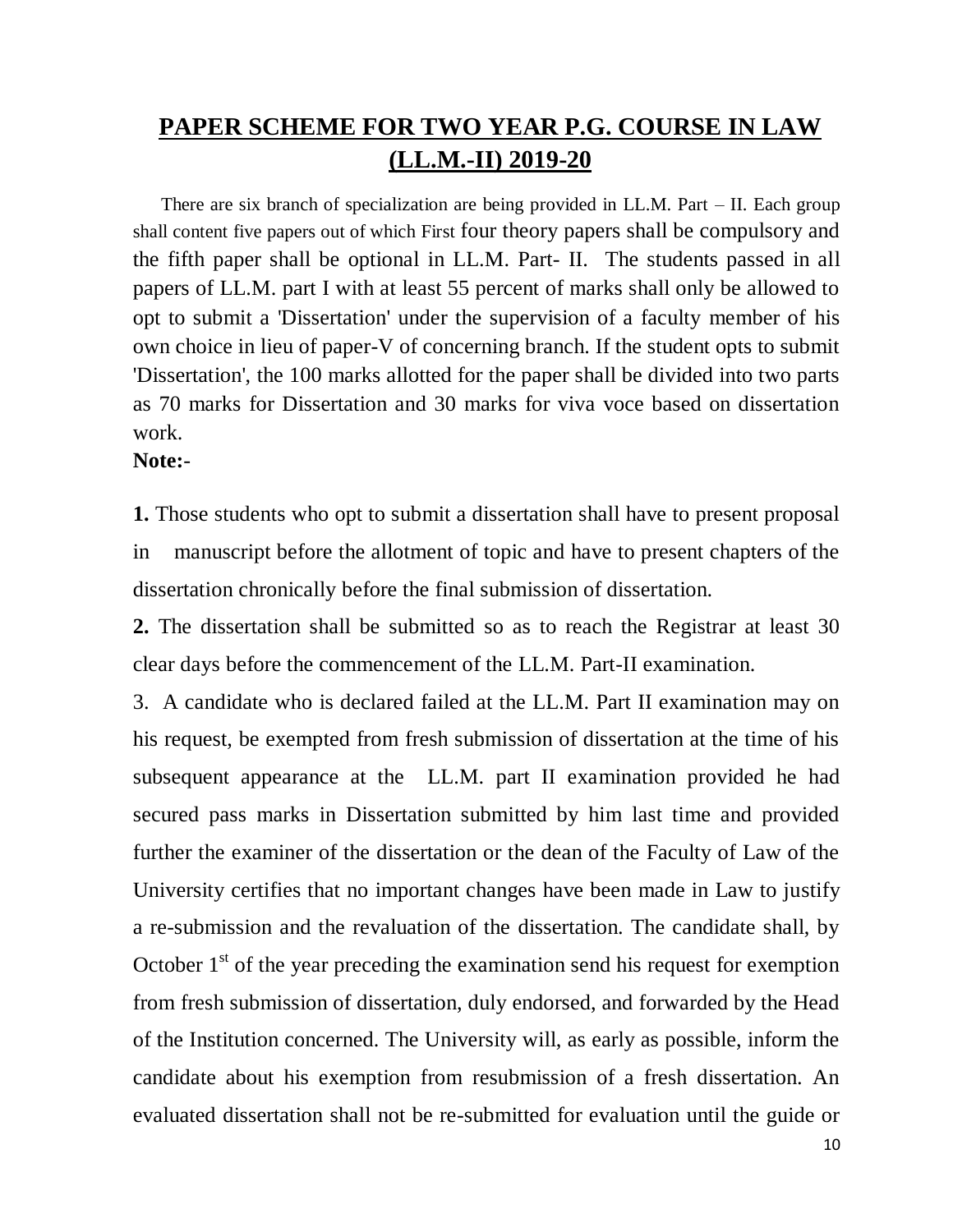the supervisor certifies that important changes of style, presentation of matter etc. have been incorporated in the dissertation, which justifies its evaluation.

**4.** The dissertation work shall be send to two examiners for assessment, out of which one shall be from out of state.

**5.** The viva voce shall be conducted by the board of one external and one internal examiner.

All Paper shall consist of 100 marks. The minimum passing marks shall be 40 percent in each Paper and 50 percent in aggregate. The nomenclatures of the papers shall be as follows with their concerning group/branches:

#### **LL.M part II**

### **Group –A: International law and organizations**

**A01: INTERNATIONAL ORGANIZATION: LAW PRACTICE AND FUTURE A02: DISARMAMENT AND PEACE STRATEGIES A03 : INTERNATIONAL HUMANITARIAN LAW A04: LAW AND DIPLOMACY A05: LAW OF THE SEA / DISSERTATION**

#### **A01: INTERNATIONAL ORGANIZATION: LAW PRACTICE AND FUTURE**

Evolution of International Organization: The concert of Europe, the League of Nations and the United Nations United Nations as a Constitutional and Political System : Organs and Their functions, Law creating process including Resolutions and Declarations of the General Assembly and Specialized Agencies, Financing and Problems of financial, crisis, Amendment process, Secretary General of the United Nations

The Political Process: Blocks and Alliance, Non-aligned movement and its impact on voting in the various organs of the United Nations, African and Latin American Groups, India and the United Nations, The Big two and the United Nations Peace Keeping: UN Peace-keeping functions, UN peacekeeping force, case studies, Problems of peace enforcement through the UN Special Agencies and Non-Governmental Organizations : Constitution and functions of. Specialized agencies, Case studies of some agencies such as FAO and UNDP as illustrative organization within the UN System, Selected studies of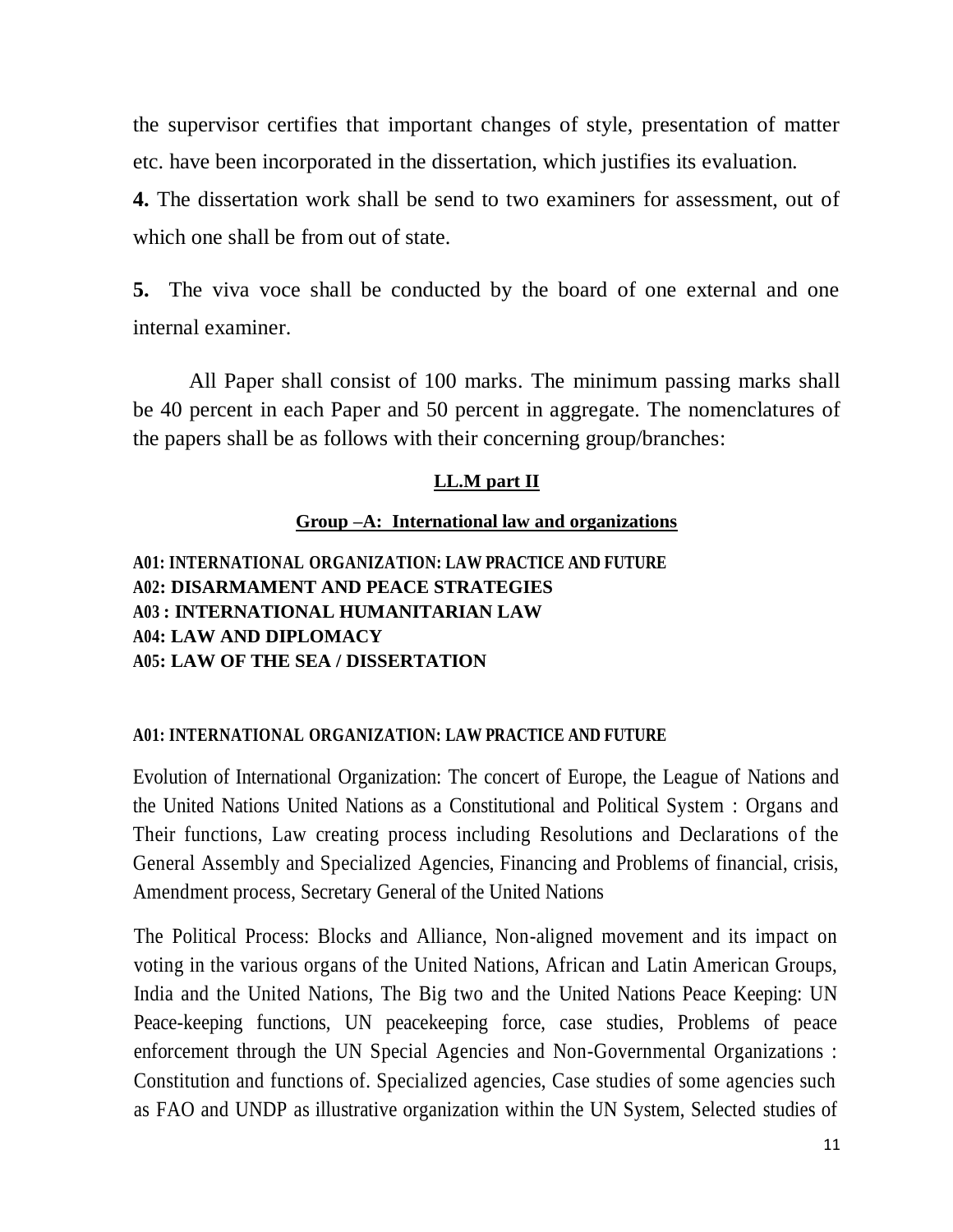NGOs serving as consultants, Amnesty International, International Commission of Jurists. Peaceful Change through United nations: Dispute settlement machinery of the United Nations, The role of ECOSOC in bringing about peaceful change, UN operational programmes in the Social Field, UN Operational programmes in the Economic Field, Anticolonial consensus, Disarmament and human rights.

### **SELECT BIBLIOGRAPHY**

D. W. Bowett :Law of International Institutions (1982) Ingrid Detter :Law Making by the International Organization (1965) Stephen, S. Good speed: Nature and Function of International Organization (1967) Wilfred Jenks : The proper Law of International Organizations (1962) D. W. Bowett: United Nations Forces: A Legal Study (1969) Lclancl M. Goodrich: Charter of the united Nations (1969) Leland M. Goodrich: United Nations in a Changing World (1974) Rosalyn Higgins : Development of International Law through Political Organs of the United Nations (1963) Hans Kelsen : Law of United Nations (1954) Rahmaihullah Khan: Implied Powers of the United Nations (1970) Edward Macwhinney: United Nations Law Making (1984) M.S. Rajan: United Nations and Domestic Jurisdiction (1961).

### **A02: DISARMAMENT AND PEACE STRATEGIES**

The Conceptions of Disarmament: Disarmament and world security, military alliances, arms trade, changing conceptions of disarmament. The dynamics of the Arms Race: The reasons of arms race, including nuclear weapons, Consequences of arms race in terms of resources and economic development, International implications of the arms race. Disarmament and the United Nations: History of the failure of disarmament efforts, UN Disarmament Commission, its achievements and limitations, UN Disarmament Decades of 1970's and 1980's, Negotiations leading to the signing of SALT I and SALT II, Nuclear Disarmament Problems and Perspectives, Nuclear Non-Proliferation treaty and intermediate range Missile Treaty, International regulation of nuclear weapons.

International Regulation of Biological and Chemical or Weapons of Mass Destruction International regulation and Control of Militarization of Outer Space and the Ocean Bed. Conserving the world's resources: Assisting the economic development of less developed countries, Harnessing science and technology for development, Protection of human rights Peaceful settlement of international disputes, towards a balanced world trade. Peace research and its significance.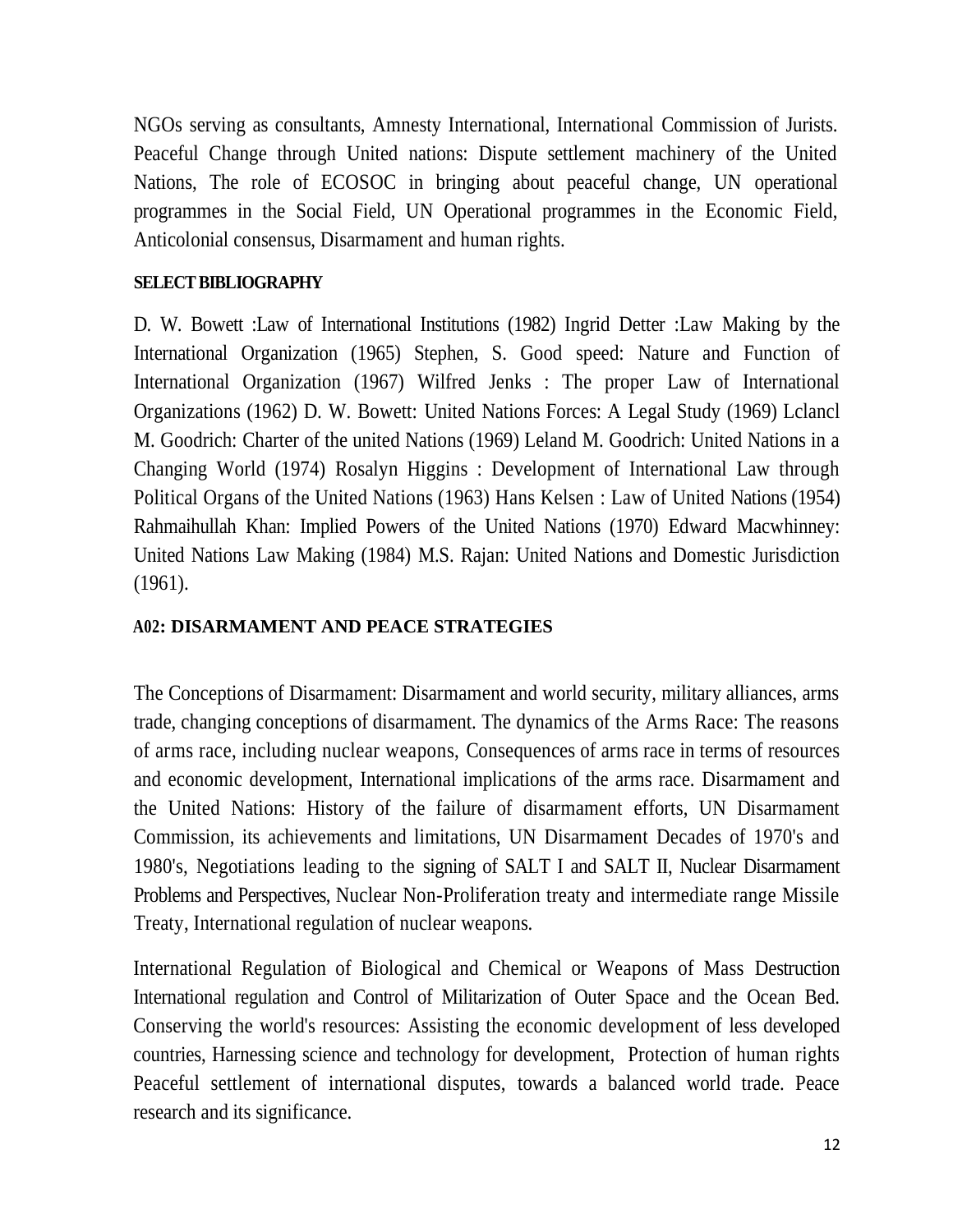#### **SELECT BIBLIOGRAPHY**

Bums-H. Weston: 'Toward, I Nuclear Disarmament and Global Security: A Search for Alternatives (1980) J Schell: The Fate of the Earth (1982) J.N. Singh: Use of Force under International Law (1984) Julius Stone: Legal Controls of International Law (1954) M. Welzer: Just and Unjust Wars (1979) R. Kothari: Transformation and Survival: In Search of Human World Order (1988) R. Falk, et. al.: International Law: A Contemporary Perspective, pp. 473-519(1985) R. Falk: The End of World Order, pp. 155-276 (1983).

#### **A03 : INTERNATIONAL HUMANITARIAN LAW**

International Movement for Humanization of Warfare: Contributions of classical writer; history of the Red Cross; Geneva Conventions of 1864 for Amelioration of the Condition of wounded Soldiers in Land Army, St. Petersburg Declaration 1868. The Hague Convention of 1899 and 1907, Geneva Conventions of 1929 and 1949 on treatment of Prisoners of war, Wounded and Sick Persons and Civilian Persons. International Efforts to outlaw Slavery, Slave Trade and Practices similar to Slavery, Forced Labour and Trafficking in Human Beings, United Nations and Humanitarian Law, The Role of EC'OSOC and ILO; Crusade against discrimination in respect of employment and occupation, Racial Discrimination International Refugees: THE UN Relief Rehabilitation Administration and other International Refugee Organizations; Conventions relating to Status of Refugees and Stateless persons: Genocide Convention. Implementation of the Right to Self-determination: Declaration on the grant of independence to colonial countries and people, humanitarian treatment of people living under colonial rule and trusteeships, Eliminating Discrimination against Women through International Cooperation.

#### **SELECT BIBLIOGRAPHY**

C. Hosoya : N.Ando, Y. Cnurna, R. Minear, The Tokyo War Crimes Trial (1986) G Tunkin: Theory of International Law (1974) G Schwarzenberger : The Law of Armed Conflicts (Vol. 11) J. Stone : Legal Controls of international Conflicts( 1959) R. Fall: The Shimoda Case, 69 Am. J. Int. Law (1965) T. Taylor: Nuremberg and Vietnam : An American Tragedy (1971)

#### **A04: LAW AND DIPLOMACY**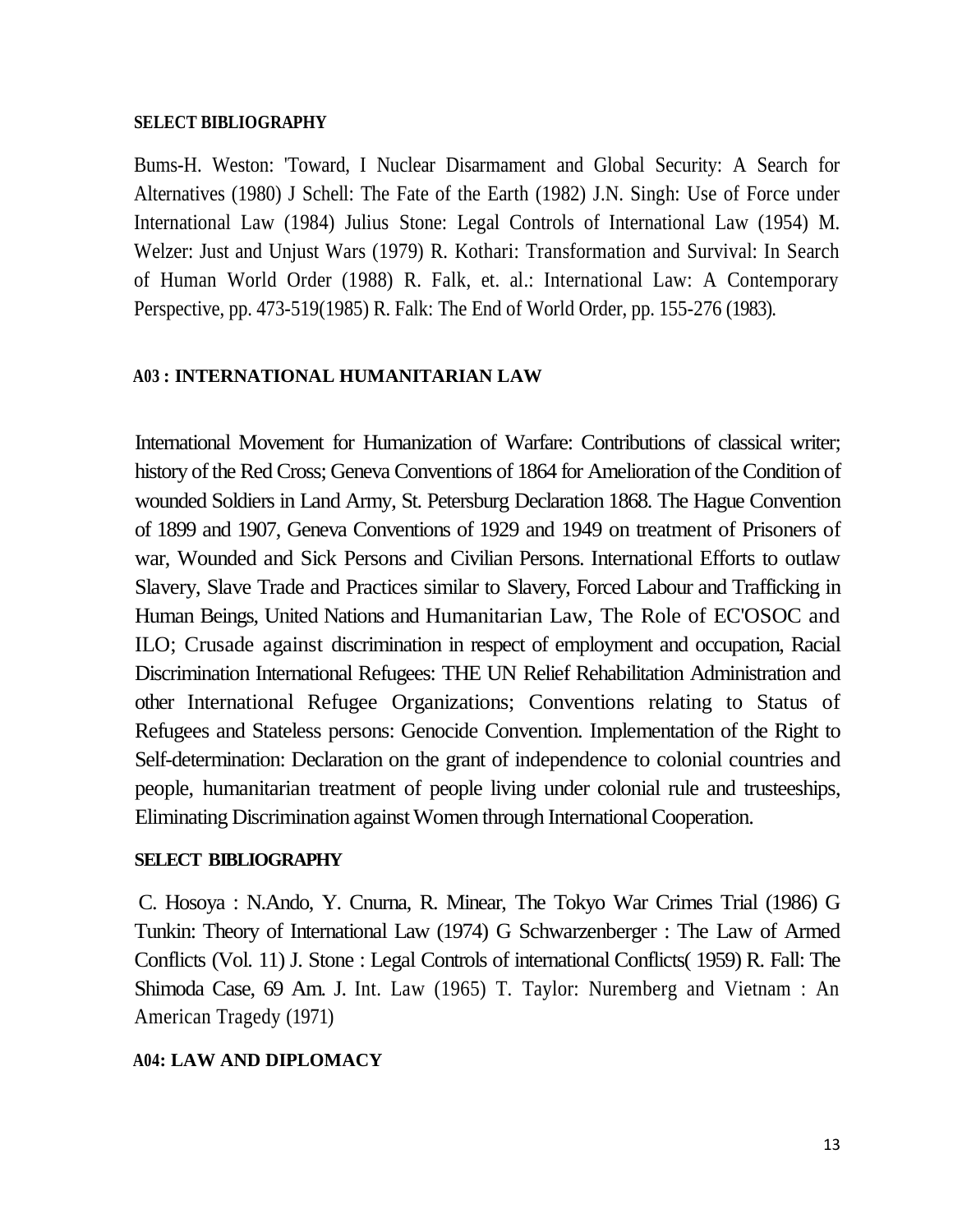Contemporary International System: International stratification, neocolonialism dependence and domination, geopolitical considerations. Beginning of Diplomacy: Various Diplomatic Traditions, Greek, Byzantine and Indian; Golden age of Classical Diplomacy of 18th and 19th Centuries in Europe Transition from 'old' to 'new' diplomacy, impact of the First World War and the Russian Revolution, Impact of Technology on the Conduct of Diplomacy, Impact of the Nuclear Weapons. Military Alliance, Secret V, Open Diplomacy, Democratic Control of Foreign Policy.

Diplomacy in contemporary world: Cold war and its impact on diplomacy, Diplomacy of the Summit, Diplomacy in the United Nations, Development and diplomacy, Diplomacy through mass media and propaganda Crisis Management: Nicaragua, Namibia, Palestine, Sri Lanka, Iran-Iraq conflict, Diplomacy in the Law of the Sea Convention, Diplomacy and new human rights conceptions, Diplomacy and Right to Development Declaration. The Stockholm Declaration on Environment, Diplomacy and Resources.

### **SELECT BIBLIOGRAPHY**

A. Ball: Modem International Negotiations (1969) I. Clark: Reform and Resistance in International Order (1980) I. Clark: The Satisfied and the Dissatisfied States Negotiate International Law : A Case Study 18 World Politics 20-41 (1965) H. Nicloson: Diplomacy (1969) J. Stone: Law and Nations (1974) L. Hanken : How Nations Behave (1968) R.L. Friedheim : Parliamentary Diplomacy -A Survey (1976) R.P. Anand: International Courts and Contemporary Conflict (1979).

## **A05: LAW OF THE SEA**

Historical introduction to the Law of the Sea Contributions of Seldon, Grotius, Bynkershock and others to the development of the early law, the Anglo-Norwegian Fisheries case and its aftermath; The technological revolution and utilization of the new resources of the sea; population explosion and its impact on the law, the U.N. Conference on the Law of the Sea; Developing nations and the uses of sea.

Right of states over territorial waters and contiguous zone, Continental Shelf, Exclusive Economic Zone, Principles for determination of maritime frontiers and Maritime Boundaries under the customary and conventional Law / Exploitation of Deep Sea-Bed Resources: International Sea Bed Authority: its functions and powers,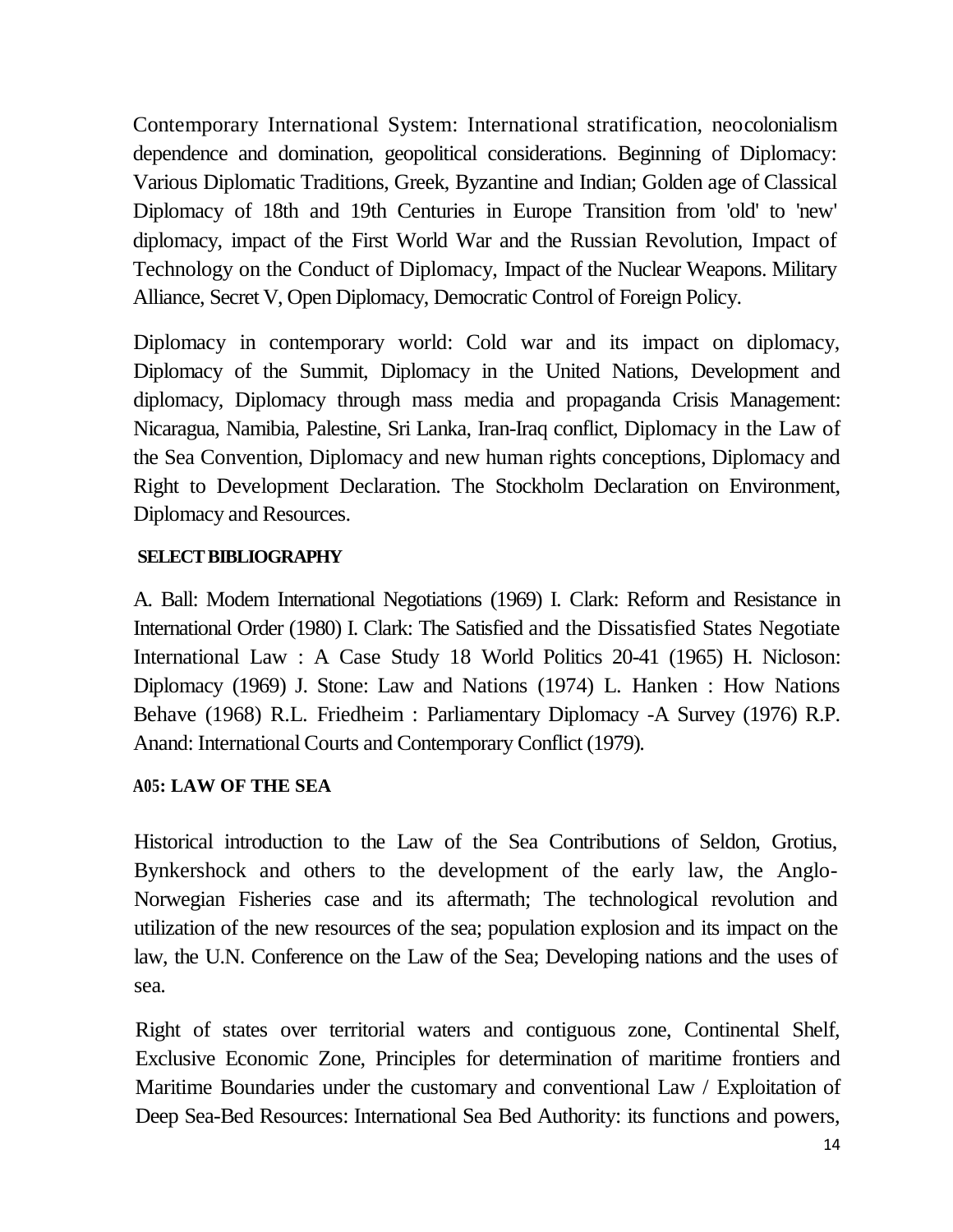Decision-making settlement of disputes, principles governing joint ventures; transfer of data and training of personnel of the Authority; Problems and Perspectives, Conservation of Living Resources of the High Sea; Problems of Maritime Pollution. Land-locked States and Law of the Sea, Sea as Common Heritage of Mankind; the Future of the Law of the Sea: International Sea Tribunal to Settle **Disputes** 

#### **SELECT BIBLIOGRAPHY**

Orrego Vicuna: The Changing international Law of the High Seas Fisheries (1999), Cambridge Lan Browniie: Principles of Public International Law (1998), Clarendon Press Oxford P. Chandrasekhara Rao: The New Law of Maritime Zones (1983), Miling Publications, New Delhi Samir mankababy: The International Shipping Rules (1986), Croom Helm, London. Nagendra Singh: International Maritime Law Conventions, Vol. I, Navigation (1983), Stevens & Maxwell London Myron H. Nordquist and John Norton Moor (eds.): Ocean Policy-New Institutions, Challenges and Opportunities (1999), Kluwer R.P. Anand : Law of the Sea, Caracas and beyond (1978) D. W. Bowett: Law of the Sea D. W. Dowett: Legal Regime of Island in International Law John Colombos: International Law of the Sea (1962) J.H. Hargrove: Who Protects the Ocean: Environment and the Development of the Law of the Sea, Devendra Kaushik, Indian Ocean Towards a Peace Zone (1983) Myres S. McDougal and W. Burke: The Public Order of the Oceans (1962). D.P.P' Connel : International Law of the Sea, Vols. I &  $II$  (1982)

#### **GROUP –B: CRIMINAL LAW**

## **B01: COMPARATIVE CRIMINAL PROCEDURE B02: PENOLOGY: TREATMENT OF OFFENDERS B03: PRIVILEGED CLASS DEVIANCE B04: DRUG ADDICTION, CRIMINAL JUSTICE AND HUMAN RIGHTS B- 05: JUVENILE DELINQUENCY/ DISSERTATION**

#### **B01: Comparative criminal procedure**

Organization of Courts and Prosecuting Agencies: Hierarchy of criminal courts and their jurisdiction, Nyaya Panchayats in India, Panchayats in tribal areas, Organization of Prosecuting agencies for prosecuting criminal, Prosecutors and the police Withdrawal of prosecution.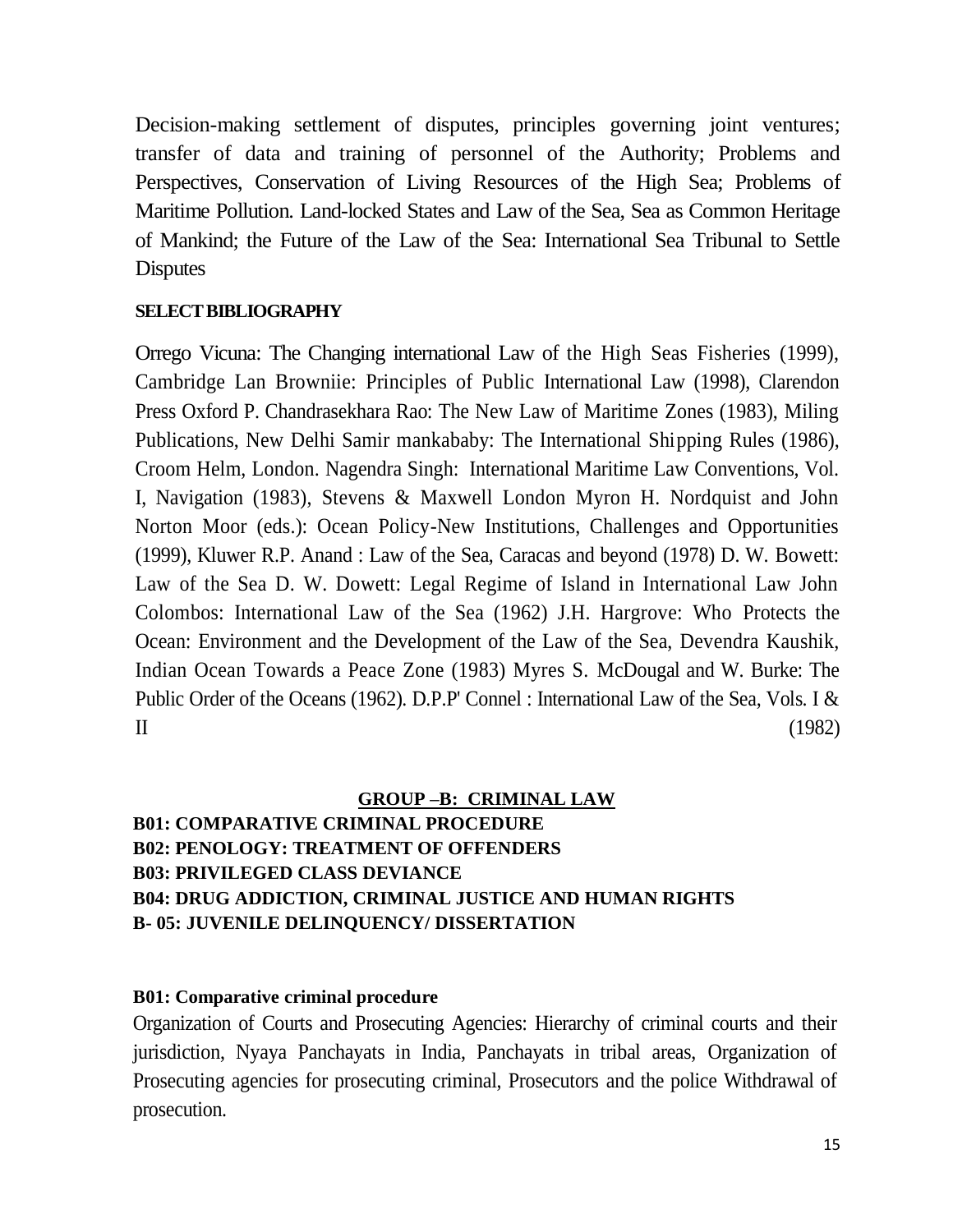Pre-trial Procedures: Arrest and questioning of the accused. The rights of the accused. The evidentiary value of statements/ articles seized/collected by the police, Right to counsel, Roles of the prosecutor and the judicial officer in investigation, Trial Procedure : The accusatory system of trial and the inquisitorial system, Role of the Judge, the prosecutor or and defense attorney in the trial. Admissibility and inadmissibility of evidence, Expert evidence, Appeal of the Court in awarding appropriate punishment, Plea bargaining Correction and Aftercare Services : Institutional correction of the offenders, General Comparison - After care services in India and France, The role of the court in correctional programmes in India

Preventive Measures in India: Provisions in the Criminal Procedure Code, Special enactments, Public Interest Litigation: Directions for criminal prosecution

#### **SELECT BIBL1OGPLAPHY**

Ceylia Hamptom: Criminal Procedure Wikins and Cross: Outline of the law of Evidence Archbold, Pleading: Evidence and Practice in Criminal Cases (2000) Eastern, Lucknow Sarkar : Law of Evidence K.N. Chandrasekharan Pillai (ed.): R.V. Kelkar's : Outlines of Criminal Procedure Patric Devlin: The Criminal Prosecution in England American Series of Foreign Penal Codes Criminal Procedure Code of People's Republic of China John N. Ferdico: Criminal Procedure (1996), West Sanders & Young: Criminal Justice (1994) Christina Van Den Wyngart: Criminal Procedure Systems in European. Community Joel Samaha] Criminal Procedure (1997), West Criminal Procedure Code, 1973 The French Code of Criminal Procedure 14th and 41st Report of Indian Law Commission The Paper will be taught with reference, wherever necessary to the procedures in India, England, US, France, Russia and China.

#### **B02: Penology: treatment of offenders**

Introductory, Definition of Penology, Theories of Punishment: Retribution, Utilitarian prevention: Deterrence, Utilitarian : Intimidation, Behavioural prevention: Incapacitation, Behavioural prevention: Rehabilitation - Expiation, Classical Hindu and Islamic approaches to punishment, The Problematic of Capital Punishment: Constitutionality of Capital Punishment, Judicial Attitudes through the statute law and case law towards Capital Punishment in India— An inquiry, Law Reform Proposals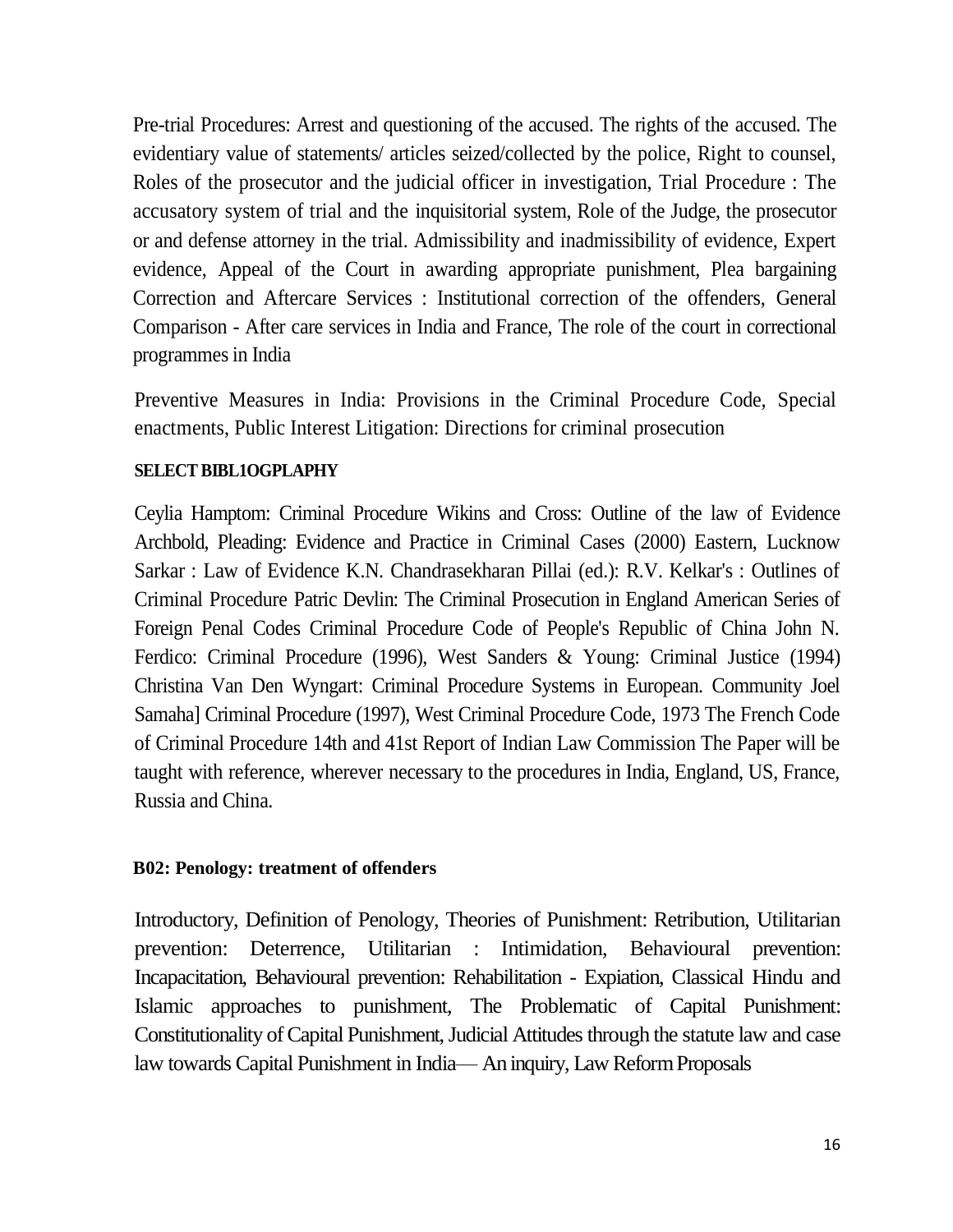Approaches to Sentencing: Alternatives to Imprisonment, Probation, Corrective labour, Fines, Collective fines, Reparation by the offender by the court Sentencing: Principal types of sentences in the Penal Code and special laws, Sentencing in white collar crime, Presentence hearing, Sentencing for habitual offender, Summary punishment, Pleabargaining

Imprisonment: The state of India's jails today, The disciplinary regime of Indian prisons, Classification of prisoners. Rights of prisoner and duties of custodial staff, Deviance by custodial staff. Open prisons, judicial surveillance, basis, development reforms.

### **SELECT BIBLIOGRAPHY**

S. Chhabbra: The Quantum of Punishment in Criminal Law (1970) H.L.A. Hart: Punishment and Responsibility (1968) Herbert L. Packer: The Limits of Criminal Sanction (1968) A1f Ross: On Guilt Responsibility and Punishment (1975) A. Siddique: Criminology (1984) Eastern, Lucknow Law Commission of India, Forty-Second Report, Ch. 3( 1971) K.S. Shukla: 'Sociology of Deviant Behaviour' in 31CSSR Survey of Sociology and Social Anthropology 1969-179 (1986) Tapas Kumar Benerjee: Back-round to Indian Criminal Law (1990). R. Campjary & Co., Kolkata.

## **B03: PRIVILEGED CLASS DEVIANCE**

Introduction: Conceptions of white collar crimes, Indian approaches to socio-economic offences, Notions of privileged class deviance as providing a wider categorization of understanding Indian development. Typical forms of such deviance, Official deviance (deviance by legislators, judges, and bureaucrats), and Professional deviance: journalists, teachers, doctors, lawyers, engineers, architects and publishers. Trade union deviance (including teacher, lawyers/ urban property owners); Landlord deviance (class/caste based deviance), Police deviance, Deviance on electoral process (rigging, both capturing impersonation, corrupt practices), Gender-based aggression by socially, economically and politically powerful

Official Deviance : Conception of official deviance permissible limit of discretionary powers. The Chambal valley dacoit Vinoba Mission and Jai Prakash Narain Mission-in 1959 and 1971. The Chagla Commission Report on L1C-Mundhra Affair. The Das Commission Report on Pratap Singh Kairon, "Fire Grover Commission Report on Dev Raj Urs, The Maruti Commission Report, The Ibakkar Natarajarr Commission Report on Fairfax Police: Deviance : Structures of legal restraint on police powers in India; Unconstitutionally of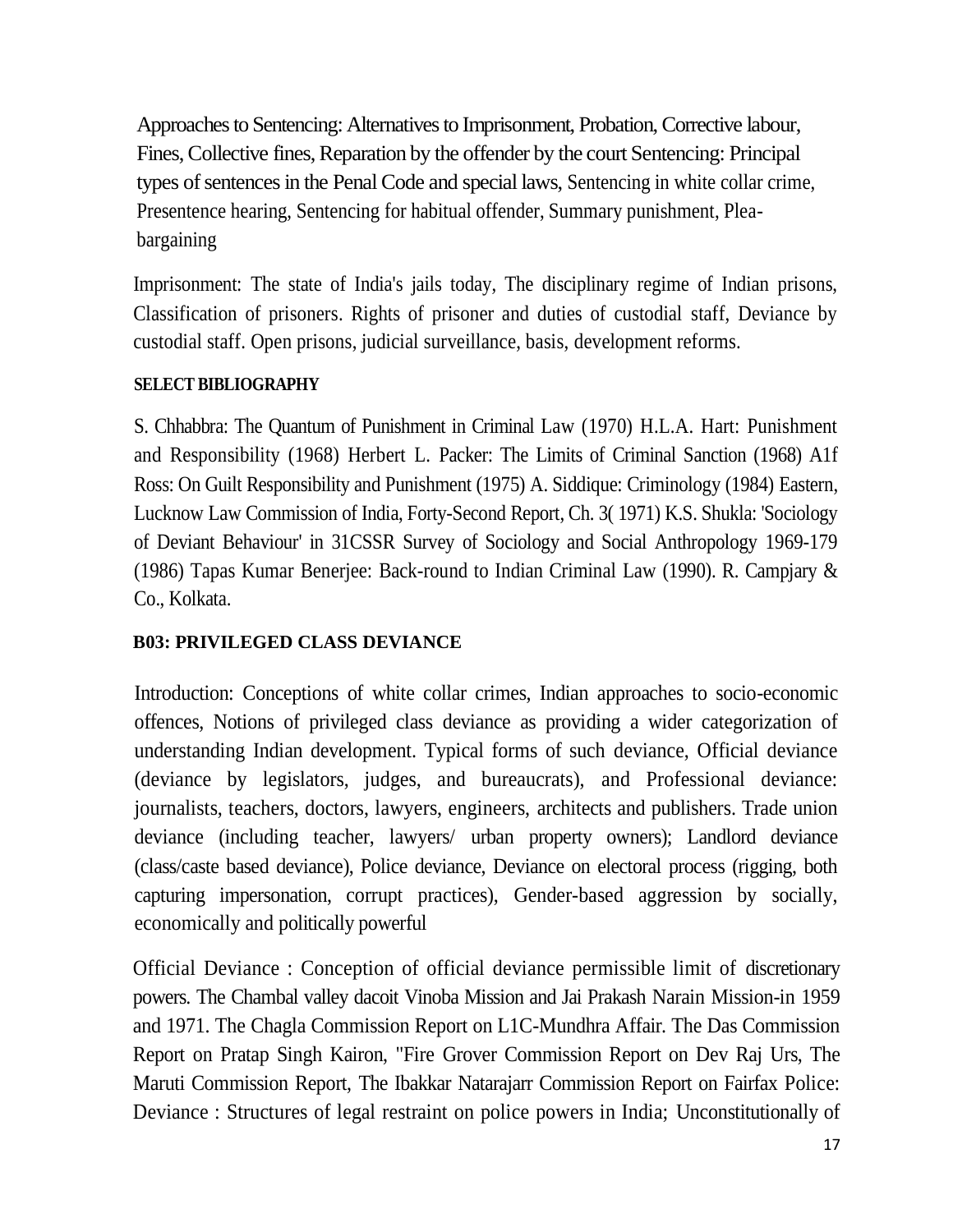"third-degree" methods and use of fatal force by police, "Encounter" killings, Police atrocities, The plea of superior orders, Rape and related forms of gender-based aggression by police and paramilitary forces. Reform suggestions especially by the National Police Commissions, Professional Deviance: Unethical practices at the Indian Bar, The Lentin Commission Report, The Press Council on unprofessional and unethical journalism Medical malpractice.. Response of Indian Legal Order to the Deviance of Privileged Classes: Vigilance Commission, Public Accounts Committee, Ombudsman, Commissions of Enquiry, Prevention of Corruption Act, 1947, "CheAntualy Case"

#### **SELECT BIBLIOGRAPHY**

Upendra Baxi: The Crisis of the Indian Legal System (1982) Vikas - Publishing House, New Delhi Upendra Baxi (ed.) : Law and Poverty: Essays (1988) Upendra Baxi: Liberty and Corruption : The Antualy Case and Beyond (1989) Suendranath Dwevedi and G.S. Bhargava: Political Corruption in India (1967) A.R. Desai (ed.): Violation of democratic Rights in India (1986) A.G Noorani: Minister's Misconduct (1974) B.B. Pande: The Nature and Dimensions of Privileged Class Deviance' The Other Side of Development 136 (1987 : K.S. Shtikla ed.) Indra Rothermund -.'Patterns of Trade Union Leadership in Dhanbad Coal fields', 23 JILI 522 (1981).

#### **B04: DRUG ADDICTION, CRIMINAL JUSTICE AND HUMAN RIGHTS**

Introductory: Basic conceptions, Drugs' narcotics' psychotropic substances", 'Dependence', "addiction", Crimes without victims, Trafficking in drugs, Primary drug abuse, How does one study the incidence of Drug Addiction and Abuse? Self-reporting, Victim-studies, Problems of comparative studies. Anagraphic and Social Characteristics of Drug Users; Gender, Age, Religiousness, Single individuals/cohabitation, Socioeconomic level of family, Residence patterns (urban/rural), Educational levels, Occupation, Age at first use, Type of Drugs use, Reasons given as cause of first use, Method of intake, Pattern of the use, Average Quantity and Cost, Consequences on addict's health (Physical/Psychic).

The International Legal Regime: Analysis of the background, text and operation of the Single Convention on Narcotic Drugs, 1961, 1972, Analysis of the Convention on Psychotropic Substances, 1972, International collaboration in combating drug addiction, The S ARC and South-South Cooperation, Profile of international market for psychotropic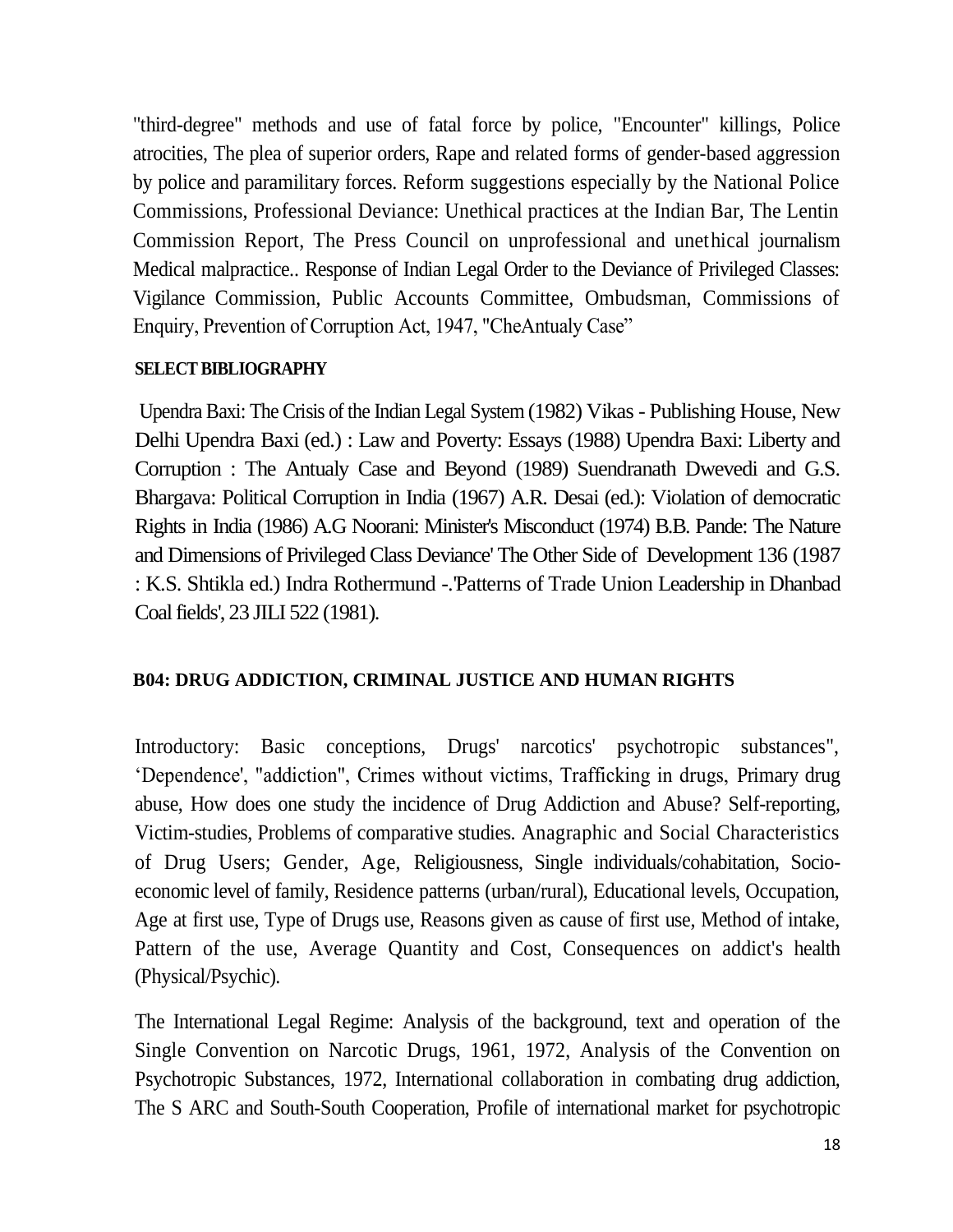substances, The Indian Regulatory System : Approaches to narcotic trafficking during colonial India, Nationalist thought towards regulation of drug trafficking and usage, The penal provisions (under the (PC and the Customs Act). India's role in the evolution of the two international conventions, Judicial approaches to sentencing in drug trafficking and abuse, The Narcotic Drugs and Psychotropic Substances Act. 1985, Patterns to resource investment in India: policing adjudication, treatment, aftercare and rehabilitation.

Human Rights Aspects: Deployment of marginalized people as carrier of narcotics, The problem of juvenile drug use and legal approaches, Possibilities of misuse and abuse investigative prosecutor powers, Bail, The problem of different application of the Legal Regimes, especially in relation to the resource less, The Role of Community in Combating Drug Addiction: Profile of Community initiatives in inhibition of dependence and addiction (e.g. de-addiction and after care. The role of educational systems, The role of medical profession, The role of mass media, Initiatives for compliance with regulatory systems, Law reforms initiatives..

#### **SELECT BIBLIOGRAPHY**

0.H.S. Becker: Outsides: The Studies in Sociology of Deviance (1966) J. A. Incard, C.D. Chambers (eds.): Drugs and the Criminal Justice System (1974) R. Cocken: Drug Absuse and Personality in Young **Offenders** (1971) G Edwards Busch (ed.): Drug Problems in Britin: A Review of Ten Years(1981) P. Kondanram and Y.N. Murthy : Drug Abuse and Crime : A Preliminary Study, 7, Indian Journal of Criminology, 65-68 (1979) PR. Rajgopal : Violence and Response : A Critique of the Indian Criminal System (1988) United Nations, Economic and Social Reports of the Commission on Narcotic Drugs, United nations Social Defense, Research Institute (UNSDRI) Combating Drug Abuse and related Crimes (Rome, July 1984, Publication No. 21)

#### **B- 05: JUVENILE DELINQUENCY**

The Basic Concepts: The conception of child in Indian Constitution and Penal Code, Delinquent juvenile, Neglected juvenile, The overall situation of children/ young persons in India, also with reference to crime statistics (of crimes by and against children), Determining Factors of Juvenile Delinquency : Differential association, Anomic, Economic pressure, Peer group influence, Gang subculture, Class differentials.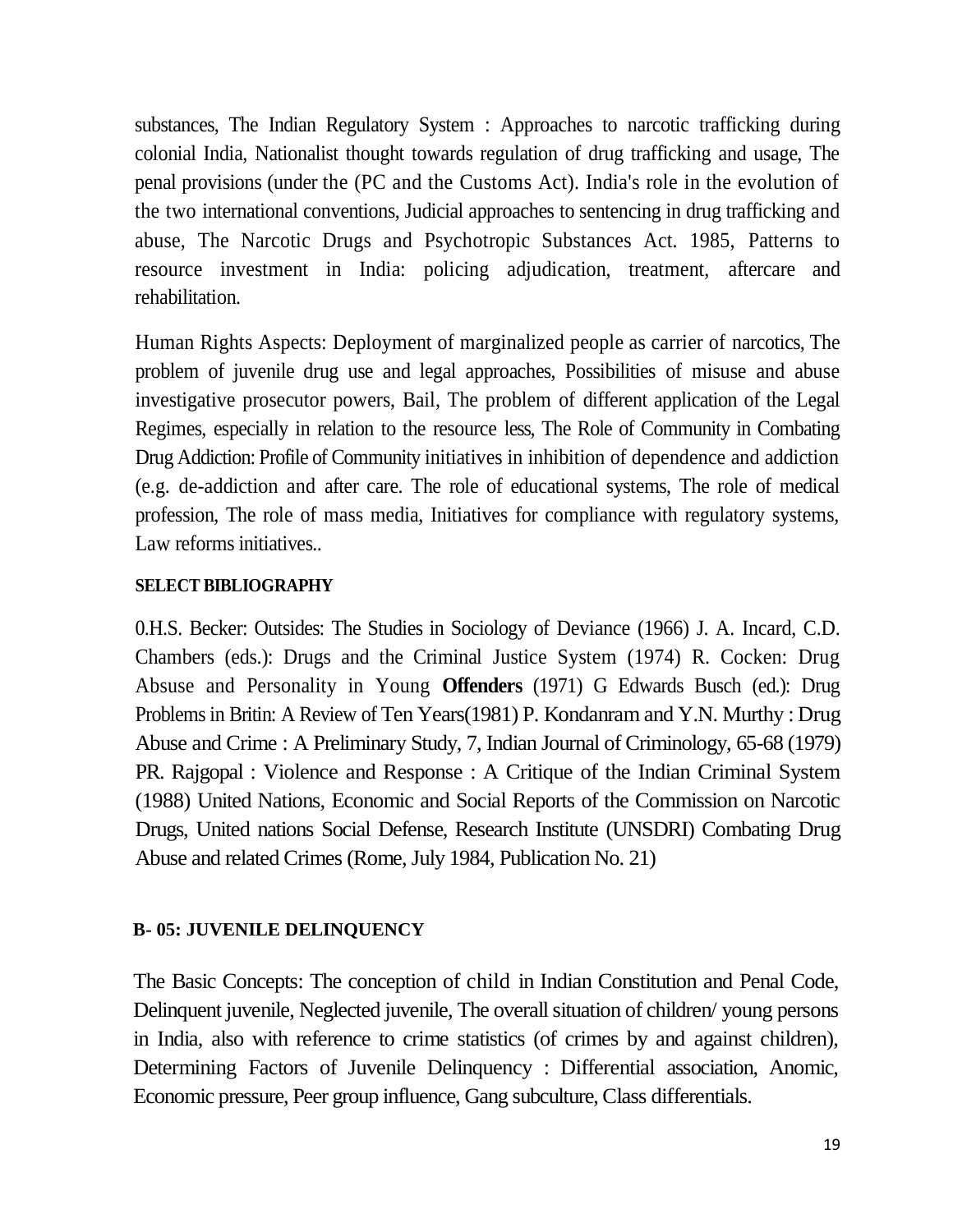Legislative Approaches: Legislative approaches during the late colonial era. Children's Act, Legislative position in various States, The Juvenile Justice Act, Constitutional Aspects, Distinction between Neglected and delinquent juveniles Competent authorities, Processual safeguards for juveniles,: Powers given to government, Community ' participation at envisaged under the Act' Indian Context of Juvenile Delinquency : The child population percentage to total sex ratio, urban-rural-urban, Neglected below poverty line, physically and mentally disabled, orphans, destitute vagrants, Laborers, In organized industries like zari. carpet, bidi, glass, In unorganized sector like domestic servant, shops and establishments rag-pickers family trade, Delinquent number, sex-ratio to audit crime, types of offences committed recidivism, rate of increase background, Drug addicts, Victims, 'Of violence sexual abuse,, battered, killed by parents, Of criminal activities like bootlegging, drug pollution as a response of protective approach, Judicial Contribution: Social action libation concerning juvenile justice, Salient judicial decision, Role of legal profession in juvenile justice system.

Implementation : Institutions, bodies, personnel. Recruiting and funding agencies, Recruitment qualifications and salaries or fund. Other responsibilities of each agency/ person, Coordination among related agencies, Accountability annual reports land accessibility of public to juvenile justice institution,. Preventive Strategies: State welfare programmes nutrition, ICWS grants-in-aid, Compulsory education Role of community, family, voluntary, bodies, individual.

#### **SELECT BIBLIOGRAPHY**

National Institute of Social -Defense. Model Rules under the Juvenile Justice Act, 2000 K.S. Shukla: Adolescence Offender: 1985 United Nations: Beijing Rules on Treatment of Young Offenders (1985) Wyron Weiner: The Child and State in India (-1990) The United Nations Declaration on the Right of Children (UNICEF periodic materials)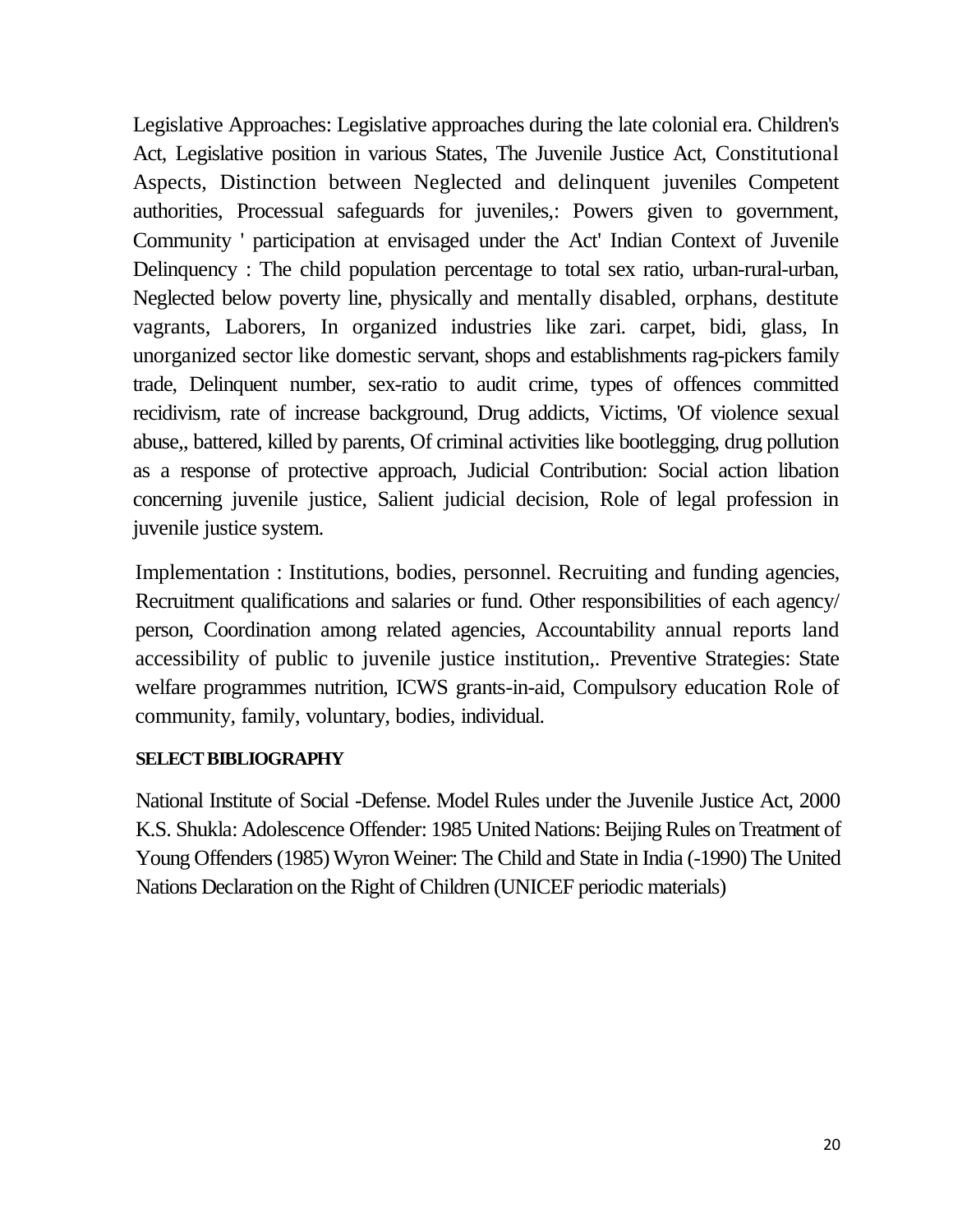#### **GROUP –C: BUSINESS LAW INTERNATIONAL LAW AND ORGANIZATIONS**

## **C01 LAW OF INDUSTRIAL AND INTELLECTUAL PROPERTY DISARMAMENT AND PEACE STRATEGIES**

- **C02 LEGAL REGULATIONS OF ECONOMIC ENTERPRISES**
- **C03 LAW OF EXPORT IMPORT REGULATIONS**
- **C04 BANKING LAW**
- **C05 INSURANCE LAW/ DISSERTATION**

**Group –C: Business law International law and organizations**

#### **C01 LAW OF INDUSTRIAL AND INTELLECTUAL PROPERTY DISARMAMENT AND PEACE STRATEGIES**

Nature of Intellectual Property Rights (IPR) and need for their protection, IPR and International perspectives, salient international conventions and treaties n IPR, Role of WIPO in promotion of IPR, WTO-TRIPS as global binding charter of IPR and its impact on national legislation, Dispute Settlement System n WTO. Copyright, Nature and scope of copyright. Term of copyright, computer software special position under copyright, law and patent law, infringement of copyright and remedies thereof, international copyright order/ trademark service mark and Internet Domain Name, Registration of trademark, Infringement and passing off action in trade mark, Intellectual Property Appellate Board Geographical indications and their registration. Patent, patentable and non patentable inventions, procedure for obtaining patent, compulsory license, emerging issues in patent such as patent in the field of biotechnology, life form, human genome, infringement of patent am remedies thereof, Patent Cooperation Treaty (PCT). Protection of plant varieties and farmers, right. UPOV convention, principle of benefit sharing. Intellectual Property and Human Rights, Protection of the rights of indigenous people, protection of human rights of impoverished masses, IPR protection and its impact on right to food security and public health, Environmental protection. Protection of Bio-diversity and Traditional Knowledge-economic, social, cultural and ethical dimensions. Important Acts.

**1.**Copy Rights Act, 197 (As amended)

2.Trade Marks Act, 1999 (As amended)

3.Patents Act, 1970 (As amended)

4.Protection of Plant Varieties and Farmer's Right Act, 2001 (As amended)

5.Geographical Indications of Good (Registration and Protection Act, 1999 (As amended)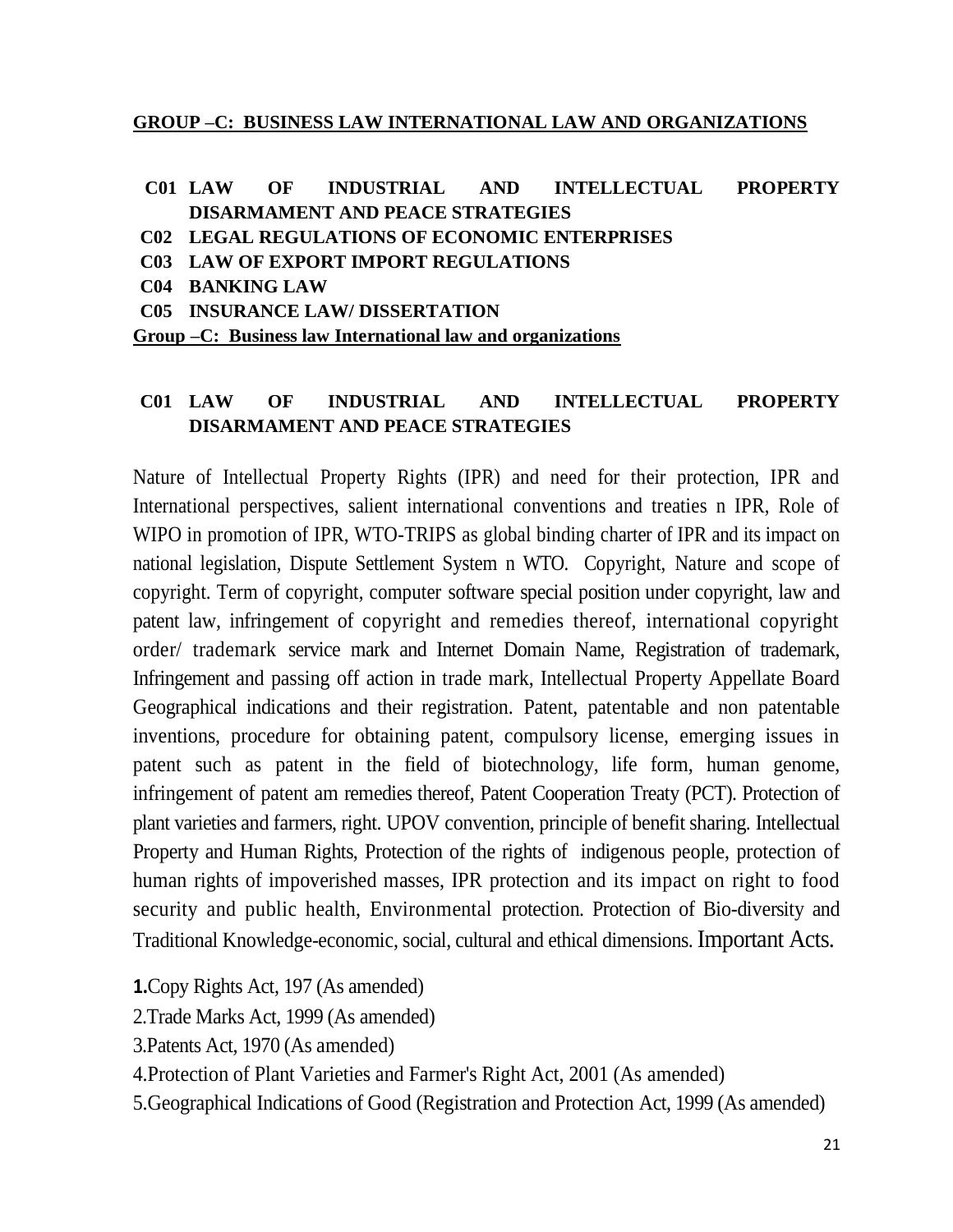# 6. Biological Diversity Act, 2002 (As amended) **SELECT BIBLIOGRAPHY**

Intellectual Property and International Trade (1998) Kluwer Patent Cooperation treaty Hand Book (1998), Sweet and Maxwel Christopher Wadlow: The Law of Passing Off (1998). Sweet and Maxwell. W.R Cornish: Intellectual Property Law (1999), Sweet and Maxwell. Elizabath Verke: Law of Patents (2005) Eastern Book Company, Lucknow. S.K. Verma and Raman Mittal (Ed.) - Intellectual Property Right: A Global Vision (2006) Indian Law Destitution publication, New Delhi. Shiv Sahai Singh (Ed.)- The Law ol Intellectual Property Right. (2004) Deep and Deep Publication, New Delhi Shahid Khan and Ragunath Mashelkar: Intellectual Property and Competitive Strategies in the 21st Century, (2006), Kluwer Law International. PS. Narayan Intellectual Property Law in India. (2006) Gogia Law Agency, Hyderabad.

## **C02: LEGAL REGULATIONS OF ECONOMIC ENTERPRISES**

Industrial Policy-old and new. Its legal framework. Public Sector, Private Sector Joint Sector-Globalisation, Liberalisation: Meaning, dimensions, implications and impact of globalization. Depository System Definition and Meaning-Objectives, Depository ii international market. GDR, ADR, FCCB, Depositing system in India-Its Legal Frame Work. Dematerialization of Securities. Regulatory Authorities Telecom/Broadcasting Regulatory Authority Industrialization and Environmental Regulation: Environment Clearance Environment Audit Environment Impact Assessment Public Liability Insurant Act Sustainable Development, New Dimensions of Environ-mental protection role of the Judiciary. Completion Commission.

Investment Scheme for NR1: portfolio investments for NRI, purchase and sale of shares/convertible debentures or other securities on Non-repatriation basis Foreign Institutional Investment. Foreign Direct Investment, Joint Venture and transfer Technology FEMA.

## **SELECT BIBLIOGRAPHY**

S. Aswani Kumar: The Law of Indian Trade Mark: (2041), Commercial Law House, Delhi industrial Policy Resolution- of 1948, IV56.1991 Industrial Licensing Policy 1970. 1975 Industrial Policy Statements; 1973. 1977, 1980 Reports of committees on Public: undertakings of Parliament Industries (Development and Regulation) Act, 1951 U. Baxi & A. Dhanda: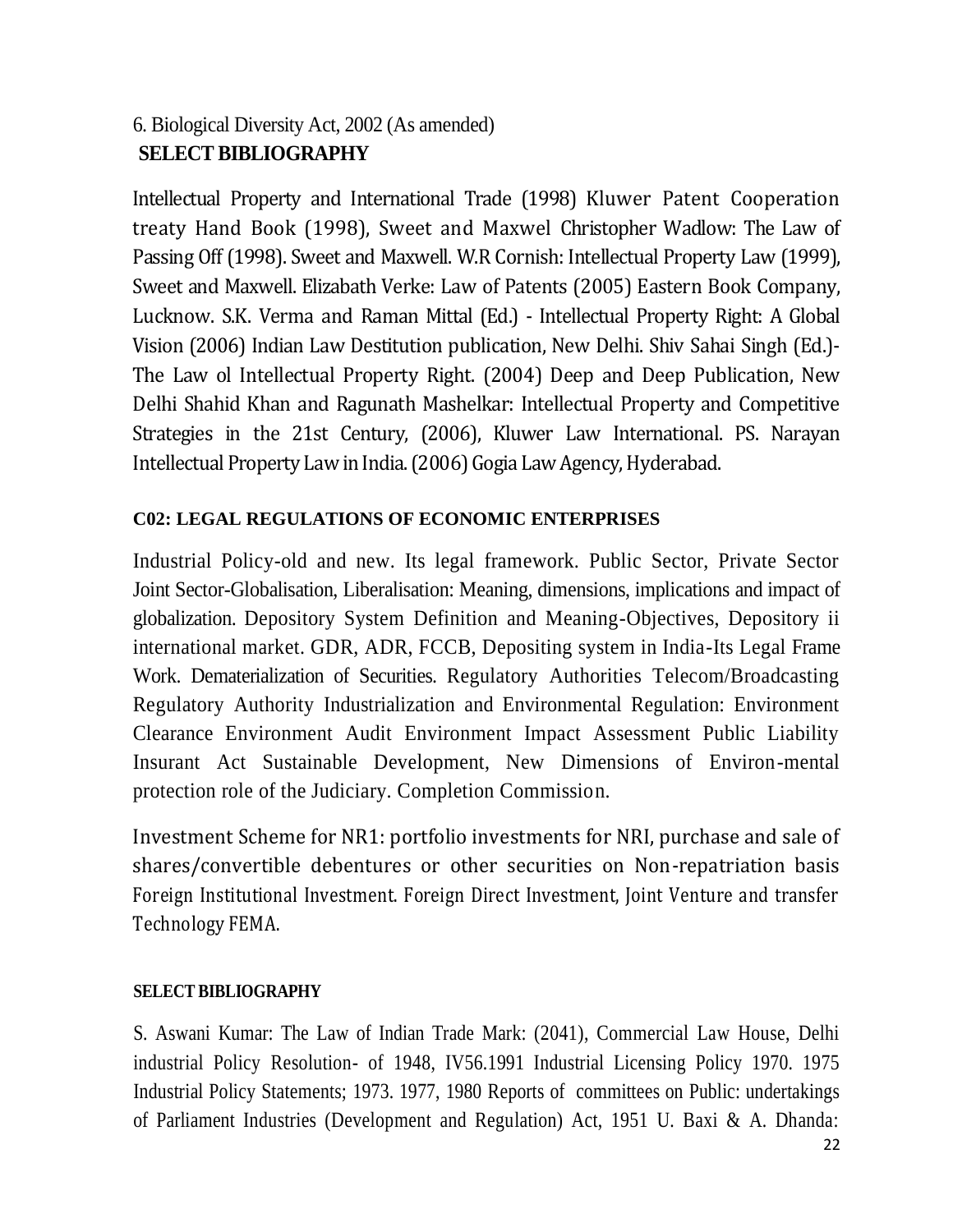Valiant Victims and Lethal Litigation : The Bhopal Case (1989) Indian Law Institute, Law of International Trade Transaction (1973)

## **C03: LAW OF EXPORT IMPORT REGULATIONS**

**Basic Need of Export and** Import Trade, Theories of International Trade, Free Trade, Protection Principles. WTO & GATT, Dispute Settlement Mechanism Trade Policy Review Mechanism-Anti Dumping Subsidies and Countervailing Duties. Control of Export and Import in India, The Foreign Trade Regulation Act, 1992- Exim policy, Pre-Liberalization and Post Liberalization Era in Trade, Power of the Central Govt. to control foreign trade, appointment and powers of Director General of Foreign Trade. powers of the Reserve Bank of India to control foreign trade, Export promotion councils, Export oriented units and Export processing zones.

Nontariff Barriers, Export Import Bank of India, Export Credit Guarantee Corporation of India Limited, promotion of Foreign trade, agricultural products, textile and cloths. The custom Act, 1962 : Prohibition on importation and exportation of goods. The Conservation of Foreign Exchange and Preventions of Smuggling Activities Actcontrol of smuggling activities in export and import trade.

## SELECT BIBLIOGRAPHY

Government of India. Handbook of Import Export Procedures Government of India Import and Export Policy (1997-2002) Foreign Trade Development and Regulation Act 1992 and Rules Foreign Exchange Management Act 1999 Customs Manual (Latest edition) Final Treaty of GATT, 1994

## **C04: BANKING LAW**

A. Introduction (i) Nature and Development of Banking, (ii) Functions of Banking B. Global Banking Institutions C. The Banking (Regulation) Act, 1949.1ts main provisions, social control, nationalization of Banks.

A. (i) Central Bank, Evolution, Characteristics and Functions, (ii) Reserve Bank of India and It's Role, (iii) Securitization and Reconstruction of Financial assets, (iv) Cash reserve and Statutory Liquidity ratios in Bank. B. Bank as borrowers : Forms of borrowing, Types of Deposit, Accounts, Electronics, Withdrawal, Money Transfer and e-Banking. C. Deposit Insurance Corporation Act, 1962.

A. Bank and Customer Relationship. B. Banking Operations (i) Lending by Banks, (ii) Collection and Payments of Cheques, (iii) Negotiable Instrument  $\&$  their characteristics,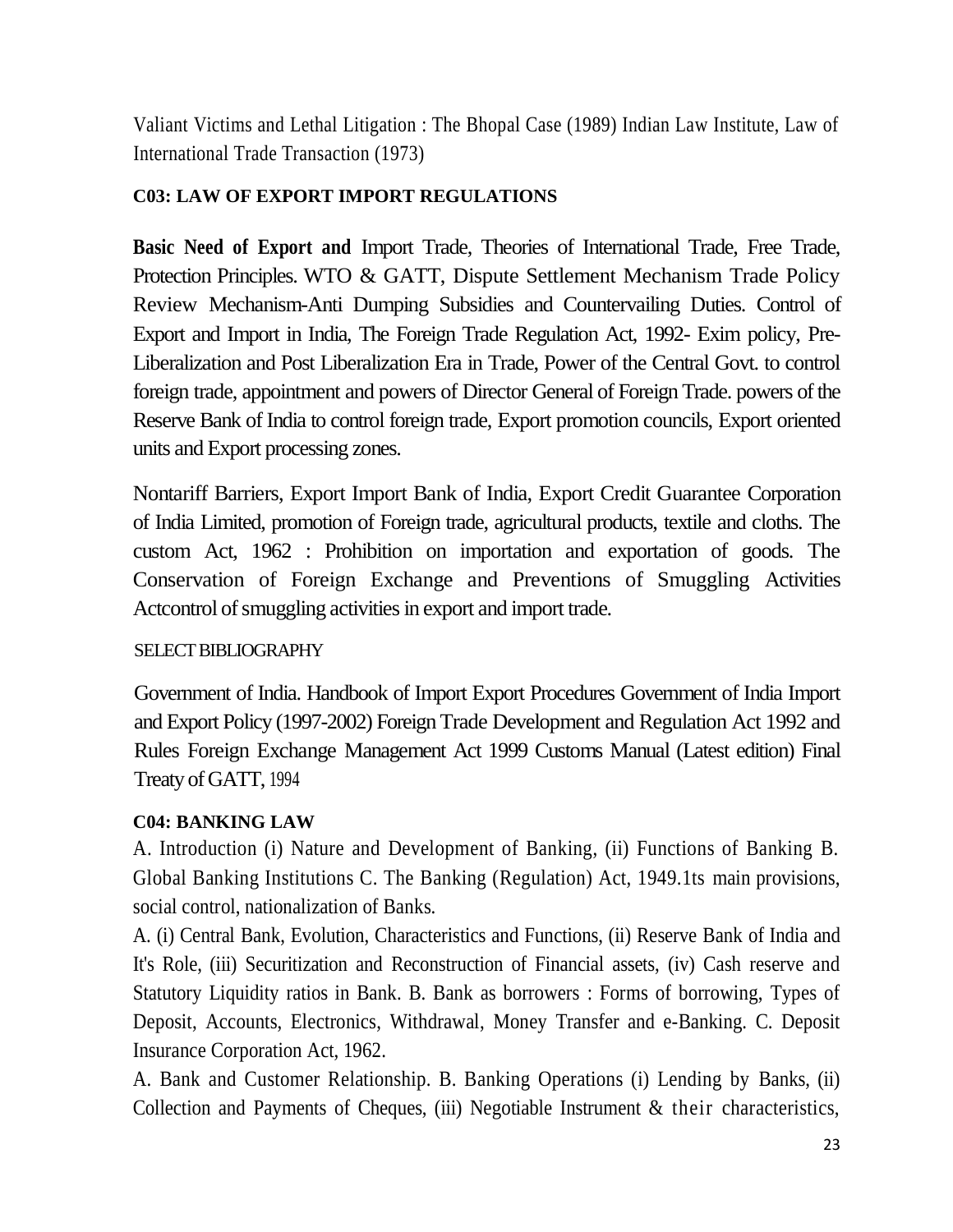Cheques, Dishonor of Cheques, Appropriation of payments. C. Interference by third parties, (i) Attachment, Mareva Injunctions, Bank and Garnishee, set off.

A. Social Banking B. Basal II norms C. Letter of Credit D. Recovery of Debts Due to Banks.

C. Banking Ombudsman Scheme 2002. Debt Recovery Tribunal Act. E. Recent Trends of Banking System in India.

### **SELECT BIBLIOGRAPHY**

Basu, A.: Review of Current Banking Theory and Practice (1998) Mac Miilan M. Hapgood (ed.): Pagef's law of Banking (1989) Butterworths, London R. Goode: Commercial Law,(1995) Penguin, London Ross Cranston: Principles of Banking Law (1997) Oxford L.C. Goyle: The Law of Banking and Bankers (1995) Eastern M.L. Tannan: Tamnan's Banking Law and Practice in India (1997), India Law House. New Delhi, 2 Volumes K.C. Shekhar: Banking Theory and Practice (1998), UBS Publisher Distributors Ltd. New Delhi M. Dasesse, S. Isaacs and G, Pen; E.G Banking Law.(1994), Lloyds of London Press, London V. conti and Hamaui (eds.) : Financial Markets Liberalization and the Role of Banks' Cambridge University Press, Cambridge (1993) J. Dermine (ed.): European Banking in the 1990's (1993) Blackwell, Oxford K. Subrahmanyan Banking Reforms in India (1997), Tata McGraw Hill, New Delhi R.S. Narayanna : The Recovery of Debts due to Banks and Financial Institution Act, 1993 (51 of 1993), Asia Law House, Hyderabad M. A. Mir: The Law Relating to Bank Guarantee in India (1992) Metropolitan Book, New Delhi Mitra: The Law Relating to Bankers' Letters of Credit and Allied Laws (1998), University Book Agency, Allahabad.

## **C05: INSURANCE LAW**

Introduction; Nature of insurance contract, various kinds of insurance, proposal, policy, parties consideration, need for utmost good faith, insurable interest, indemnity, Insurance policy, 1 aw of contract and law of torts - future of insurance: need, importance and place of insurance, Constitutional perspective- the Entries 24,25,29,30,47 of List 1 Union List: 23,24 of List III, General Principles of Law of insurance: Definition, nature and history. The risk commencement, attachment and duration, Assignment alteration, Settlement of claim and subrogation, Effect of war upon politicians, Indian Insurance Act 1938. Insurance Regulatory Authority Act, 2000: Mutual Insurance Companies and cooperative life insurance societies, Double insurance and re-insurance, Life Insurance: Nature and scope, Event- insured against life insurance contract, Circumstances affecting the risk Amounts recoverable under life policy. Persons entitled to payment, Settlement of- claim and payment of money Marine Insurance: Nature and Scope. Classification of marine policies, The Marine insurance Act, 1963, Marine Insurance, Insurable interest, insurable value, Marine insurance policy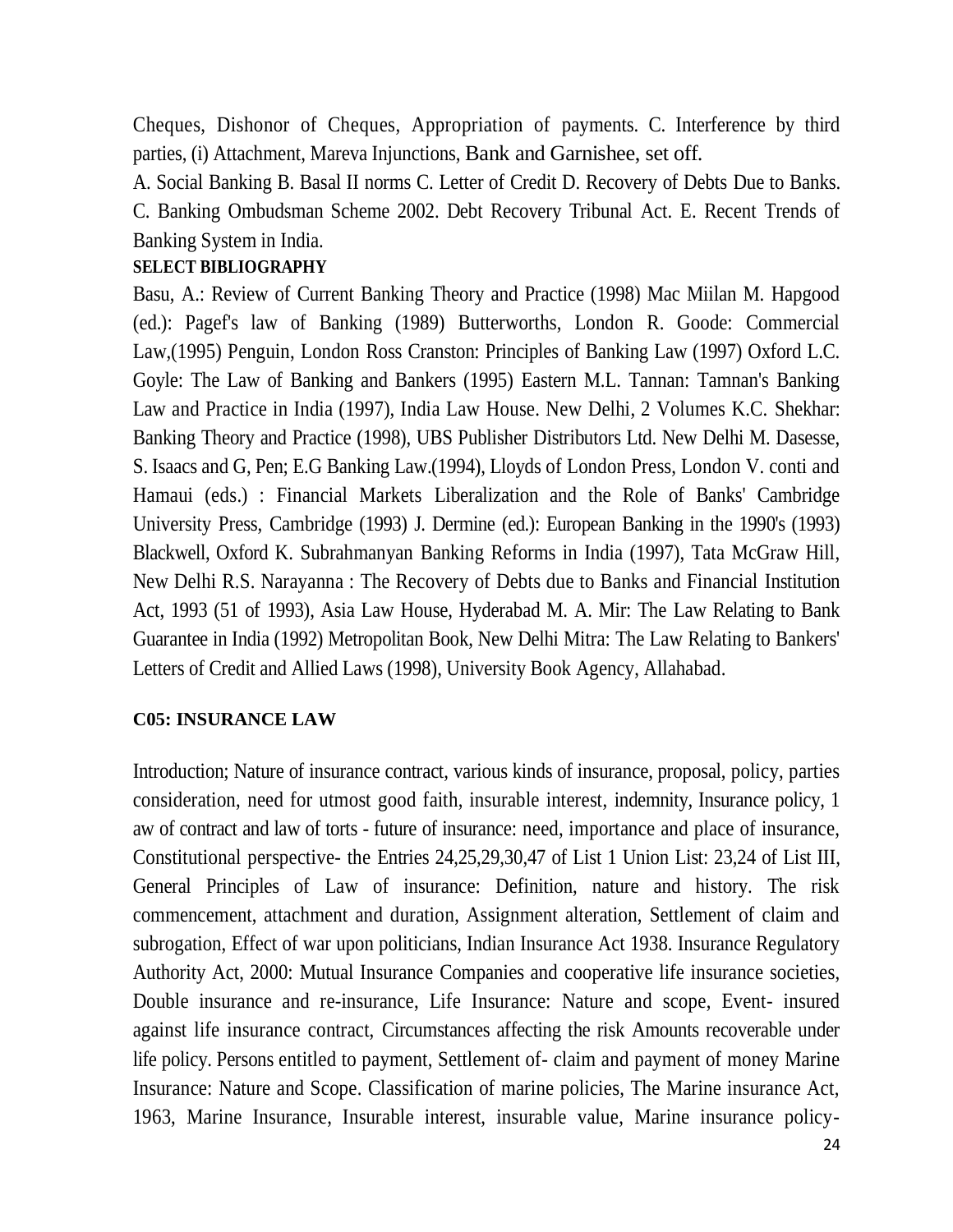condition-express warranties construction of teams ea policy. Voyage deviation, Perils of the sea, Assignment of Policy, Partial laws of ship and of freight, salvage, general average, particular charges, Return of premium.

Insurance against Accidents: The Fatal Accidents Act, 1855, Objects and reason's. Assessment of compensation, Contributory negligence. Apportionment of compensation and liability, The Personal Injuries (compensation insurance) Act 1963, Compensation payable under the Act, Compensation insurance scheme under the Act Compulsory,: insurance. Property insurance: Fire Insurance, The Emergency Risks (Factories) Insurance, The Emergency Risks (Goods) Insurance, ('policies covering risk of explosion, Policies covering accidental loss, damage to property, Policies covering risk of storm and tempest, Glass-plate policies, Burglary and theft policies, Live stock policies, Goods in transit insurance, Agricultural insurance against Third Party Risks : The Motor Vehicles Act, 1988, Nature and Scope, Effect of Insolvency or death on claims of insolvency and death of parties, certificate of insurance, Claims tribunal : Constitution, functions, application for compensation, procedure powers and award, Liability Insurance : Nature and kinds of such insurance, Public liability insurance. Professional negligence insurance. Miscellaneous Insurance Schemes: New Dimensions: Group life insurance, Mediclaim sickness insurance

#### **SELECT BIBLIOGRAPHY**

John Hanson and Christopais Henly : All Risks Property Insurance (1999), LLP Asia Hongkong Peter Mac Donald Eggers and Paiiic Foss : Good faith and Insurance Contracts (1998) LLP Asia, Hongkong Banjeree: Law of Insurance (1994). Asia Law House, Hyderabad Mtr'a, B.C.: Law Relating to Marine Insurance (1997), Asia Law House, Hyderabad Brids: Modern Insurance (1997), Sweet & Maxwell International Labour Office, Administration Practice of Social Insurance (1985) E.R. Hardy Ivamy: General Principles of insurance Law (1979) Edwin, W. Patterson: Cases and Materials On Law of Insurance (1955) M.N. Sreenivasan : Law and the Life Insurance Contract (19 14)

#### **GROUP –D: CONSTITUTIONAL AND LEGAL ORDER**

```
D01 PAPER I: MASS MEDIA LAW
```
- **D02 PUBLIC UTILITIES LAW**
- **D03 UNION STATE FINANCIAL RELATIONS**
- **D04 CONSTITUTIONALISM PLURALISM AND FEDERALISM**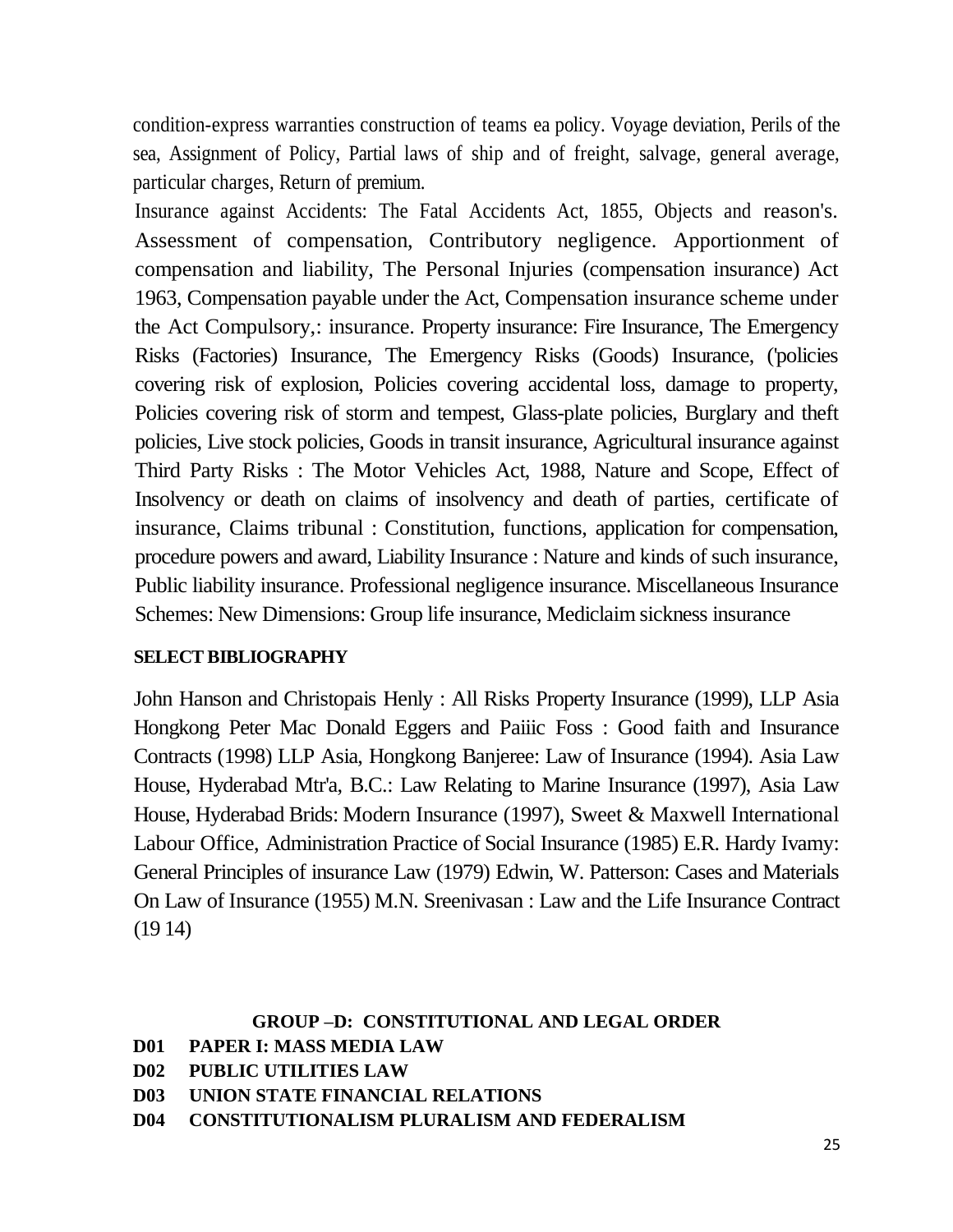## **D05 HUMAN RIGHTS/ DISSERTATION D01 PAPER I: MASS MEDIA LAW**

Mass Media-Types Press Films, Radio, Television: Ownership patterns, Press, private, public, Ownership patterns, films, private, Ownership patterns-Radio & Television, Public, Difference between visual and non visual media - impact on people's minds, Press: Freedom of Speech and Expression - Article 19(1) (a) *:*  Includes Freedom of the Press, Laws of defamation, obscenity, blasphemy and sedition, The relating to employees wages and service conditions, Price and Page Schedule Regulation, Newsprint Control Order, Advertisement - is h included within freedom of speech and expression? Press and die Monopolies and Restrictive Trade Proactive Act.

Films - How far included in freedom in of speech and expression? Censorship of film - constitutionality, The Abbas Case, Difference Between films and presswhy pre censorship valid for films but not for the press? Censorship under the outer matograph Act. Radio and Television - Government monopoly: Why government department? should there be an autonomous corporation? Effect of television on people, report of the Chanda Committee, Government policy, Commercial advertisement, internal scrutiny of serials, etc. Judicial Review of Doordarshan decisions: freedom to telecast institutional Restrictions: Radio and television subject to law of defamation id obscenity, Power to legislate - Article 246 read with the Seventh Schedule, ower to impose tax - licensing the licensing fee.

## **SELECT BIBLIOGRAPHY**

M.P. Jain: Constitutional Law of India (Latest Edn.), Vadhwa H.M. Seervai: Constitutional law of India Vol. 1 (1991), Tripathi, Bombay 'ohn, B. Howard: The Social Accountability of Public Enterprises' in Law and Community Control in New Development Strategies (International Center for law in Development, 1980) Rajeev Dhavan :'Onthe Law of the Press in India', 26 JILI288 (1984) Rajeev Dhavan : 'Legitimating Government Rhetoric: Reflections on Some Aspects of the Second Press Commission', 26 JILI 391 (1984) D.S. Basu: The Law of Press of India (1980)

## **D02: PUBLIC UTILITIES LAW**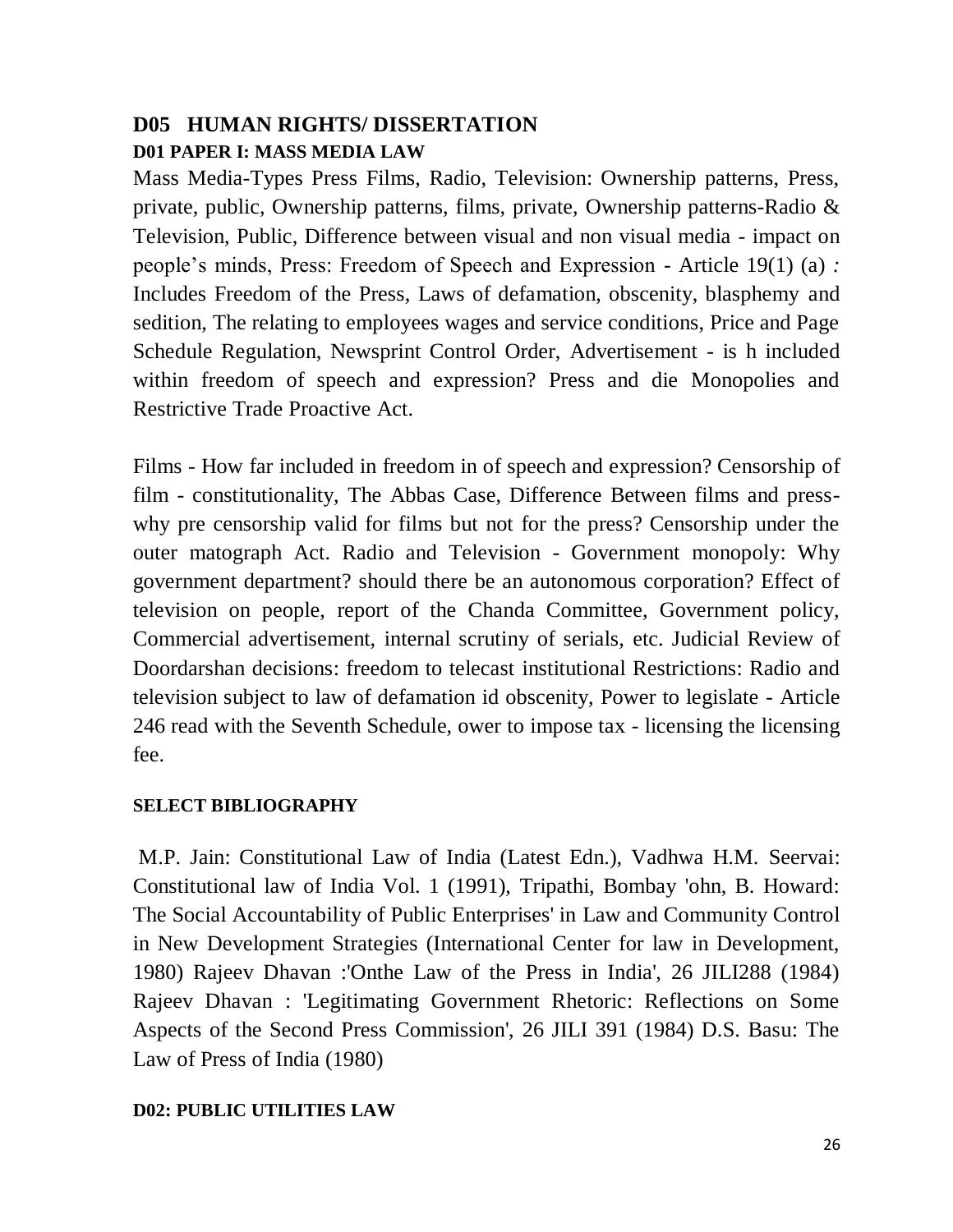Public Utilities: Railways, Electricity, Gas, Road Transport, Telephone, Post and Telegraph Service, Police, Fire Brigade, Banking service etc. Public Utilities-Why Government Monopoly? Government and Parliamentary Control, Constitutional division of power to legislate. Utilities Legislation - Patterns of: Administrative Authorities -Structure of the Administrative Authorities, Subordinate legislation, Public Utilities and Fair Rearing: Quasi-judicial decision -Administrative Discretion Public Utilities and Consumer Protection: Exclusion from M.R.T.P. Act, Rights of consumers protected by the Consumer Protection Act, Rights arising from law of Contract and law of Torts, Public Utilities and Their Employees : Application of Articles 16. Application of Industrial law -right to strike. Public Utilities and Fundamental Rights : The right to equality: the airhostess case, Are public utilities "State" for the purpose of article 12 of the Constitution? Extension or the concept of state. Liabilities and special privileges of public utilities: In contract, In tort, In criminal law.

#### **SELECT BIBLIOGRAPHY**

P.M. Bakshi: Television and the Law (1986) Vasant Kelkar: 'Business of Postal Service' 33 IJPA, pp. 133-141 (1987) G Ramesh: 'Characteristic of Large Service Organization in a Developing Country like India' 32 IJPA, 77 (1986) Nalini Paranjpe: 'Planning for Welfare in the Indian Railways' 31 IJPA, 171- 180(1985) Arvind K. Sharma : Semi-Autonomous Enteiprise: Conceptual Portrait - Further Evidence on the Theory of Autonomy, 331JPA. p.99-113 Jain & Jain: Principles of Administrative Law (1986) Bhaumik : The Indian Railways Act (1981) Law Commission of India, 3 8th Report: Indian Post Office Act, 1898(1968)

#### **D03 UNION STATE FINANCIAL RELATIONS**

Federalism-Essentials'. Models of Federal Governments, Australia, Canada, Difference between federation and confederation, Evolution of federal government in India, Distribution of Legislative Power/Administrative Power: Indian Constitution, Centre State relations, Factors responsible for subordination of states, Administrative relations.

Distribution of Fiscal Power: Scheme of Allocation of taxing power, Extent of Union power of taxation, Residuary power-inclusion of fiscal power,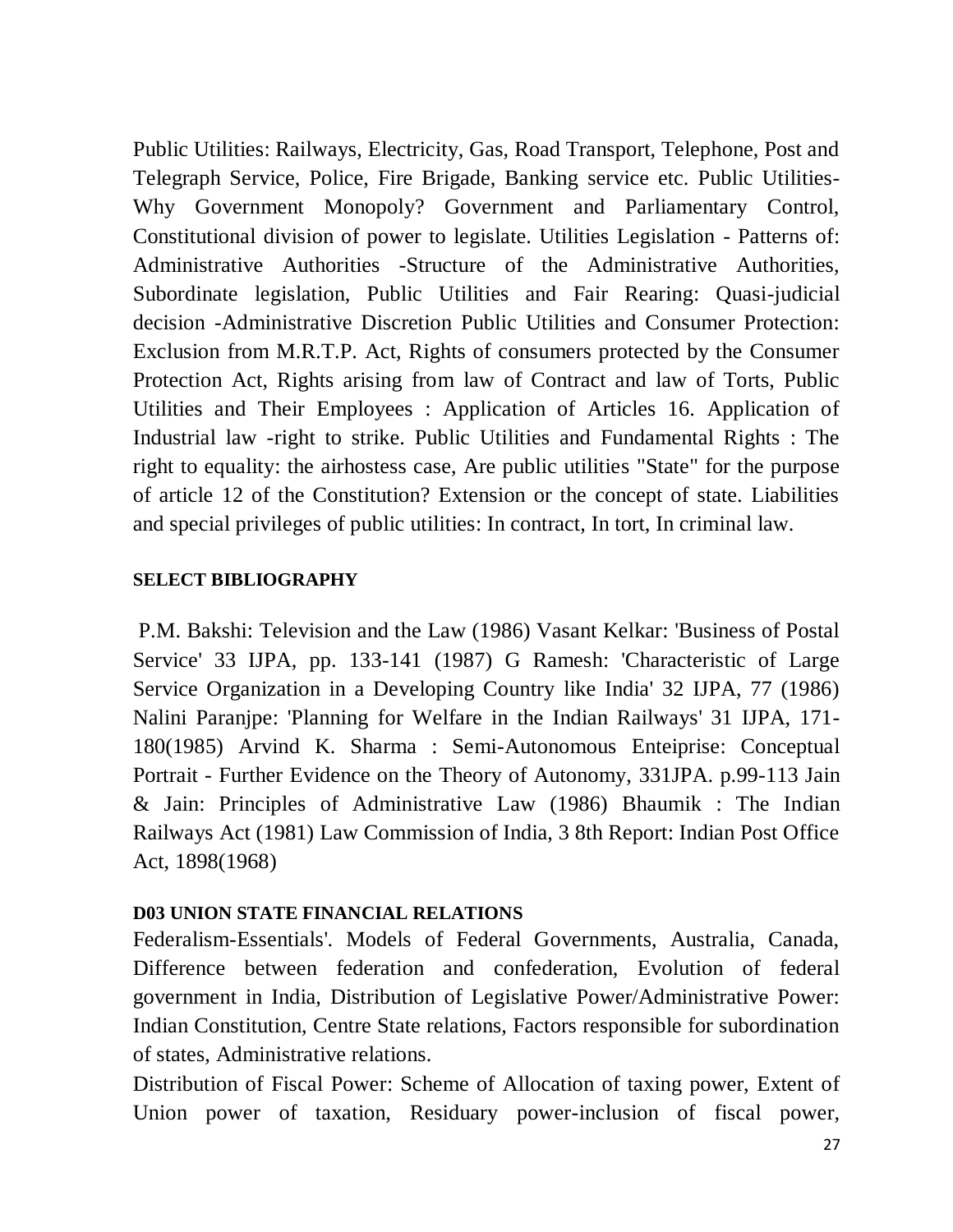Restrictions of Fiscal Power: Fundamental Rights, Inter-government tax immunities', Difference between tax and fee, Distribution of Tax Revenues: Taxsharing under the Constitution, Finance commission -Specific purpose grants (Article 282)

Borrowing Power of the State : Borrowing by the Government of India, Borrowing by the States, Inter-State Trade and Commerce : Freedom of interstate trade and commerce, Restrictions on legislative power of the Union and States with regard to trade and commerce, Planning and Financial Relations : Planning Commission, National Development Council, Plan grants Cooperative Federalism, Full faith and credit, Inter-state Council, Zonal Councils, Inter-state disputes, Federal Government in India: Model of Jammu and Kashmir. Sarkaria Commission Report, What reforms are necessary?

## **SELECT BIBLIOGRAPHY**

H.M. Seervai: Constitutional Law of India (1991), Tripathi Bombav Sudha Bhatnagar: UnionState Financial Relation and Financ: Commission (1979) Ashok Chandra: Federalism in India (1965) V.D. Sebastain : Indian Federalism: The Legislative Conflicts, Chs.7 and 8 (1980) Chandrapal: Centre-State Relations and Cooperative federalisrChs. 5 and 8 (1983) G.C.V Subha Rao : Legislative Power in Indian constitutional La', Chs. 37, 38; 39 (1982) K.P. Krishna Shetty: The Law of Union-State Relations and t't\_ Indian Federalism Ch. 9(1981) Administrative Reforms Commission on Centre-State Relationshj Ch.3 (1969) L.M. Singhvi (ed.): Union State Relations in India, 124-154 (1969) D.T. Lakadwala: UnionState Financial Relations (1967) M.P. Jain : Indian Constitutional Law (Latest Edn.) Wadhwa K. Subba Rao: The Indian Federation (1969) K.C. Wheare: Federal Government (1963)

#### **D04: CONSTITUTIONALISM PLURALISM AND FEDERALISM**

Constitutionalism : Authoritarianism-Dictatorship Democracy - Communism, Limited Government -concept limitations on government power, What is a constitution Development of a democratic government in England Historical evolution of constitutional government Conventions of constitutionalism -Law and convention\_ Written Constitutions : USA, Canada, Australia, Switzerland South Africa and India, Separation of powers Montesquieu. Rule of Law: Concept and new horizon Marxist concept of constitutionalism, Dictatorship of if proletariat, Communist State from Stalin to Gorbache. Fundamental Rights: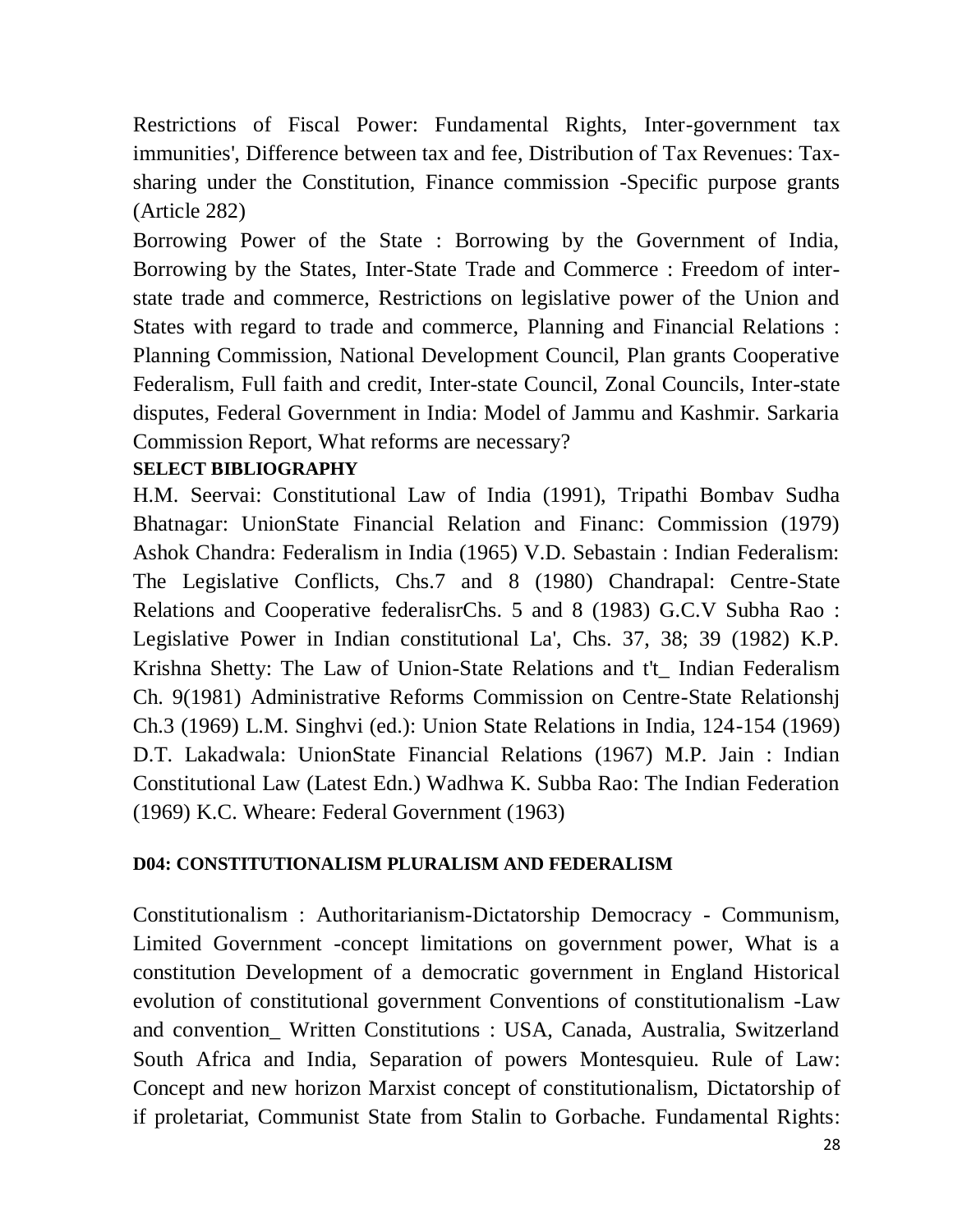Human Rights, Judicial Review: European Court of Human Rights, Human Right: International Conventions, Limits and doctrine of domestic jurisdiction in international law Federalism: What is a federal government? Difference: between confederation and federation, Conditions requisite for federalism. Patterns of federal government-US, Australia, Canada, India. Judicial review for federal umpiring, New trends in federalism: Cooperative federalism, India - Central Control V. State Autonomy, Political factors influencing federalism, Plural aspects of Indian Federalism: Jammu & Kashmir, Punjab, Assam, Dynamic of Federalism Pluralism: What is a pluralistic society? Ethnic. Linguistic, cultural, political pluralism, Individual rights - right to dissent, Freedom of speech and expression, Freedom of the press, Freedom of association, Rights to separateness, Freedom of religion, Rights of the religious and linguistic minorities, Compensatory discrimination for backward classes, Women-rights to equality and right to special protection, Scheduled Tribes, Distinct Identity - protection against exploitation - NSIS - Exclusion from Hindu Law, Uniform Civil Code: Non-State Law (NSLS) and State Law System-Problem of a Uniform Code v. Personal Laws - vertical federalism

Equality in Plural Society: Right of equality and reasonable classification, Prohibition of discrimination on ground of religion, caste, sex, language, abolition of untouchability, Secularism - constitutional principles, Tribal Groups and Equality, Pluralism and International Concerns, International Declaration of Human Rights, Conventions against genocide, Protection of religious, ethnic and linguistic minorities, state intervention for protection of human rights, Right of self-determination.

## **SELECT BIBLIOGRAPHY**

Upendra Baxi: Law, Democracy and Human Rights, Lokayan Bulletin 1, (1987) VM. Dandekar: Unitary Elements in a Federal Constitution, 22 EPW 1865 (1988) Rajeev Dhavan : The Press and the Constitutional Guarantee of Free Speech and Expression 28 JILI299 (1986) M.A. Fazal: Drafting A British Bill of Rights, 27 JILI, 423 (1985) M.P. Jain: Indian Constitutional Law Wadhwa H.M. Seervai: Constitutional Law of India (1993), 'Tripathi, Bombay

## **D05 : HUMAN RIGHTS/DISSERTATION**

Panoramic View of Human Rights: Human Rights is Non Western Thought, Awareness of Human Rights during the nationalist movement, Universal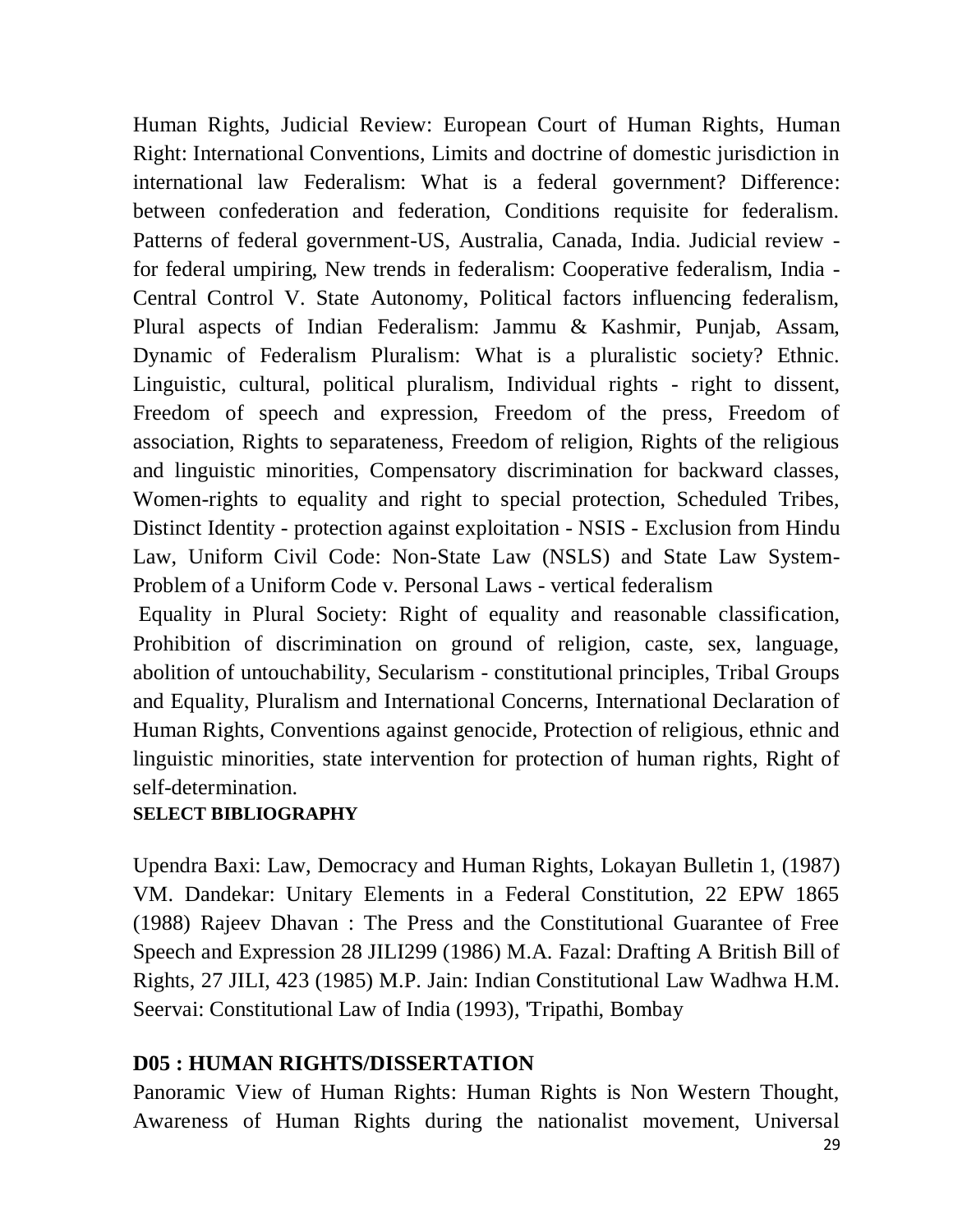Declaration of Human, Rights, Constituent Assembly and Part 111, drafting process. Subsequent developments in International Law and the Position in India (e.g.) Convention of Social discrimination, torture, gender discrimination, environment and the me human rights covenants), Fundamental Right: Jurisprudence as incorporating Directive Principles : The dichotomy of Fundamental Rights (F.R.) and Directive Principles (D.P.), The Interaction between F.R. and D.P. Resultant expansion of basic needs oriented human rights in India

Right not be subject to Torture, Inhuman or Cruel treatment Conceptions of torture, third-degree methods, Justification for it, Outlawry of torture at international and constitutional, law level, Incidence of torture in India, Judicial attitudes. Law Reform - proposed and pending, Minority Rights Conception of minorities, Scope of protection. The position of minority "Women" and their basic rights, Communal Riots as involving violation of rights, Rights t. development of Individuals and Nations : The UN Declaration on Right to Development, 1987. The need for constitutional and legal changes in India from human rights standpoint

People's Participation in Protection and Promotion of Human Rights: Role of International NGOs, Amnesty International, Minority Rights Groups, International Bars Association. Law Asia, Contribution of these groups to protection and promotion of human rights in India. Development Agencies and Human Rights : Major international funding agencies and their operations in India. World Bank lending and resultant violation/ promotion human rights, Should development assistance be tied to observance of human rights (as embodied in various UN Declarations), Comparative Sources of Learning: EEC Jurisprudence, The Green Movement in Germany, The International Peace Movement, Models of Protection of the right of indigenous peoples : New Zealand (Maori) Australia, Aborigines and Canada (Indiana) Freedoms: Free Press - Its role in protecting human rights, Rights of association, Right to due process of law, Access and Distributive justice, Independence of the Judiciary : Role of the Legal profession, Judicial appointments tenure of judges, Qualifications of judges, Separation of judiciary from executive. European convention of Human Rights: European Commission Court of Human Rights, Amnesty International, PUCL.PUDR, Citizens for Democracy, Minorities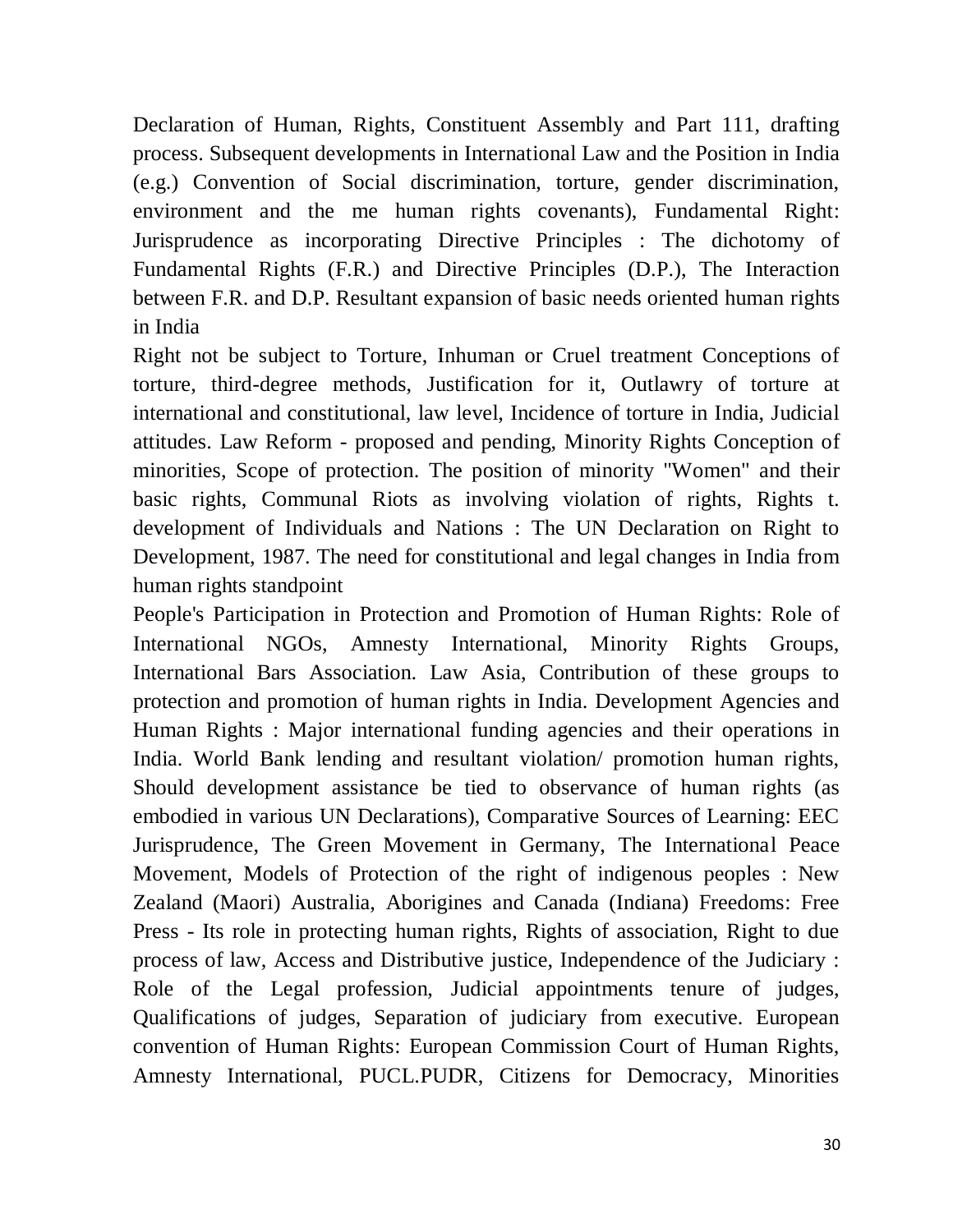Commission. Human Rights Commission, Remedies against Violation of Human Rights.

#### **SELECT BIBLIOGRAPHY**

M.J. Akbar: Riots after Riots (1988)U. Baxi (ed.): The Rights to be Human (1986) U. Baxi: The Crisis of the Indian Legal System (1982) Vikas Publishing House, New Delhi Madhavtirtha: Human Rights (1953) Nagendra Singh : Human (tights and International cooperation (1969) S.C. Kashyap: Human Rights and Parliament (1978) S.C. Khare: Human Rights and United Nations (1977) Upendra Baxi : Human Rights, Accountability and Development, Indian Journal of International Law, 279 (1978)

## **GROUP –E: HUMAN RIGHTS LAW**

**E01 CONCEPT AND DEVELOPMENT OF HUMAN RIGHTS E02 HUMAN RIGHTS IN INTERNATIONAL AND REGIONAL PERSPECTIVE E03: HUMAN RIGHT ENFORCEMENT MECHANISM E04: HUMAN RIGHTS AND SPECIAL INTERESTS/ DISADVANTAGED GROUPS: WOMEN'S AND CHILDREN E05 INTERNATIONAL HUMANITARIAN LAW REFUGEE LAW/ DISSERTATION**

## **E01 CONCEPT AND DEVELOPMENT OF HUMAN RIGHTS**

Human Rights: Jurisprudence of Human Rights (i) Concept of 'Right' and 'Duty'. (A) Jural relationship, and (B) Problem in International Law of Rights, without Remedy, (ii) Meaning and Diversifications of Human Rights : (A) Meaning derived from Scope : How to determine which human rights are Important? General or Universal? (B) Meaning derive from Values: Protective, Humanizing, Community building and Distributive. (C) Meaning derive from functions: Rational, Restraining, Legitimizing and distributive functions, (i) Justificatory Theories (A) Theology: (B) Natural Law and Natural Rights: (C) Positivist Theory: (D) Marxist Theory: (E) Utilitarian Theory: (F) Sociological Process: (ii) Contribution of Modern Theories of Human Rights in shaping the concept: (A) Modern Approaches: 1. Priori Approach. 2. Universal Perspectives Approach. 3. Ideal Observer Approach. 4. Rational Contract Approach. (B) Revived natural Rights Theory: (C) Theories based on Distributive Justice: 1.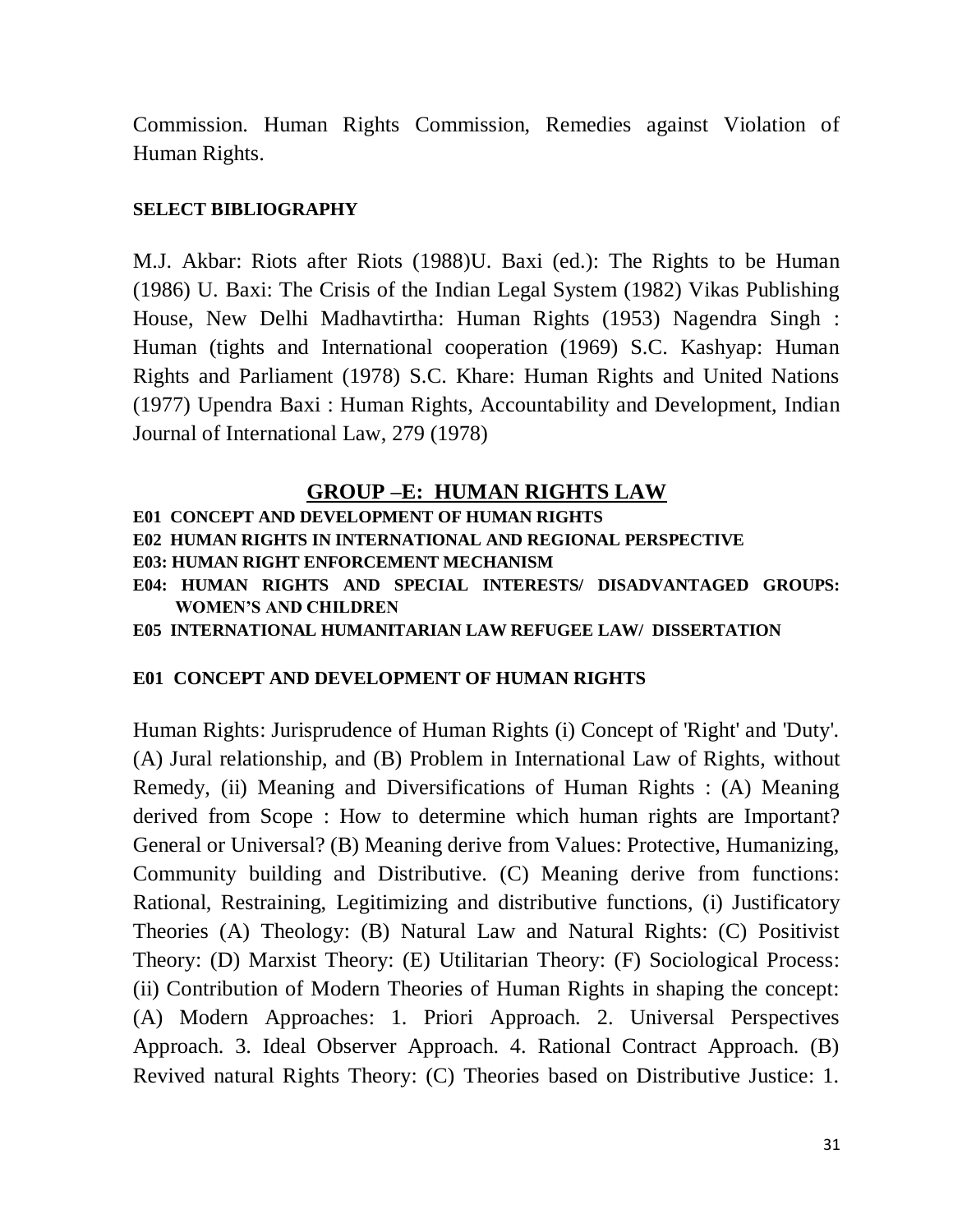Rawls theory on Social Justice. 2. Ackerman's theory of Egalitarianism pursued. 3. Cahn's approach of identifying injustice. (D) Theories based on Autonomy:

1. Gewirth theory of liberal approach. 2. Nozick's theory of libertarianism. (E) Theories based on Equal Respect: 1. Dworkin's Theory of equality and liberty.

2. Claims flow from human dignity. 3. Application of various theories to key values. (Hi) Collective Rights: 1. Are Collective rights human rights? 2. Right to Solidarity, Development and Peace. 3. Balancing Collective rigfits'and individual human rights. Role of Jurists Sociological/Functional Approaches in Jurisprudence, Realist Movement and Judicial Process : A study of selected ideas. Thomas Pain, Locke, J. S. Mill, Gercmy Bentham, Laski, Dwarkin, Nozick and Gandhi Unit 4 Evolution of Human Rights Milestones in Development of Human Rights, Thought on International Plane (a) Evolution of Human Rights Thinking, contributions of Ancient Civilizations, Magna Carta, The British Bill of Rights, French and American Declarations. HUMAN RIGHTS, DUTIES AND RESPONSIBILITIES Universal Declaration of Human Rights, 1948 (Article 29), UN General Assembly Declaration on the Right and Responsibility of Individuals, Groups, and Organs of Society to Promote and Protect Universally Recognized Human Rights and Fundamental Freedoms 1999, UNESCO Declaration of the Responsibilities of the Present Generation Towards Future Generations 1997.

#### **SELECT BIBLIOGRAPHY**

Suggested books: Angela Hegarty: Siobhan Leonard, Human Rights an Agenda for the 21st Century (1999) Lalit Parmar : Human Rights (1998) Rama Jis : Human Rights : Bhartiya Values (1998) David P. : Forsythe, Human Rights in International Relations Lon L. Fuller, The Morality of Law John Finnis : Natural law and Natural Rights (1980) Julius Stone : Human Law and Human Justice (2000), Universal, New Delhi M.G Chitkara: Human Rights: Commitment and Batrayal (1966).

## **E02: HUMAN RIGHTS IN INTERNATIONAL AND REGIONAL PERSPECTIVE**

Emerging Trends of Different Rights in Contemporary international Scenario. Including economic, social, and cultural rights with special reference lo : (a) Rights of the People and nations to Self-Determination. (b) Freedom from Discrimination (c) Right to Work (d) Right to Education (e) Right to health (f) Right to Adequate food (g) Right to adequate Shelter and Services (h) Right to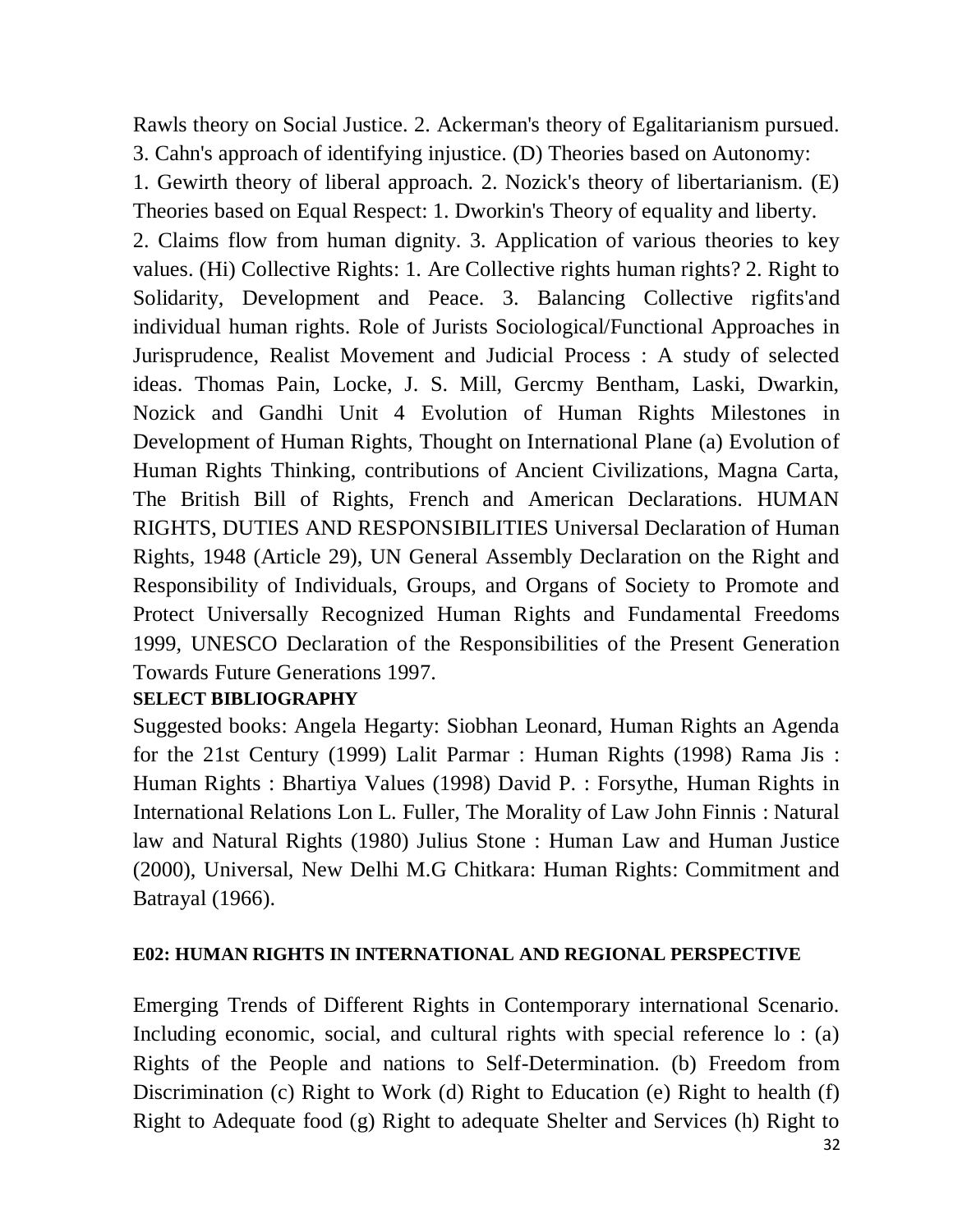Culture (i) Right to Clean Environment (j) Right to Development Major International Conventions and Treaties.

Civil and Political Rights: (a) Right to Life, Liberty and Security of person: UN General Assembly resolution of Summary or arbitrary Executions, 1984, International Convention against Taking of Hostages, 1979, UN General Assembly Declaration on the Protection of All Persons from Enforced disappearance, 1992, Vienna Declaration on Human Rights, I'Wl, Vienna Declaration on Crime and Justice: Meeting the challenges of the Twenty-first Century, 2000. (b) Freedom from Torture: Convention on Prevention and Punishment of the Crime of Genocide, 1948, Declaration on the Protection of Women and children in emergency and Armed Conflict, 1974, Declaration on standard Minimum Rules for Treatment of prisoners, 1957. Convention on the Protection of All Persons from Being Subjected to Torture and Other Cruel, Inhuman or Degrading Treatment or Punishment, 1984, Code of conduct for Law Enforcement Officials, 1979, WHO Guidelines for Medical Doctors Concerning Torture or punishment in relation to detention or Imprisonment, 1975, UN Turst Fund for Victims for Torture, 1981, Declaration of Minimum Humanitarian Standards (Institute for Human Rights, Oslo) 1994. (c) Freedom from Slavery: Slavery Convention, 1926 and supplementary Convent ion, 1956, Convention for the Suppression of Traffic in Persons and of Exploitation of the prostitution of Others, 1949, Forced Labour Convention, l')57. (d) Administration of Justice by states: Vienna Declaration on Crime and Justice: Meeting the challenges of the Twenty-first Century, Five Yearly UN congresses on the prevention of Crime and the Treatment of Offenders. Principles relating to Independence of Judiciary, Caracas, 1980, Declaration of Basic Principles of Justice for Victims of Crime and Abuse of Power, 1985. (e) Right to Freedom of Opinion and Expression: Convention on the International right of Correction, 1952, UNESCO Declaration on Fundamental Principles concerning the Contribution of the Media to Strengthening Peace and international Understanding to the Promotion of Human rights, 1978. (f).Freedom of Association including Trade Union Rights: ILO Conventions on the Freedom of Association and Protection of the Right to Organize, 1948, the Right to Organize and Collective Bargaining, 1949, Workers' Representatives, 1971, the Rural Workers Organizations, 1975, the Labour Relations (Public Services) 1978, the Collective Bargaining, 1981. (g) Right to participation in governance Rights of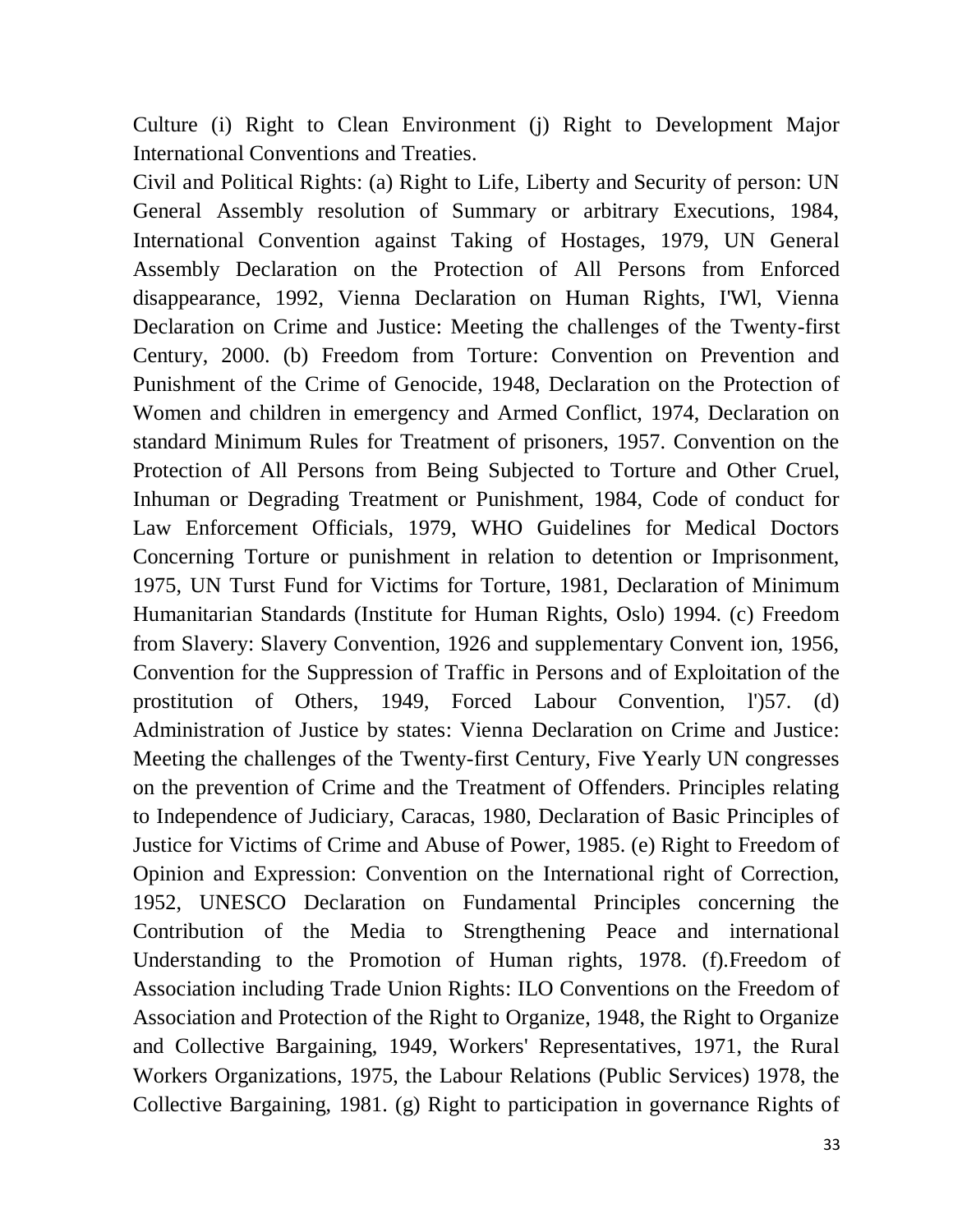Minorities and Disadvantaged groups (a) Rights of Ethnic, Religious or Linguistic Minorities: Declaration on the Right of Persons Belonging to Ethnic, Religious and Linguistic Minorities, 1992. (b) Rights of the Elderly: World Assembly on Ageing, Vienna, 1982 (c) Rights of the Indigenous People: UN Voluntary Fund for Indigenous populations, 1985, Declaration on the Indigenous People, 1995 (d) Rights of Migrant Workers: Convention on the protection of the Rights of All Migrant Workers and Members of their Families, 1990, 1LO Convention on Migrant Workers (e) Rights of the Disabled: UN General Assembly Declaration on the Rights of the disabled Persons, 1975, Declaration on the Rights of mentally retarded persons, 1971, Resolution on the rights of the disabled persons adopted by the Coordinating Committee of National Institutions forthe Promotion and Protection of Human Rights, 1993. (f) Human Rights and Terrorism: UN General Assembly resolution 54/164 on Human Rights and Terrorism, 2000. Human Rights under regional charters (a) Asian charter (b) African charter (c) European charter (d) American charter

#### **SELECT BIBLIOGRAPHY**

Suggested Books UN, Human Rights: A Compilation of international Instruments (New York: UN Publication Division, 1983). UN Centre for Human Rights, International Human Rights standards for Law Enforcement (Geneva : World Campaign for Human Rights, 1996). UN, The Standard Rules on the Equalization of Opportunities for Persons with Disabilities (New York : UN Publication division, 1994). UN World Campaign for Human Rights. The African Charter on Human and people's rights (Geneva, 1990). Aggarwal, Amita, "Human Rights of Women in India and International Standards", in MR Dube and Neeta Bora, eds, Perspectives on Human Rights (New Delhi: Anamika Publishers, 2000), pp. 97-106. Jenks, W., Human Rights and international labour Standards (London :Stevens, 1960). Ghai, Yash, "Human rights and Asian Values", Journal of Indian Law Institute, vol. 40, nos., 1- 4, 1998, pp. 67-86 Gandhi, Sandy, "Spare the Rod: Corporal Punishments in Schools and the European Convention on Human Rights", International and Comparative Law Quarterly, vol. 33, no.2,1984, pp. 488- 94. The Rome Statute of the International Criminal Court (Oxford: Clarendon Press, 2000). Cerna, Christina, M., "The Structure and Functioning of the Inter-American Court of Human Rights',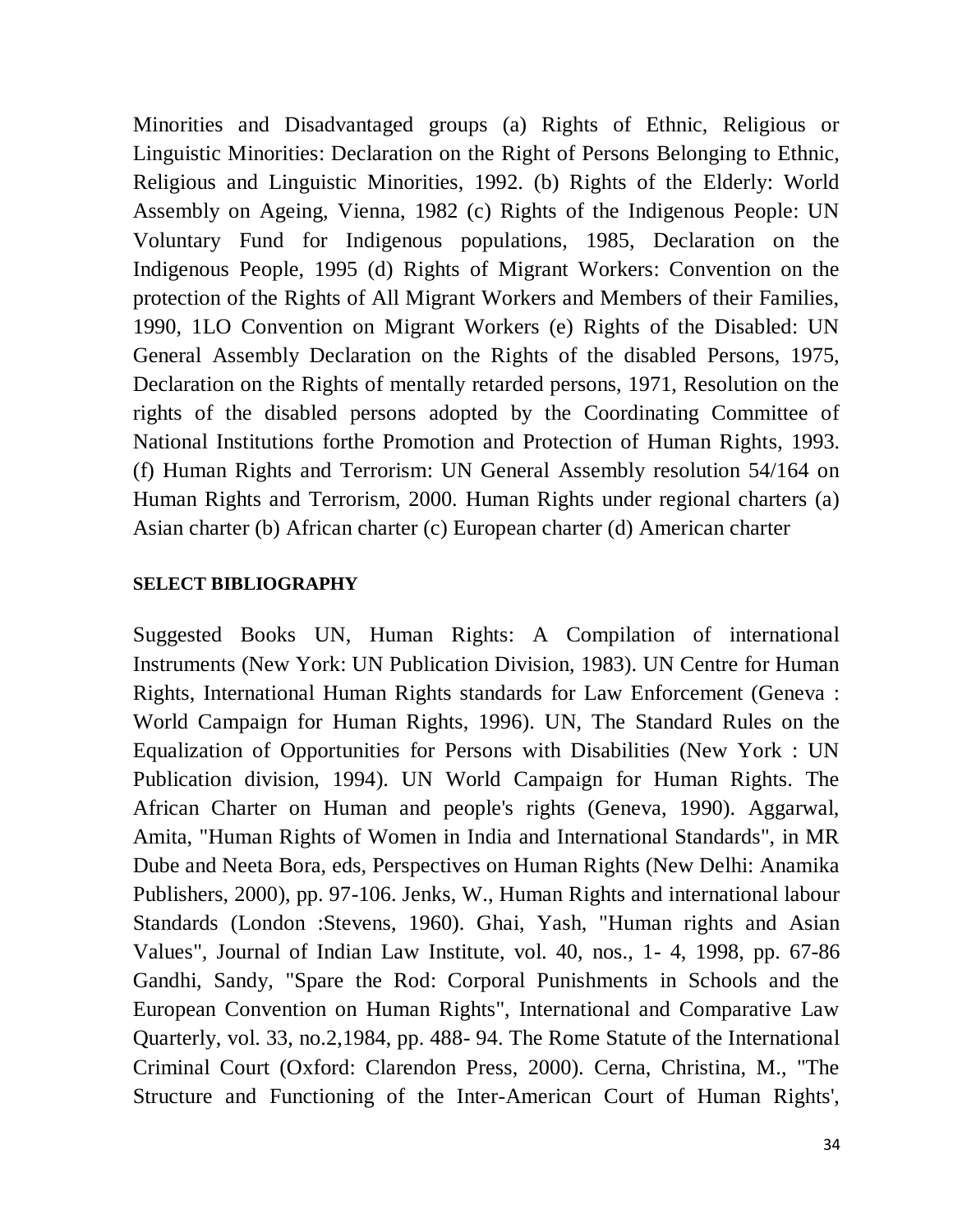British Yearbook of International Law, vol. 63,19992, pp. 135-229. Evans, Malcolm and Rod Mergan, "The European Convention for the Prevention of Torture: Operational Practice", International and Comparative Law Quarterly, vol.41, no.3,1992, pp. 590-614. "The European and American Conventions : A Comparison", Human Rights Law Journal, vol. 1, no. 1, 1980, pp. 44-58. Ghai, Yash, "Human Rights and Asian Values", Journal of Indian Law Institute, vol. 40, nos. 1-4,1998, pp. 67-86. Gittleman, Richard, "The African charter on Human and People's Rights: A Legal Analysis", Virginia Journal of international Law, vol. 22, no.4, 1982, pp. 667-714. Madhusudhanana V., "European System for the protection of Human Rights (The Hague : Martinus Nijhoff, 1977) Mani, V.S., "The European unknown's Approach to human Rights: Implications on India's Trade". In H.S. Chopra, ed., India and the European Unknown in the 21st Century (New Delhi: ICWA, 1998), pp. 134-5 \*. Padilla, Davidj., "the Inter-American System for the Promotion and Protection of human Rights" Georgia Journal of International and comparative Law Quarterly, vol.20, no.2,1990, pp. 407-12 Scheman, I.R. "The Inter-American Commission on human Rights". American Journal of International Law, vol.64, no. 2, 1965, pp. 35-48

## **E03: HUMAN RIGHT ENFORCEMENT MECHANISM**

Human Rights: Implementation and Supervision by the United Nations Organisation (i) National measures of Implementation and Supervision, (ii) International Measures for Implementation and Supervision (A) Periodic reporting system. (B) Procedure for dealing with Inter-state Complaints. 1. Reverences to International Court of Justice. 2. References to European and Inter-American Court of Human Rights. 3. Fact-finding and Conciliation. (C) Procedure for consideration of Private Communications. (D)Conflicts between various Implementation Procedures (iii) United Nations Human Rights Council (iv; United Nations High Commissioner for Human Rights (v) I lulled Nations Commission on Human Rights

Hainan Rights and the International Labour Organisation (i) Permanent Supervision of the Application of the I.L.O. Standards.(A) Information and Reports 1. Information on submission of Conventions and Recommendations ID the competent authorities. 2. Reports on ungratified Conventions and Recommendations. 3. Reports on ratified Conventions. 4. Involvement of Employers' and Workers' Organizations in the Supervisory Procedures. (B)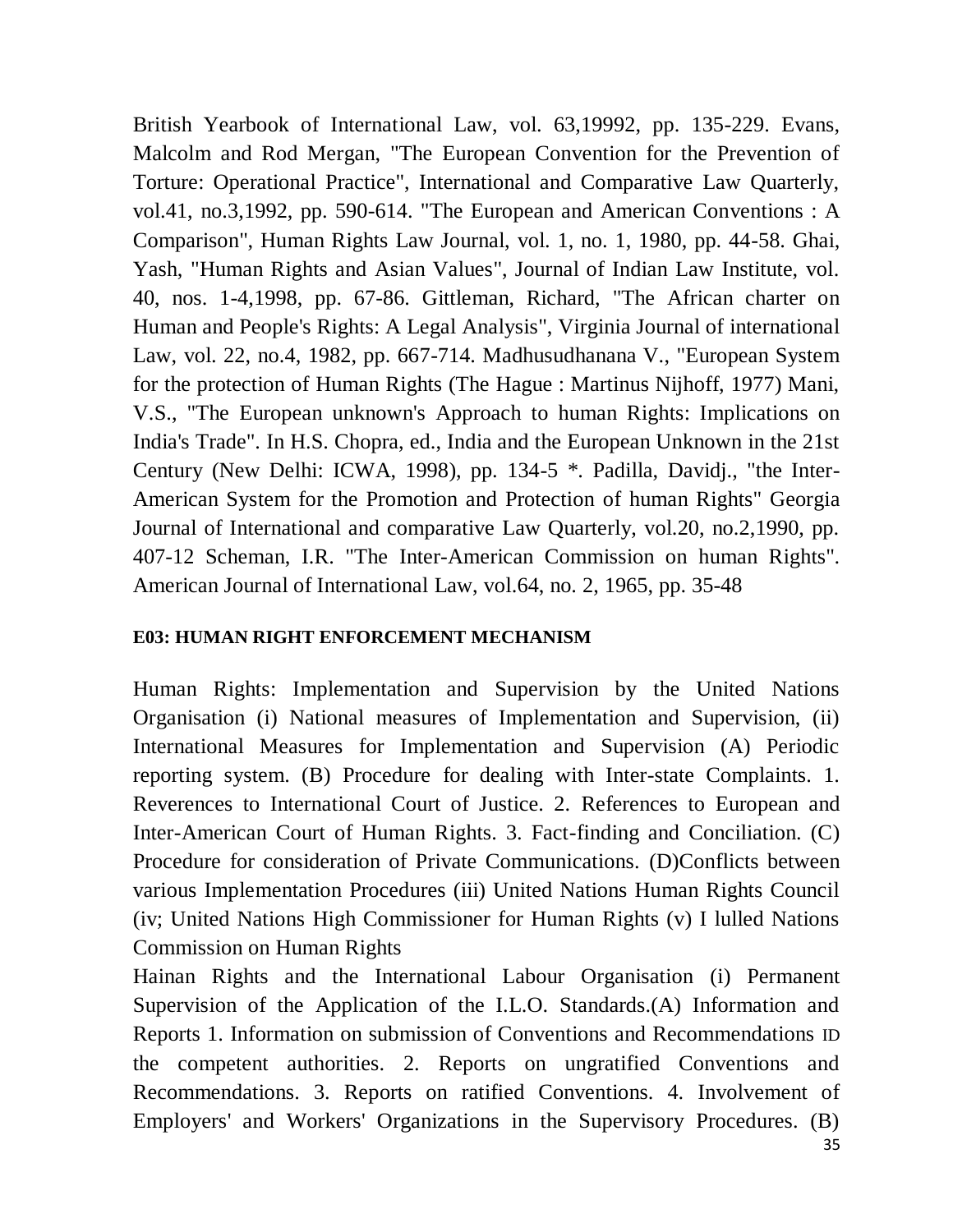Supervisory Bodies: 1. The Committee of Experts on application of the Conventions and Recommendations. 2.The Conference committee on application of the Conventions and Recommendations. 3. The System of Direct Contract. (C) Contentious Procedures 1. Representations against Members. 2. Complaints against Members. (D) Special Freedom of Association Procedure. 1. The Committee of Freedom Association. 2. The Fact Finding and Conciliation Commission on Freedom of Association. (E) Non-Contentious Procedures. Human Rights: Implementation under the Regional Instruments on *£* through Nongovernmental Organization (A) i. European Commission of human Rights, ii. European Court of Human Rights iii. Inter-American Commission on Human Rights. iv. Inter-American Court on Human Rights, v. O.A.S. General Assembly and the Committee of Ministers. (B) International Non-Governmental Organizations : 1. Meaning of International Non-governmental Organizations 2. Role of International Non-governmental Organizations in Implementation of Human Rights, (i) Diplomatic Interventions and Mission by NGOs. (ii) Public discussions of Human Rights Violations (iii) Contribution to International Investigative Procedures, (iv) AIDS and Human Rights (v) Activities at Local levels. (C) Contribution to Development of Human Rights Norms Human Rights: Implementation Mechanism in India (i) Executive, Legislature and Judiciary, (ii) National Human Rights Commission, State Human Rights Commission(s), Other Commissions and Committees at Central and State level (iii) Human Rights Court, (iv) Information Media and Education (v) Role of N.GOs. in Promotion and Protection of Human Rights in India.

## **SELECT BIBLIOGRAPHY**

Suggested books : D.D. Basu : Human Rights in Indian Constitutional Law (1994) Vijay Chitnis (et al.): Human Rights and the Law: National and Global Perspectives(1997) B.P. Singh Sehgal: law Judiciary and Justice in India (1993) James Vadakkumchery : Human Rights and the Politics in India (1996) Saxena: Tribals and the law (1997) Poornima Advani: Indian Judiciary: a Tribute (1997) Justice Venkataramiah: Human Rights in the Changing World (1998):, Paramjit S. Jaiswat and and Neshtha Jaiswal: Human Rights and the Law (1996).

## **E04: HUMAN RIGHTS AND SPECIAL INTERESTS/ DISADVANTAGED GROUPS: WOMEN'S AND CHILDREN**

1. Philosophical and Social Perspectives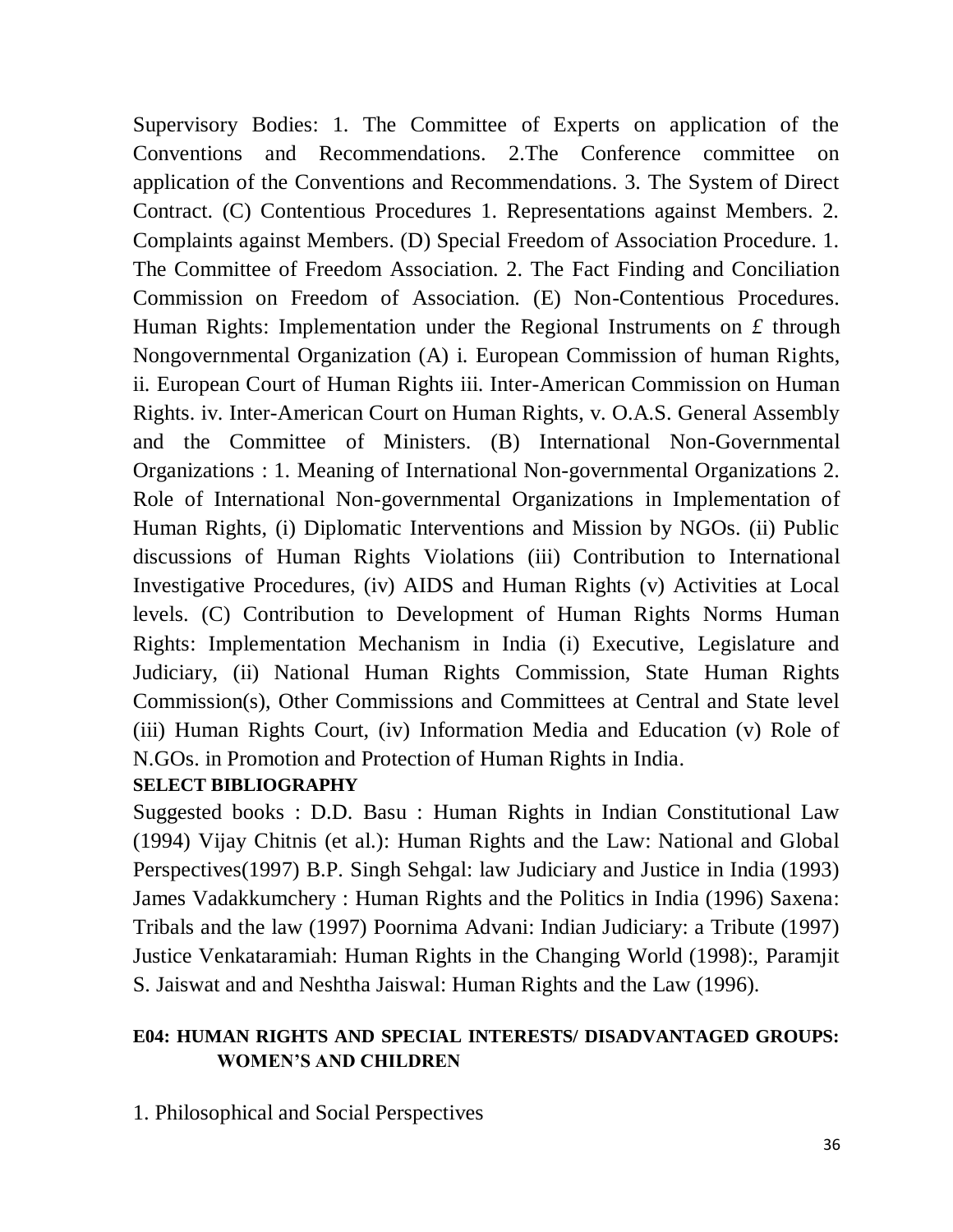2. Status of Women in Contemporary Indian Society (i) Women (a) Poverty, Illiteracy, Lack of Independence, oppressive Social Customs and gender Bias (b) Violence against and abuse of Women in public and private domains

3. International Norms for Protection of Women (a) ILO Conventions for protection of female Labour (b) UNESCO Convention against Discrimination in Education, l%() (c) UN Convention on Political Rights of Women 1952, Convention on I Elimination on all Forms of Discrimination against Women, 1979. Convention on Nationality of Married Women, 1957, Convention on Consent lo marriage. Minimum Age of Marriage and Registration of Marriages, 1962, Convention for the Suppression of the Traffic in Persons and of the Exploitation oldie Prostitution of Others, 1949. Declaration on the Elimination of Violence against Women, 1993, Convention on Political Rights of Women, 1952 (d) Declaration on the Participation of Women in Promoting International Peace and Cooperation, 1982 (e) Documents of the Four World Conferences on Women: Mexico, 1975, Copenhagen, 1980, Nairobi, 1985, Beijing, 1995 (f) Protection of women in armed conflicts (g) Other relevant development 4. The Constitution of India and Status of Women (i) Women (a) Fundamental Rights and Directive Principles and Fundamental Duties under the Constitution, (b) Special provisions for the protection of women: Article 15(3), Article 39(d)  $\&$ (e), Article 42, Articles 243-D & 243-T.

5. Special Laws and Policies for Protection of Women (i) Women (a) Special Laws: Suppression of Immoral Traffic Act, 1956, Indecent Representation of Women (Prohibition) Act, 1986, Commission of Sati (Prevention) Act, 1982, Mecial Termination of Pregnancy Act, 1971 Maternity Benefit Act, 1961. Other laws having a direct bearing on protection of women (b) Gaps between International Norms and Indian Law, if any (c) Women and public policy: female of current public debate political rights of women (reservations and protection of women) personal Laws and status of women

6. Institutional Mechanism for Protection of the Women (a) Constitutional Mechanisms: Legislature, Executive and Judiciary (special contribution of judiciary) (b) Statutory mechanism: National Commission for Women, National Human Rights Commission, State Commissions (c) The Non-government i organizations (d) the Information Media (e) Role of Education

7. Philosophical and Social Perspectives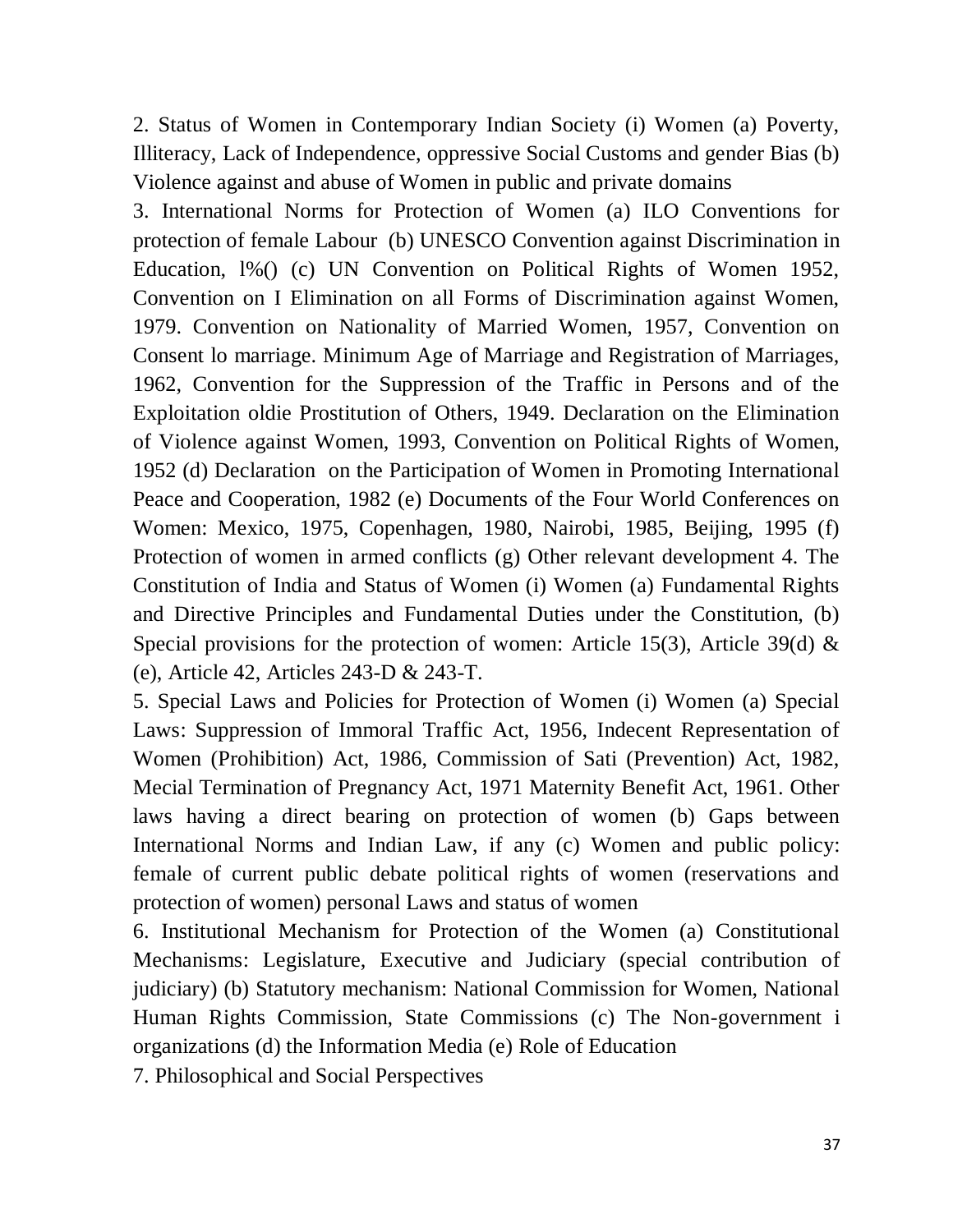8. Status of Children in Contemporary Indian Society (a) Impact of problems of Poverty and Illiteracy (b) Social and Cultural practices regarding Girl Child: Feticide, Child Marriage (c) Child Labour in unorganized sectors. Forced labour, Sale of Children (d) Child abuse inside and outside homes, trullicking in Children, Children and Custodial Crimes (e) Street Children: Child and Crime 9. International norms for Protection of Children (a) ILO conversions on restrictions and prohibition on child labour including ILO Convention on Child Labour, 1999 (b) UN Convention on the Rights of the Child, 1989, Optional Protocol on the Involvement of Children in Armed conflict, and Optional Protocol on Sale of Children, Child Prostitution and Child Pornography, 2000. Declaration of Social and Legal Principles relating to the Protection and Welfare of Children with Special Reference to Foster, Placement and Adoption, 1986 (c) UNK SCO: International Charter of Physical Education and Sports, 1978, Convention on Technical and Vocational Education, 1989. Convention and Recommendation against Discrimination in Education, 1960, Universal Declaration on the human Genome and Human Rights, 1997. Declaration on the Responsibilities of the Present Generation towards Future Generations, 1997 (d) World Summit for Children: Declaration and Plan of Action (e) Other relevant developments

10. The Constitution of India and Status of Children (a) Fundamental rights and Directive Principles under Indian Constitution (b) Special Protection for the child: article 15(3), Article 24, Article 39 (e) & (f), Article 45 (c) Judicial Endeavor and Children

11. Special Laws and Policies for Protection of the Child (a) Child Labour (Prohibition and Regulation) Act, 1986, Children (Pledging of Labour) Act, 1933, Young Person (Harmful Publications) Act, 1956, Child Marriage Restraint Act, 1929, Pre-natal Diagnostic Techniques (Regulation and Prevention of Misuse) Act, 1956, Children's Act, 1960, Orphanges and Other Charitable Homes (Supervision and Control) Act, 1960, Juvenile Justice (Care & Protection of Children) Act 2000. (b) Other Laws relevant to protection of the Chi Id (a) Gaps between International norms and the Indian Law, if any (b) Government Policies

12. Institutional Mechanism for Protection of Child (a) Constitutional Mechanisms: Legislature, Executive, Judiciary (Special contribution of judiciary) (b) National Human Rights Commission, National Commission for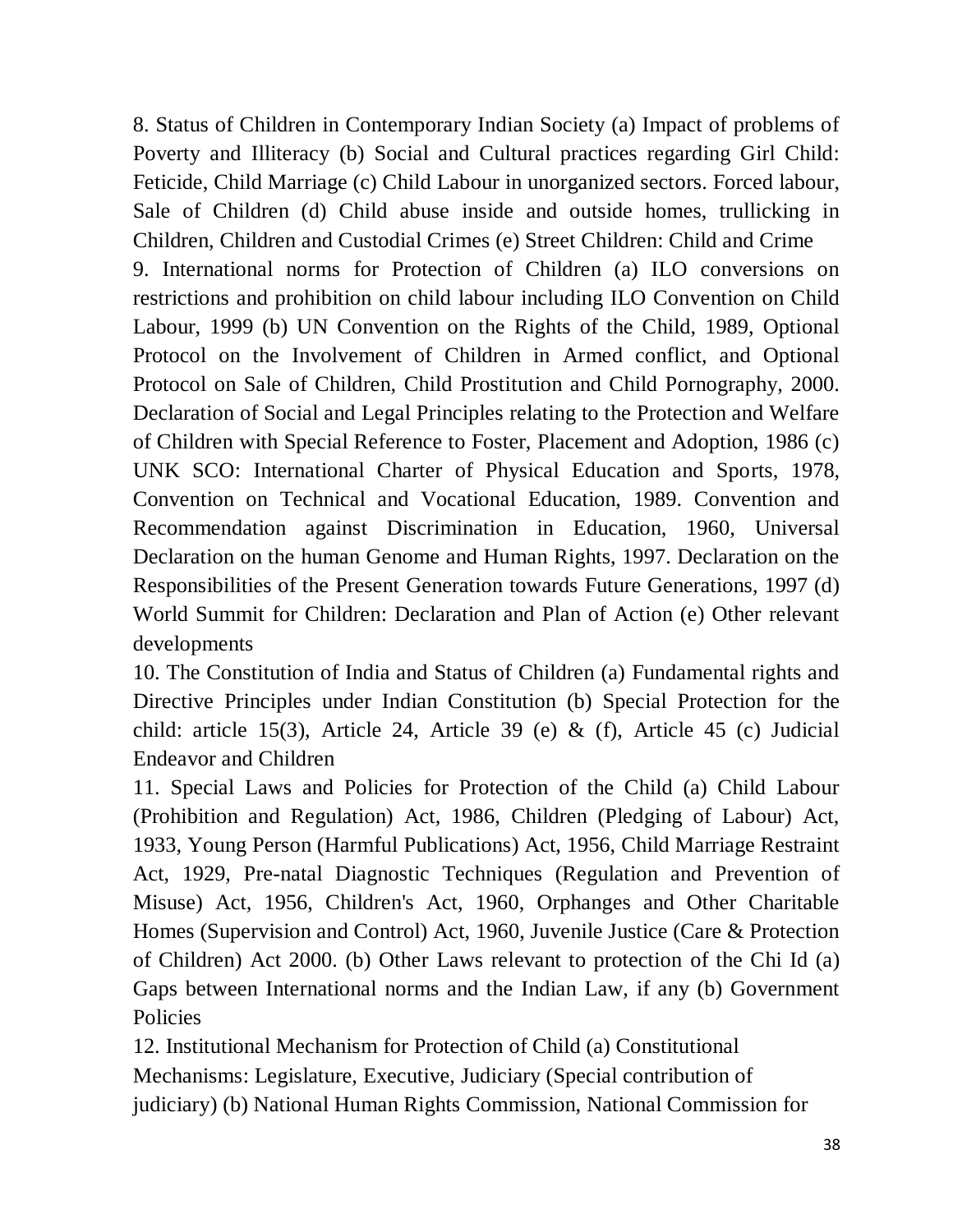Rights of the Child (c) Non-Governmental organizations (d) The Information Media (e) Role of Education

#### **SELECT BIBLIOGRAPHY**

Suggested Books: UN Centre for Human Rights, The Rights of the child (Geneva: World Campaign for Human Rights 1996). UN High Commissioner for human Rights, Sexual Exploitation of Children (Geneva : UN Publication Division, 1996). UN, Convention on the Rights of the Child (New York: UN Department of Public Information, 1999) UNICEF, The Child and the Law (New Delhi: UNICEF, 1994). UNICEF, The Media and the Children's Rights: A Practical Introduction for Media Professionals (New Delhi: UNESCp, 2000). UNICKI, The State of World's Children 2001 (New York: UNICEF, 2001). Agarwal, S.P., Handbook on Child (New Delhi: Concept Publishing Company, 1992). Dennis, Michael J., "Newly Adopted Protocols to the convention on the rights of the Child", American Journal of International Law, Vol. 94,2000, pp. 789-96. Diwan, Paras and Peeyushi Diwan, Children and Legal protection (New Delhi: Deep mid Deep Publishers, 1994). Gupta, Sriniwas, "Rights of Child and Child Labour: A Critical Study". Journal of Indian law Institute, Vol. 37, No. 4, Oct. to Dec. I'W, pp. 531-42.Khanna, S.K., children and the Human Rights (New Delhi: Commonwealth, 1998). Kumar, Bindal, Problems of Working Children (New Delhi: All I Publications, 2000). Mehta, P.L. and S.s. Jaswal, Child Labour and the Ltiw (New Delhi: Deep and Deep Publications 1966. Misra, Ranganath, "Rights of the Child", in K.P. Saksena, ed., Human Rights: Fifty Years of India's Independence (New Delhi: gyan Publishing House, 1999), pp. 38-46. Pachauri, S.K. Children and human Rights (New Delhi: APH Publishing Corporation, 1999). Pal, R.M. "Wrong and Rights of the Child", in K.P. Saksena, ed., Human Rights: I'illy years of India's Independence (New Delhi : Gyan Publishing House, 19 W), pp. 47-58. Raina, B.K., "child and Human Rights: An Insight" in B.P. Singh Sehgal, ed., Human Rights in India: Problem and Perspective (New Delhi: Deep and Deep Publications, 1999), pp. 182-86. Sachar, Rajinder, "Rights ofthe Child", Wood Focus, vol. 13, No. 3, March 1992, pp. 22-23. Saksena, Anu, Human Rights and Child Labour in Indian Industries (New Delhi, Shipra Publications, 1999). Saksena, K.P., "Recent Supreme Court Judgment on Child Labour: A Critique", in K.P. Saksena, eds., Human Rights: Fifty years of India's Independence (New Delhi: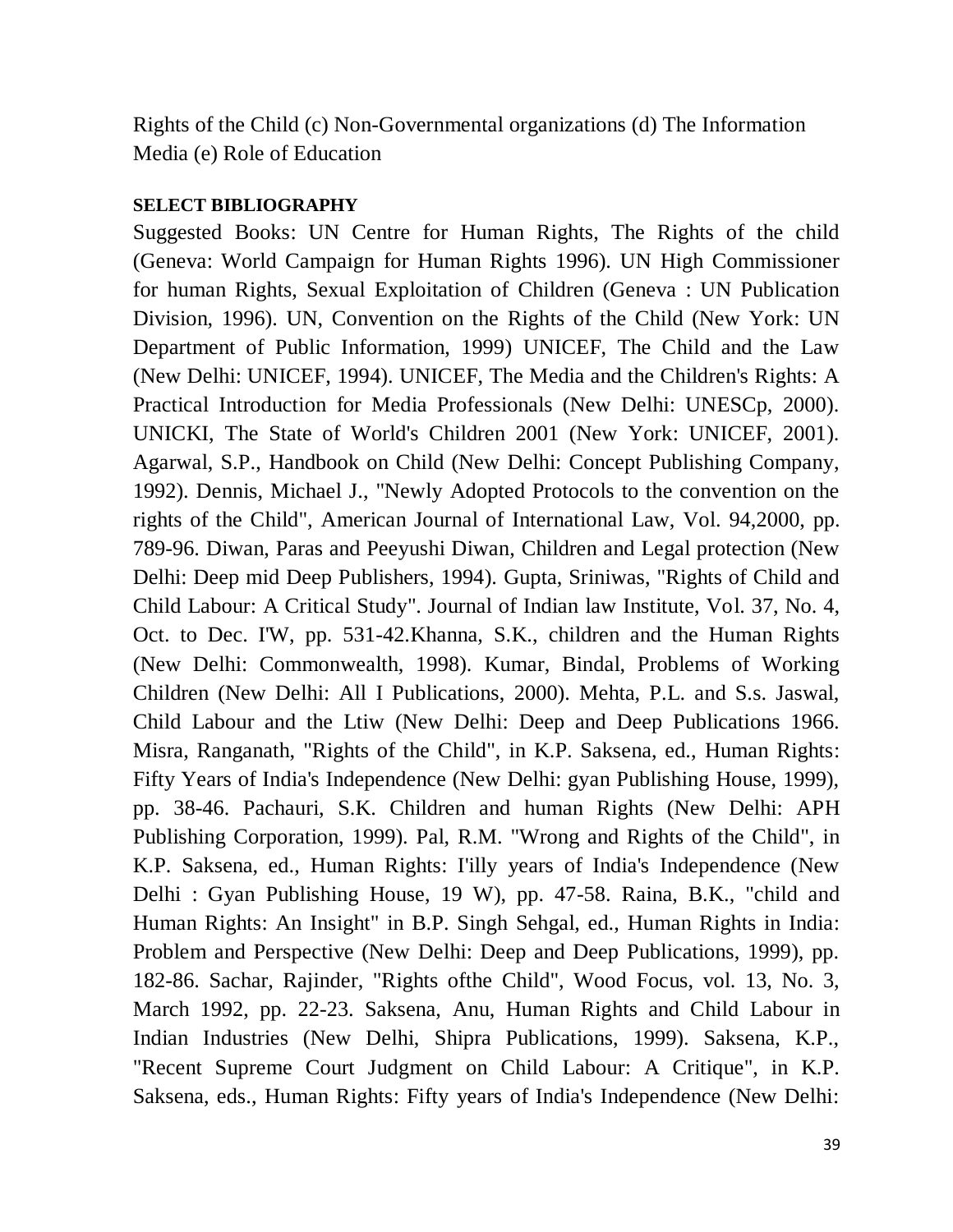Gyan Publishing House, 1999), pp. 73-78. Saxena, Ira, "Needs of the Child : Education for Pleasure", in K.P. Saksena, ed., Human Rights in Asia : Problems and Perspective (New Delhi: HURITER, 1984), pp. 101-110. Seth, Leila, "Rights of the Child", India International Centre Quarterly, vol. 20, no. 4, 1993, pp. 79-90. Shams, Shamusuddin, Women, Law and Social Change (1997). Sharma, A.K., "Human Rights Violations of Street Children and Child Labour in India", in B.P. Singh Sehgal ed. Human Rights in India: Problem and Perspectives (New Delhi: Deep and Deep publications, 1995), pp. 187-91. Weisner, the Child and the State in India (Delhi: Oxford University Press, 1991).

## **E05 INTERNATIONAL HUMANITARIAN LAW REFUGEE LAW/ DISSERTATION**

International Humanitarian Law (IHL) (j) Origin and development of IHL with contribution of Indian ethos (ii) Sources of IHL (iii) International armed conflict and International Humanitarian Law. (iv) Doctrine of military necessity versus the principles of humanity (v) Role of IHL in non-international armed conflicts (vi) National perspectives on IHL (vii) Role of International Red Cross and NGOs Implementation and Enforcement of IHL (a) Concept of Protecting Power (b) United Nations (c) International Criminal Court and Tribunals (d) Unilateralism humanitarian intervention versus state sovereignty (e) Humanitarian assistance (f) State obligations in times of peace and during armed conflicts-national implementation of the Geneva conventions. National Legislation with penal repression of violation of International Humanitarian Law. (g) Universal Jurisdiction for the breach of IHL. Relation between International Humanitarian Law and Human Rights Law

International Humanitarian and Refugee Laws (i) History of refugee law : Definition and description (a) Meaning (b) Refugee defined in International Instruments 1942-46. (c) Refugee for the purpose of United Nations (d) Development of Statutory definition and extension of mandate (e) Other regional and related instruments (ii) Determination of Refugee Status: (a) Under the Refugee Convention J951 and Protocol of 1967 (b) Problem of Refugees in nonarmed conflict situations (economic, environmental, natural disasters) (iii) Protection under International law (a) Right of non-refoulment 1. Principle of non-refoulment 2.Non-refoulment and its relation with admission and non rejection at the frontier, 3.Extradition, 4.Expulsion 5.Illegal entry 6.Measures not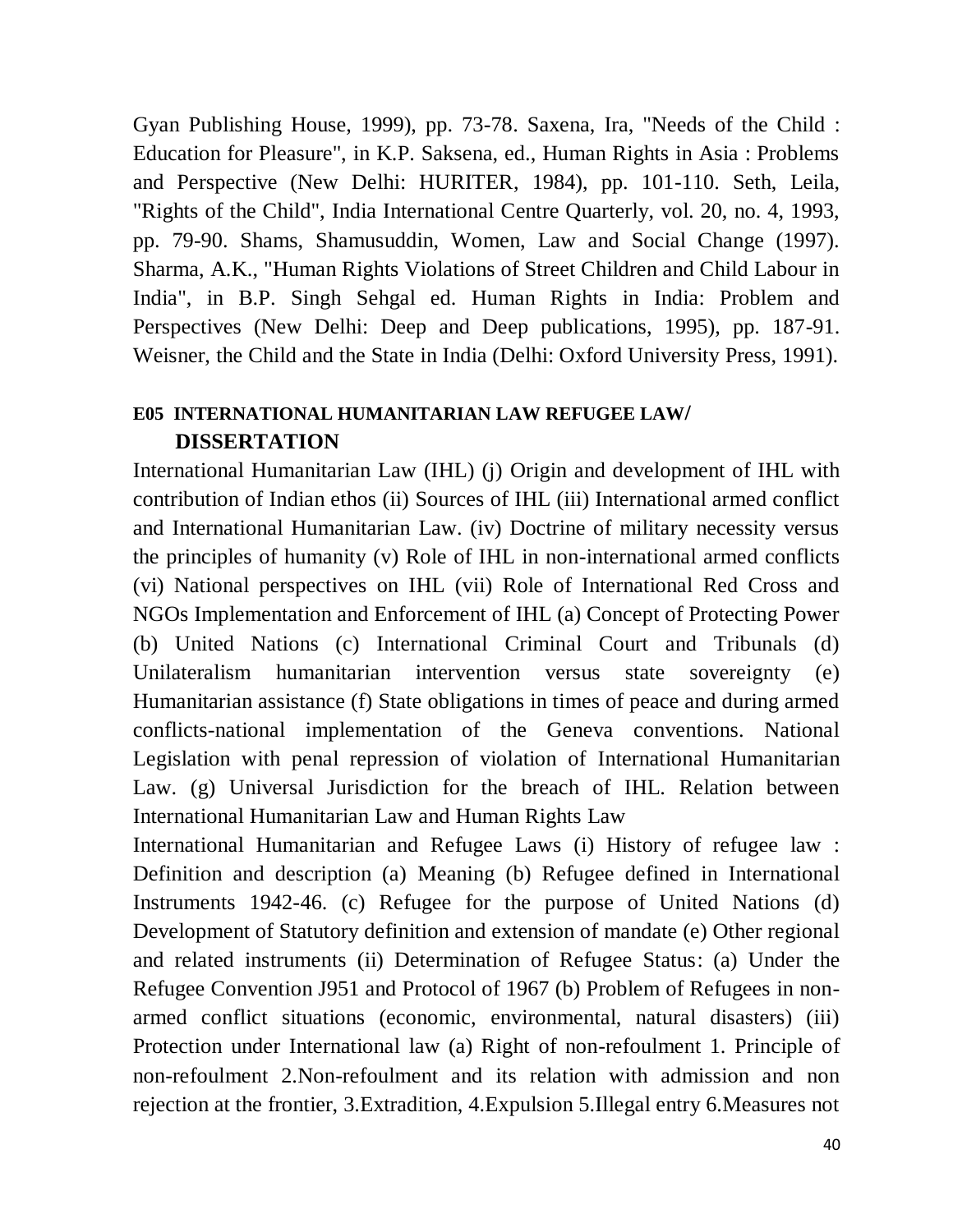amounting to non-refoulment. (b) Right to Asylum (c) UNHCR and Refugee protection

(i) Loss and denial of Refugee status and its benefits (a) Voluntary acts of individual (b) Change of circumstances (c) Protection or assistance by other States or UN agencies (d) Undeserving Cases (vi) Protection in India (a) Protection without legislation and judicial determination: case law (b) Status of refugees in India under UNHCR (c) India and 1951 Convention (ii) Solution to Refugee Problem (a) Resettlement in third country (b) Repatriation: voluntary or Forced (c) Local assimilation (d) Protective zones (iii) International Law and Internally displaced Persons: UN Guiding Principles on Internal displacement 1998 (ix) Rights and Duties of the International Community (a) Concept of burden sharing (b) Finding durable solutions: roots of refugee problem

## **SELECT BIBLIOGRAPHY**

Suggested Books : Independent Commission on International Humanitarian Issues, Modern Wars: the Humanitarian Challenge, Report presented by Mohammed Bedjaoni (London : Zed Books, 1986) International Committee of the Red Cross and Henry Dunant Institute, Bibliography of International Humanitarian Law Applicable in Armed Conflict (Geneva : International Committee of the Red Cross, 1987) International Committee for the Red Cross and international federation of Red Cross and Red Crescent Societies, Handbook of the International red Cross and red Crescent movement (Geneva, 13th ed., 1994.) International Committee for the Red cross, Fundamental Rules of International Humanitarian Law applicable in armed Conflict (1979). UN Centre for Human Rights, Human Rights and Refugees (Geneva: World Campaign for Human Rights, 1993) UN centre for Human Rights, international Humanitarian Law and Human Rights (Geneva,: World Campaign for Human Rights, 1992). UN Centre for Human Rights, Special issue on Human Rights and Humanitarian Law and Human Rights and Refugee law (New York, 1992). UNESCO, International Dimensions of Humanitarian Law (Paris : UNESCCO, 1988) UNHRC, Collection of International Instruments, and other Legal tests Concerning Refugee and Displaced Persons (UNHRC, 1995) UNHCR, The State of World's Refugee : A Humanitarian Agenda (1997-98). Abi-Saab, Rozemary, "The Principles of Humanitarian Law according to the international Court Justice'. International Review of the Red Cross, no. 259, 1987, pp. 367-78. Bankowski, I, ed. International Ethical Guidelines for Biomedical Research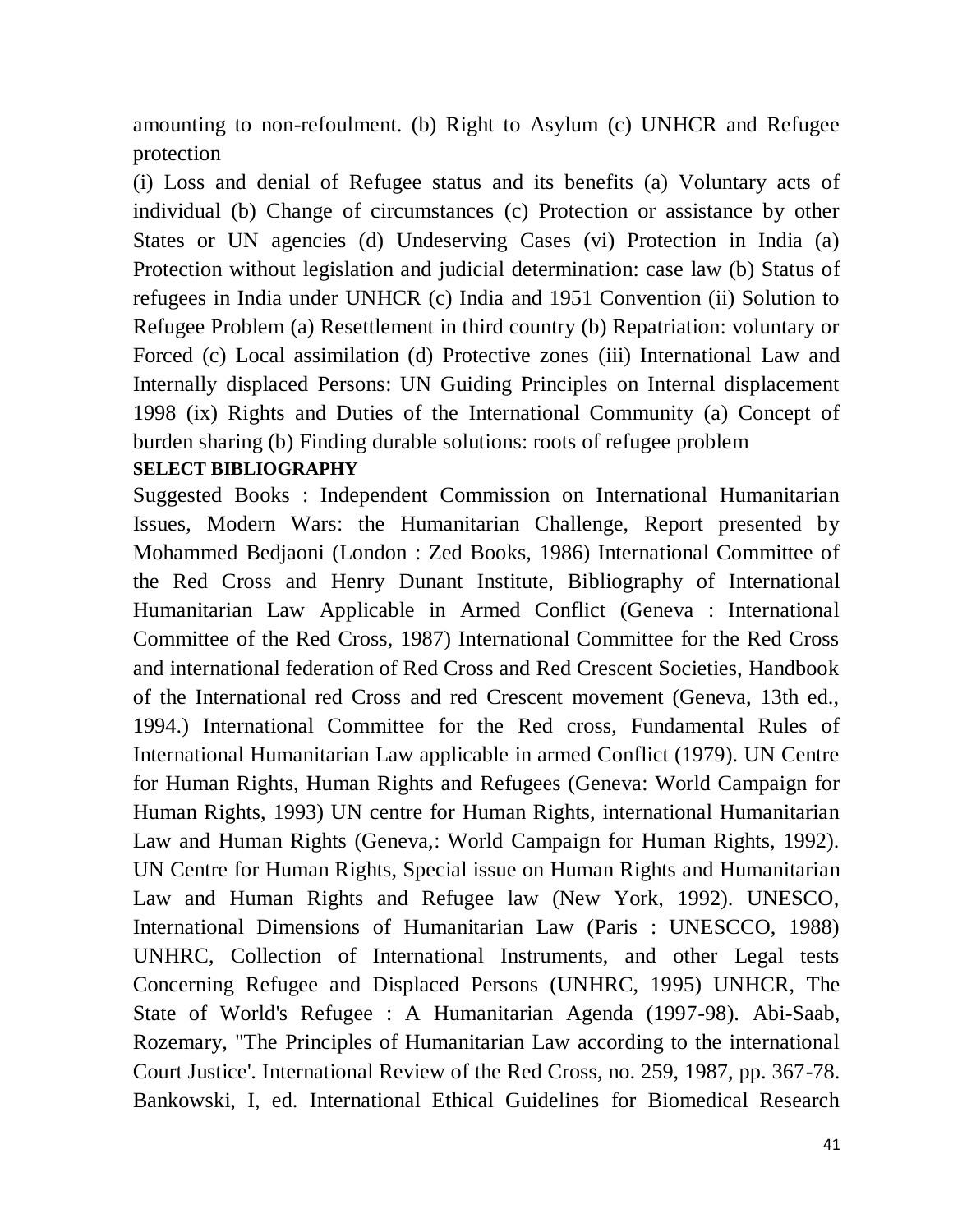Involving Human Subjects (Geneva : WHO, 1993). Bhagwati, P.N., "International Aspect of Rights to I -ife, peace and Development".Denver journal International Law and Policy vol. I9.no. 1, Fall 1990, pp. 67-76. Bond, B.E. Harrel, Imposing Aid emergency Assistance to Refugees (Oxford University Press, 1985. Carlier, Jean, Who is a Refugee" A Comparative Case Law Study (The Hague: Kluwar law International, 1971). Cassese, Antonio, "Wards of national Liberation and Humanitarian Law", in Studies and Essays on International Humanitarian Law and Red Cross Principles in Honour of jean Picter (The Hague : Martinus Nijhoff, 1984), pp. 313-24. Chakraborty, Manik, Human Rights and Refugees, Problems, Law and Practices (New Delhi:Deep and Deepa, 1998). Chhangani, R.C., "Discrimination of Refugees Status in Nigeria", Indian Journal of International Law, vol. 34,1994, pp. 455-56. Chimni, B.S., International Refugee Law: A Reader (New Delhi: Sage Publications, 2000)

## **GROUP –F: ENVIRONMENT AND LEGAL ORDER F01: ENVIRONMENT AND DEVELOPMENT; LAW AND POLICY F02: RESOURCES MANAGEMENT AND LAW F03: PREVENTION AND CONTROL OF POLLUTION F04: ENVIRONMENT AND INTERNATIONAL LEGAL ORDER F05: BIOLOGICAL DIVERSITY AND LEGAL ORDER/DISSERTATION**

#### **F01: ENVIRONMENT AND DEVELOPMENT; LAW AND POLICY**

The Idea of Environment: Ancient and medieval writings, Traditions, Natural and biological sciences: perspectives, Modern concept: Conflicting dimension, Development: Theories of development, Right to development, Sustainable development-national and international perspectives, developing economics Policy and Law: From Stockholm to Rio and after, Post – Independence India, Role of Government, Five Year Plans, Forest Policy, Conservation strategy, Water policy.

**Population, Environment and Development:** Population explosion and environmental impact, Population and development, Population and sustainable development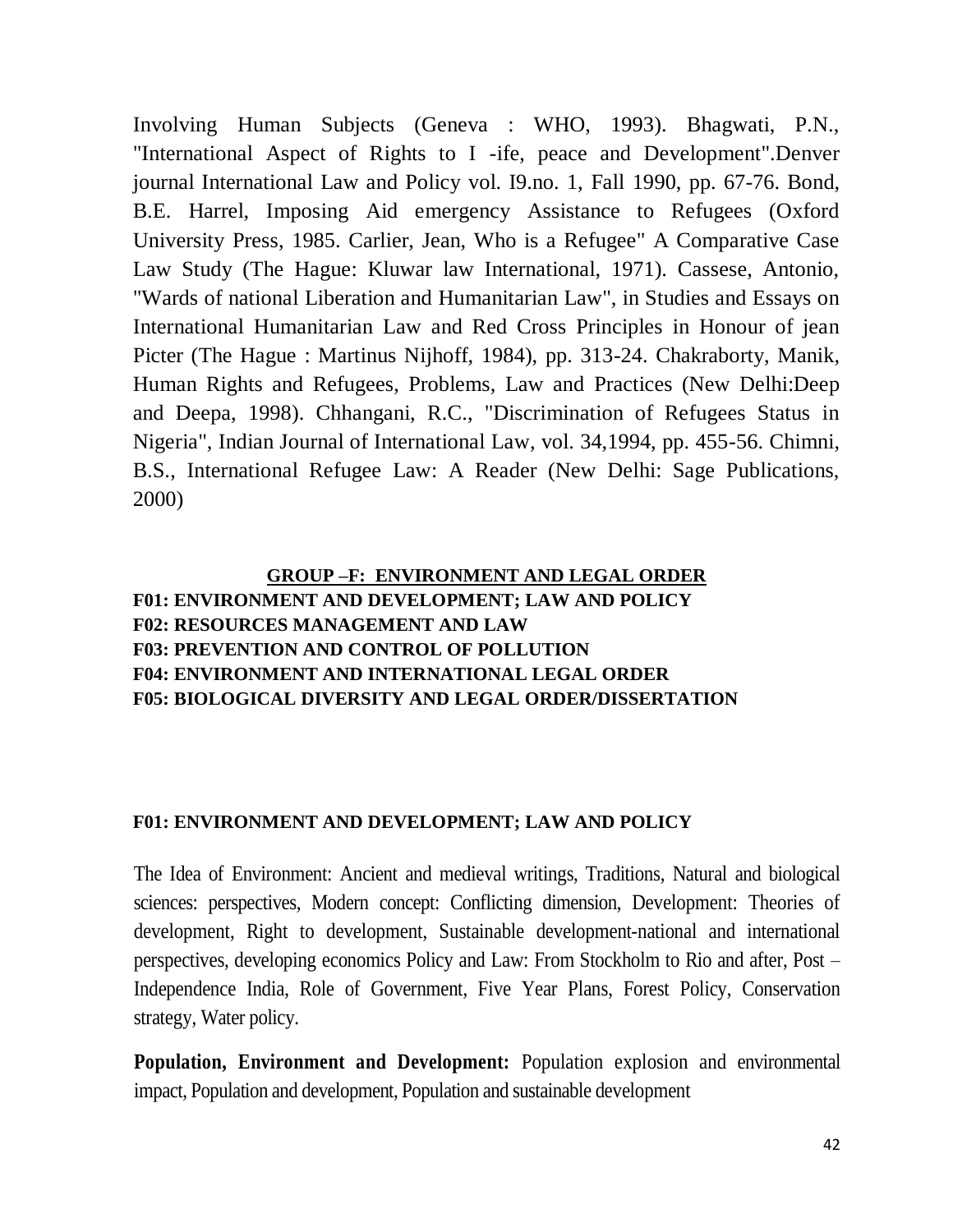**Constitutional Perspectives :** Fundamental Rights, Right to environment, Enforcement of the right, Directive principles and fundamental duties, Legislative power, Environment: Emerging concepts and challenges, Polluter pay principle : absolute liability of hazardous, industry, Precautionary principle, Public trust doctrine,

#### **SELECT BIBLIOGRAPHY**

C.M. Abraham: Environmental Jurisprudence in India, (1999), Kluwer Madhav Gadgil and Ramachandra Guha: This Fissured Island: An Ecological History of India (1996), Oxford R.B. Singh & Suresh Mishra : Environmental Law in India (1996), Concept Publishing Co., New Delhi Kailuih Thakur : Environmental Protection : Law and Policy in India (1997), Deep & Deep Publications, New Delhi Richard L. Riversz, et. al. (eds.): Environmental Law, The Economy and Sustainable Development (2000), Cambridge Department of Science and Technology, Government of India. Report of the Committee for recommending Legislative Measures and Administrative Machinery for Ensuring Environmental Protection (1980) (Tiwari Committee Report) Darryl D'Monte : Temples or Tombs Industry versus Environment: Three Controversies (1985), Centre for Science and Environment. New Delhi Indian Journal of Public Administration Special Number on Environment and Administration, July-September 1988, Vol. XXXV, No. 3, pp. 353-801 Khosho: Environmental Concerns and Strategies (1988), Ashish, Delhi Centre for Science and Environment, The State of India's Environment 1982.-The State of India Environment 1984-85 and the State of Indian Environment 1999-2000 World Commission on Environment and Development, Our Common Future (1987), Oxford.

#### **F02: RESOURCES MANAGEMENT AND LAW**

Water: Salinity, Bund and spill ways, Aquaculture and fishing: regulation, Irrigation, Ground water management, Interstate water management and disputes Land: Controls on land development, Eco-friendly land planning: conservation, utilization and conversion, Mining and quarrying. Concepts of common Property and State Property: Forest. Wildlife, Common facilities and the right to use: roads, parks, pathways, lakes, rivers. Natural heritage-Tribal habitat, Historical monuments. Wet lands: Wise use concept Energy: Sources, Energy related environmental problems: tapping, transmission and utilization, indiscriminate use, utilization of conventional energy: hydroelectric, thermal and nuclear, Non-conventional energy: Solar, wind, tidal and biogas.

#### **SELECT BIBLIOGRAPHY**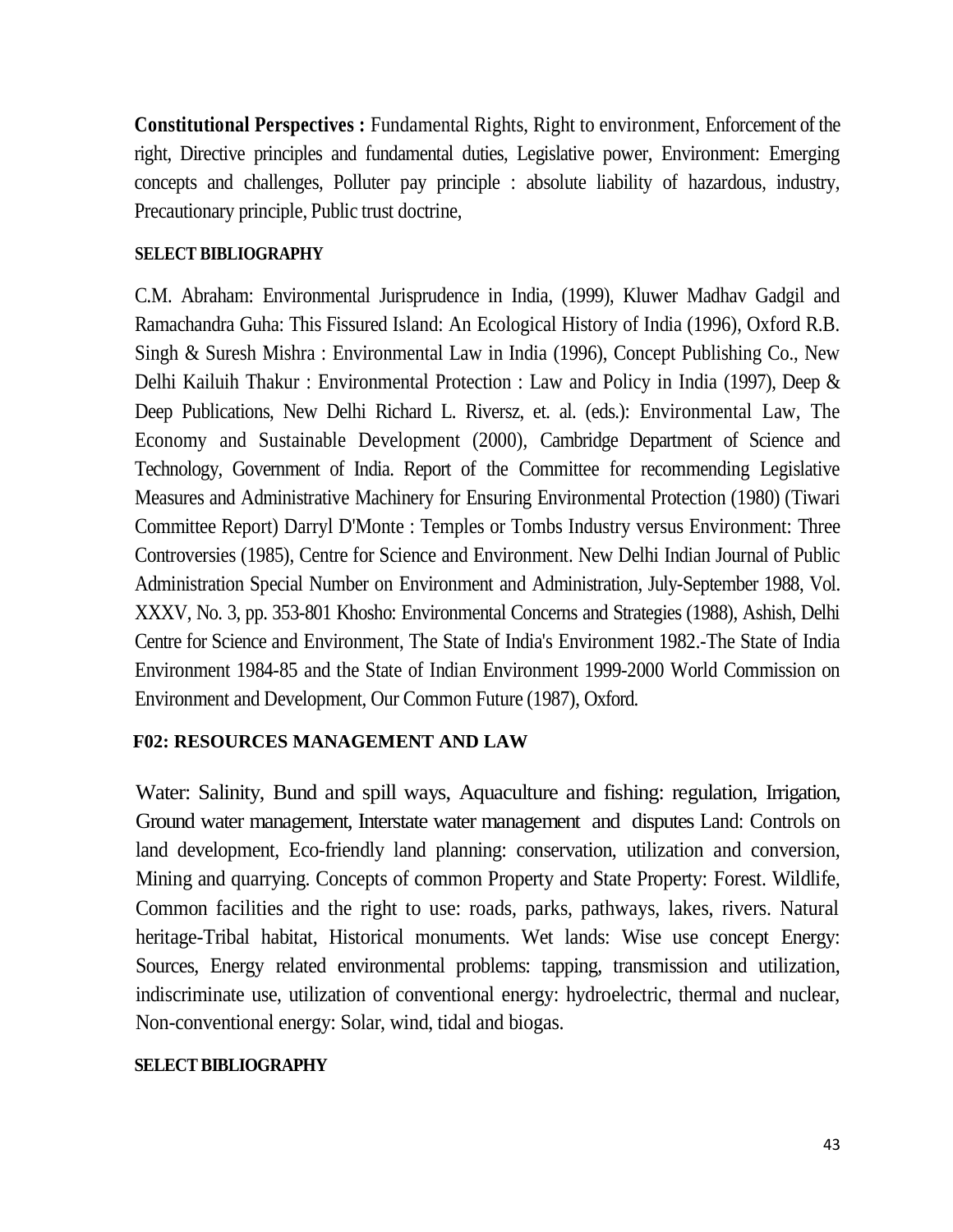Kailash Thakur: Environmental Protection: Law and Policy in India (1997), Deep & Deep Publications, New Deihi WCED : Our Forest, Our Future (1999), Cambridge Abraham, C.M. ; Environmental Jurisprudence in India (1999), Cluwer Diwedi: India's Environmental Policies, Programmes and Stuwardship (1999), McMillan Enid M. Barren, et al. (eds.): Royal commission on Environmental Pollution, London, UK (1998), Kluwer David B. Wilkins: Animal Welfare in Europe (1997), Kluwer Mark Austen and Tamara Richards: Basic Legal Documents on International Animal Welfare and Wild Life Conservation (2000), Kluwer Jack Grosse: Protection and management of our Natural Resources, Wild Life and Habitat (1997), Oceana Leelakrishnan, P. et al. (eds.) : Law and Environment (1990) Leelakrishnan, P. : The Environmental Law in India (1999), Butterworths, India Standing Committee on Environment Law American Bar Association, Common Boundary Common Problems : The Environmental Consequences of Energy Production (1982) S.K. Jain and A.R.K. Sastry : Threatened Plants of India: A State of the Art Report (1980) Armin Rozcncranz, et al. (eds.): Environmental Policy and Law in India (1988), Butter worths, India.

### **F03: PREVENTION AND CONTROL OF POLLUTION**

Pollution: Meaning, Kinds of pollution and their impact, Pollution of Water: Definition, Ground water pollution. Sources, Critique of existing laws, Machinery, Powers, Function Offences and Penalties. Pollution of Air: Pollutants and effects, Modalities of control, Conflicts of jurisdiction of different control, Agencies, Critique, of the existing legal framework, Noise Pollution: Sources and effects, Different legal controls, Need for specific law.

Disposal of Waste: Kinds of wastes, Disposal agencies: local bodies and other agencies, Disposal and recycling of wastes, Sanctions against Pollution: Efficacy of criminal and civil sanctions. Corporate liability, civil and criminal, Should penalties be prohibitive, Civil liability, compensatory and penal, Administrative compensation system, Incentives to pollution control.

#### **SELECT BIBLIOGRAPHY**

Kailash Thakur: Environmental Protection Law and Policy in India (1997), Deep & Deep publications, New Delhi Enid, M. Barson and IIga Nielson (eds.): Agriculture and Sustainable use in Europe (1998), Kluwer Leelakrishnan, P. etal. (eds.): Law and Environment (1990) Leelakrishnan, P.: The Environmental Law in India (1999), Butterworth's. India Indian Law Institute, Mass Disasters and Multinational Liability: The Bhopal Case (1986)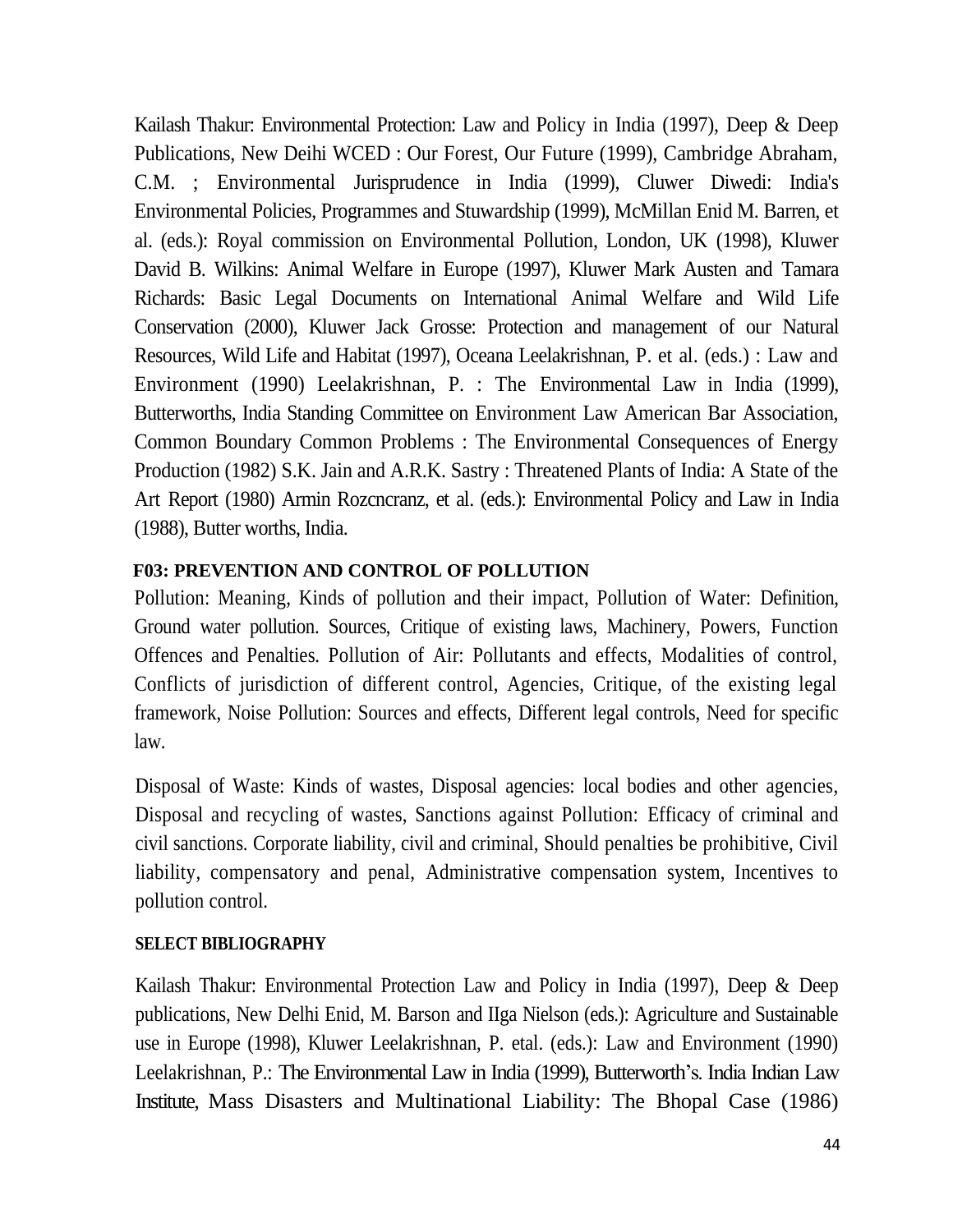Inconvenient Forum and Convenient Catastrophe: The Bhopal Case (1986) Armin Rozencranz, et. al. (eds.): Environmental Policy and Law in India (2000), Butterworth's India.

#### **F04: ENVIRONMENT AND INTERNATIONAL LEGAL ORDER**

International Concern for Environmental Protection: World environment movement, Natural and cultural heritage, Role of international and regional organizations, International Obligations towards sustainable Development: International financing policy, World environment fund, Global Environmental Facility (GEF), International Cooperation, Poverty alleviation Marine Environment : Marine resources : conservation and exploitation, Scientific research and exploration. Antarctic environment, International Seabed Authority, Pollution from ships, Dumping of oil and other wastes into the sea Transboundary Pollution Hazards: Oil pollution, Nuclear fall cuts and accidents, Acid rain, Chemical pollution, Green house effect, Depletion of ozone layer, Space pollution. Control of Multinational Corporations and Containment of Environmental Hazards: Problems of liability and control mechanisms, Disaster management at international level, Monopoly of biotechnology by MNCs, Disposal and Dumping of Hazardous Wastes: Transnational Problem and Control.

#### **SELECT BIBLIOGRAPHY**

Priya Kanjan Trivedi: International Environmental Laws (1996), A. P. H. Publishing Corporation, New Delhi Sri Elworthy and Jane Holder: Environmental Protection: Text and Materials (1997), Butterworths Nathali L. TJ. Horbach: Contemporary Developments in Nuclear Energy Law (1999), Kluwer Indian Law Institute, Legal Control of Environmental Pollution (1980) Varshney, C. K. (ed.): Water Pollution and Management (1983), Wiley Eastern, New Delhi World Commission on Environment and Development, Our Common Future (1987), Oxford British Institute of International and Comparative Law, Selected Documents on International Environmental Law (1975), London Standing Committee on Environmental Law American Bar Association, Common Boundary/Common Problems: I.P.C. Local body Laws: An overview.

## **F05: BIOLOGICAL DIVERSITY AND LEGAL ORDER/DISSERTATION**

Biodiversity; Meaning, Need for protection of biodiversity. Dependence of human life on the existence in flora and fauna Significance of wild life. Medicinal plants, Plant and microorganism. Biodiversity and Legal Regulation: Utilization of flora and fauna for biomedical purposes, Experimentation on animals: Legal and ethical issues, Genetic